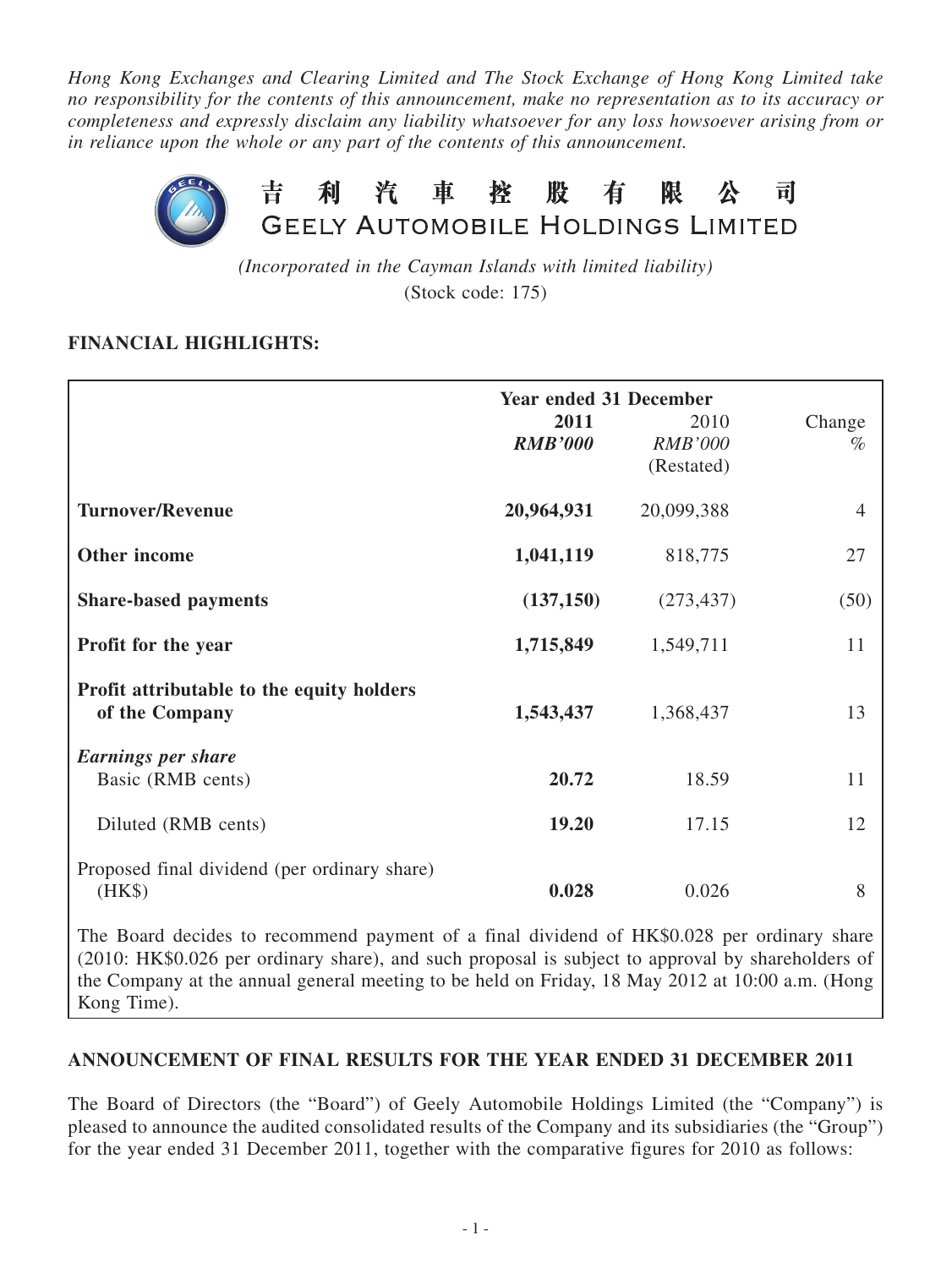# **CONSOLIDATED INCOME STATEMENT**

*FOR THE YEAR ENDED 31 DECEMBER 2011*

|                                                                         | <b>Note</b>    | 2011<br><b>RMB'000</b> | 2010<br><b>RMB'000</b> |
|-------------------------------------------------------------------------|----------------|------------------------|------------------------|
|                                                                         |                |                        | (Restated)             |
| Turnover/Revenue                                                        | 6              | 20,964,931             | 20,099,388             |
| Cost of sales                                                           |                | (17, 144, 820)         | (16, 379, 349)         |
| Gross profit                                                            |                | 3,820,111              | 3,720,039              |
| Other income                                                            | $\overline{7}$ | 1,041,119              | 818,775                |
| Distribution and selling expenses<br>Administrative expenses, excluding |                | (1,359,337)            | (1,190,087)            |
| share-based payments                                                    |                | (962,980)              | (922, 880)             |
| Share-based payments                                                    |                | (137, 150)             | (273, 437)             |
| Finance costs                                                           | 9              | (211, 356)             | (244, 785)             |
| Share of results of associates                                          |                | (7, 199)               | (7, 302)               |
| Profit before taxation                                                  |                | 2,183,208              | 1,900,323              |
| Taxation                                                                | $\delta$       | (467, 359)             | (350, 612)             |
| Profit for the year                                                     | 9              | 1,715,849              | 1,549,711              |
| <b>Attributable to:</b>                                                 |                |                        |                        |
| Equity holders of the Company                                           |                | 1,543,437              | 1,368,437              |
| Non-controlling interests                                               |                | 172,412                | 181,274                |
|                                                                         |                | 1,715,849              | 1,549,711              |
| <b>Earnings per share</b>                                               |                |                        |                        |
| <b>Basic</b>                                                            | 11             | RMB20.72 cents         | RMB18.59 cents         |
| Diluted                                                                 | 11             | RMB19.20 cents         | RMB17.15 cents         |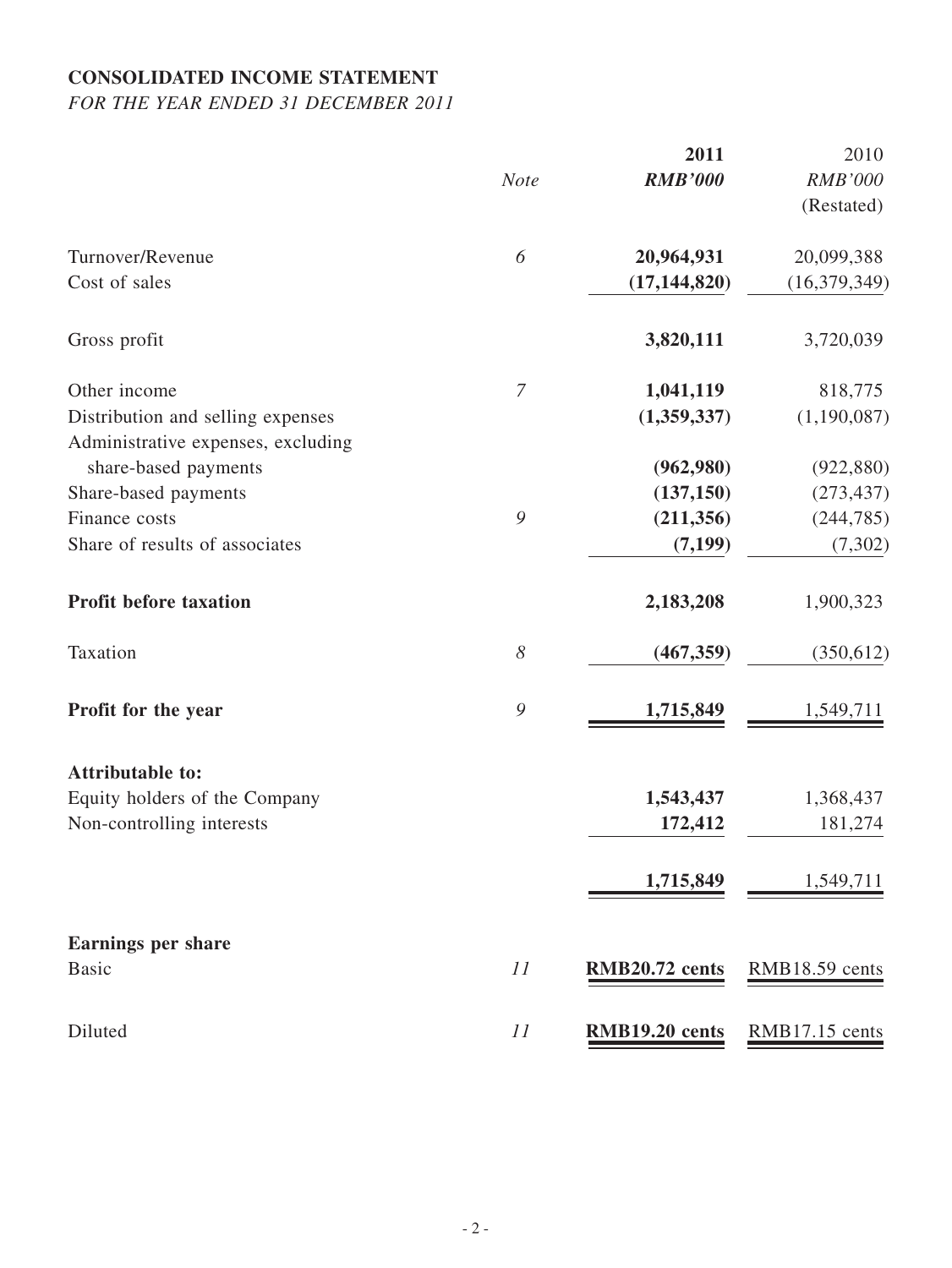## **CONSOLIDATED STATEMENT OF COMPREHENSIVE INCOME**

*FOR THE YEAR ENDED 31 DECEMBER 2011*

|                                         | 2011           | 2010           |
|-----------------------------------------|----------------|----------------|
|                                         | <b>RMB'000</b> | <b>RMB'000</b> |
| <b>Profit for the year</b>              | 1,715,849      | 1,549,711      |
| Other comprehensive income:             |                |                |
| Exchange differences on translation     |                |                |
| of foreign operations recognised        | (23, 493)      | 46,487         |
| Loss arising on revaluation of          |                |                |
| available-for-sale financial assets     | (174)          |                |
| Total comprehensive income for the year | 1,692,182      | 1,596,198      |
| <b>Attributable to:</b>                 |                |                |
| Equity holders of the Company           | 1,519,770      | 1,414,924      |
| Non-controlling interests               | 172,412        | 181,274        |
|                                         | 1,692,182      | 1,596,198      |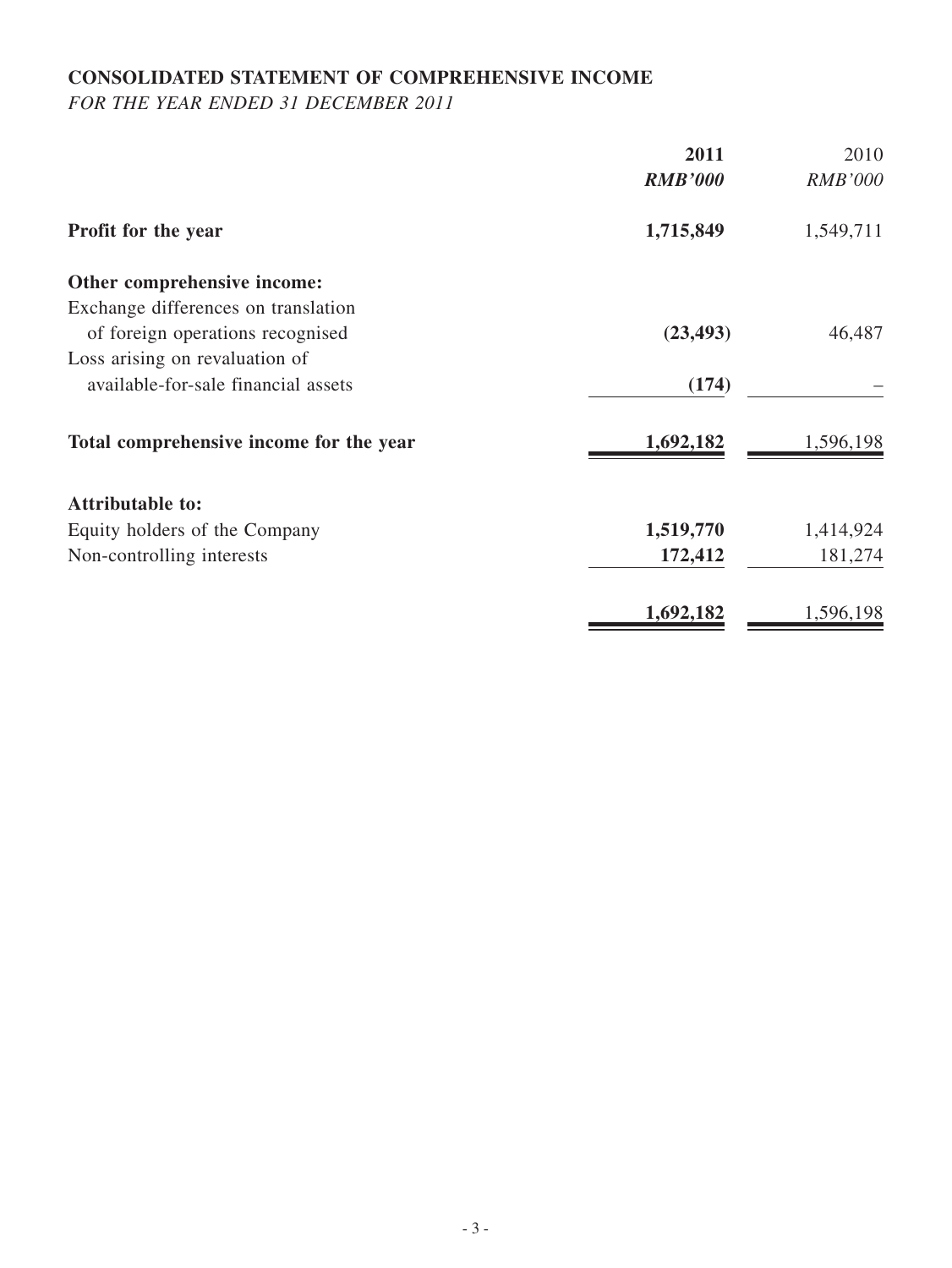# **CONSOLIDATED BALANCE SHEET**

*AS AT 31 DECEMBER 2011*

|                                                                                                                                                                                              | <b>Note</b> | 2011<br><b>RMB'000</b>                                          | 2010<br><b>RMB'000</b><br>(Restated)                   |
|----------------------------------------------------------------------------------------------------------------------------------------------------------------------------------------------|-------------|-----------------------------------------------------------------|--------------------------------------------------------|
| <b>Non-current assets</b><br>Property, plant and equipment<br>Intangible assets<br>Goodwill<br>Interests in associates<br>Available-for-sale financial assets<br>Prepaid land lease payments |             | 6,795,825<br>2,221,745<br>6,222<br>83,719<br>3,636<br>1,479,575 | 5,467,494<br>1,448,593<br>6,222<br>1,367,701           |
| <b>Current assets</b><br>Prepaid land lease payments<br>Inventories<br>Trade and other receivables<br>Financial assets at fair value through<br>profit or loss                               | 12          | 10,590,722<br>37,582<br>1,357,506<br>12,214,691<br>12,225       | 8,290,010<br>33,782<br>986,595<br>9,912,961<br>12,947  |
| Available-for-sale financial assets<br>Tax recoverable<br>Pledged bank deposits<br>Bank balances and cash                                                                                    |             | 109<br>353,532<br>3,030,391<br>17,006,036                       | 100,000<br>2,391<br>242,582<br>4,393,075<br>15,684,333 |
| <b>Current liabilities</b><br>Trade and other payables<br>Taxation<br>Borrowings                                                                                                             | 13          | 12,114,356<br>338,768<br>2,531,639<br>14,984,763                | 10,508,069<br>173,591<br>1,096,669<br>11,778,329       |
| <b>Net current assets</b><br><b>Total assets less current liabilities</b>                                                                                                                    |             | 2,021,273<br>12,611,995                                         | 3,906,004<br><u>12,196,014</u>                         |
| <b>CAPITAL AND RESERVES</b><br>Share capital<br>Reserves                                                                                                                                     | 14          | 139,573<br>9,442,627                                            | 139,279<br>7,882,603                                   |
| Equity attributable to equity holders of the Company<br>Non-controlling interests                                                                                                            |             | 9,582,200<br>567,915                                            | 8,021,882<br>1,055,795                                 |
| <b>Total equity</b>                                                                                                                                                                          |             | 10,150,115                                                      | 9,077,677                                              |
| <b>Non-current liabilities</b><br>Convertible bonds<br>Long-term borrowings<br>Deferred taxation                                                                                             | 15<br>16    | 1,526,760<br>842,926<br>92,194                                  | 1,483,012<br>1,562,312<br>73,013                       |
|                                                                                                                                                                                              |             | 2,461,880                                                       | 3,118,337                                              |
|                                                                                                                                                                                              |             | 12,611,995                                                      | 12,196,014                                             |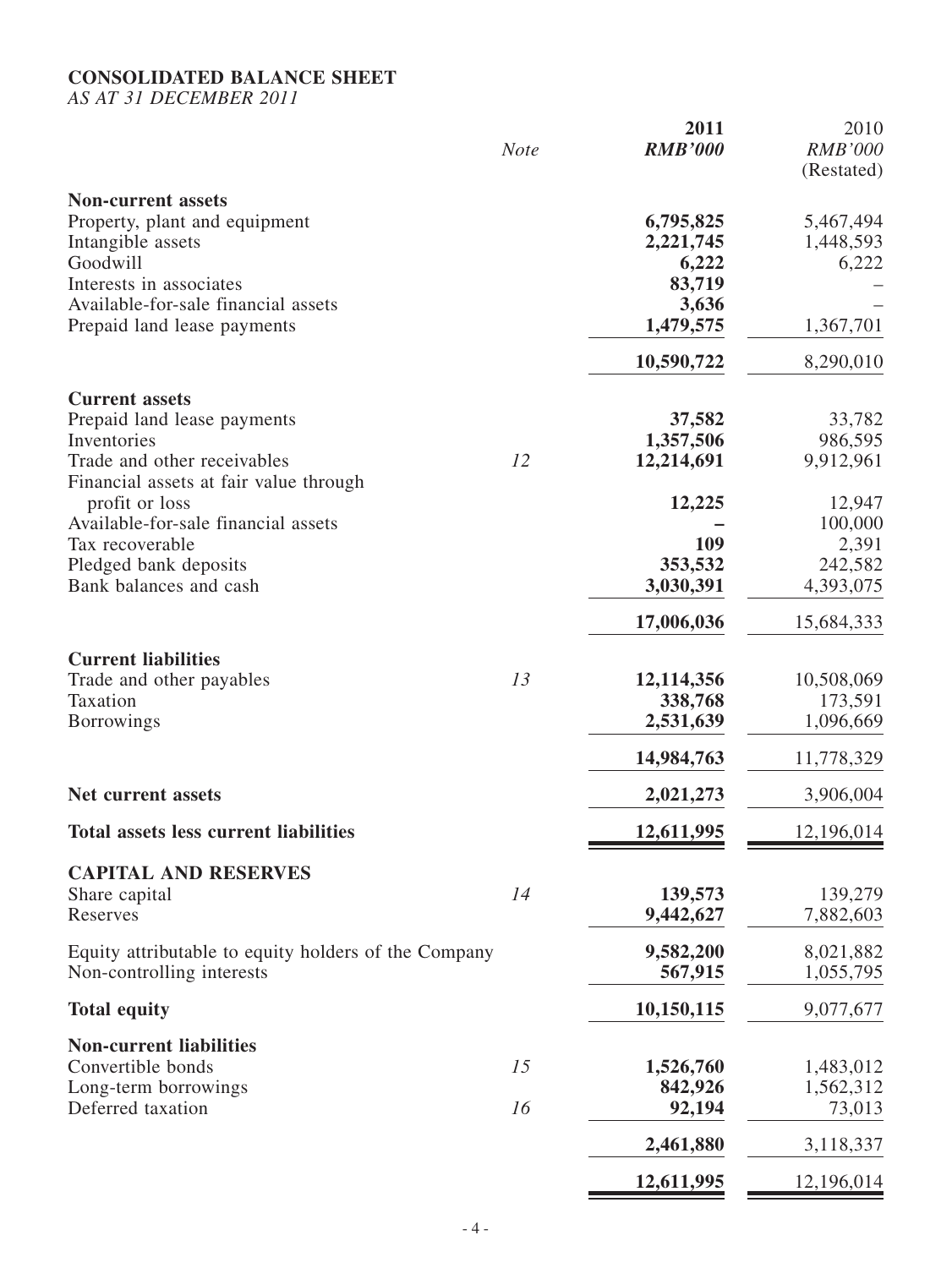# **Consolidated statement of changes in equity** *FOR THE YEAR ENDED 31 DECEMBER 2011*

|                                                                                                                                                                                                                                                                   |                                           |                                    |                               |                                                                | Attributable to equity holders of the Company |                                              |                                                           |                                                     |                                               |                                  |                                             |                                             |
|-------------------------------------------------------------------------------------------------------------------------------------------------------------------------------------------------------------------------------------------------------------------|-------------------------------------------|------------------------------------|-------------------------------|----------------------------------------------------------------|-----------------------------------------------|----------------------------------------------|-----------------------------------------------------------|-----------------------------------------------------|-----------------------------------------------|----------------------------------|---------------------------------------------|---------------------------------------------|
|                                                                                                                                                                                                                                                                   | <b>Share</b><br>capital<br><b>RMB'000</b> | <b>Share</b><br>premium<br>RMB'000 | Capital<br>reserve<br>RMB'000 | <b>Statutory</b><br>and staff<br>welfare<br>reserve<br>RMB'000 | Translation<br>reserve<br><b>RMB'000</b>      | <b>Share</b><br>option<br>reserve<br>RMB'000 | Convertible<br>bonds and<br>warrant<br>reserve<br>RMB'000 | <b>Fair value Accumulated</b><br>reserve<br>RMB'000 | profits<br><b>RMB'000</b>                     | Sub-total<br><b>RMB'000</b>      | Non-<br>controlling<br>interests<br>RMB'000 | Total<br><b>RMB'000</b>                     |
| At 1 January 2010                                                                                                                                                                                                                                                 | 136,993                                   | 3,334,306                          | 88,059                        | 21,134                                                         | 89,211                                        | 31,007                                       | 232,864                                                   | $\overline{\phantom{0}}$                            | 2,442,039                                     | 6,375,613                        | 720,907                                     | 7,096,520                                   |
| Profit for the year<br>Other comprehensive income:<br>Exchange differences on translation<br>of foreign operations recognised                                                                                                                                     |                                           |                                    |                               |                                                                | 46,487                                        |                                              |                                                           |                                                     | 1,368,437                                     | 1,368,437<br>46,487              | 181,274                                     | 1,549,711<br>46,487                         |
| Total comprehensive income for the year                                                                                                                                                                                                                           |                                           |                                    |                               |                                                                | 46,487                                        |                                              |                                                           |                                                     | 1,368,437                                     | 1,414,924                        | 181,274                                     | 1,596,198                                   |
| Transactions with owners:<br>Utilisation of reserve<br>Shares issued under share option scheme<br>Recognition of share-based payments<br>Transfer upon forfeiture of share options<br>Capital contribution from<br>non-controlling shareholders<br>Dividends paid | 2,286                                     | 124,713                            |                               | (3,520)                                                        |                                               | (20, 739)<br>273,437<br>(171)                |                                                           |                                                     | 3,520<br>171<br>(148, 352)                    | 106,260<br>273,437<br>(148, 352) | 153,614                                     | 106,260<br>273,437<br>153,614<br>(148, 352) |
| Total transactions with owners                                                                                                                                                                                                                                    | 2,286                                     | 124,713                            |                               | (3,520)                                                        |                                               | 252,527                                      |                                                           | -                                                   | (144, 661)                                    | 231,345                          | 153,614                                     | 384,959                                     |
| At 31 December 2010                                                                                                                                                                                                                                               | 139,279                                   | 3,459,019                          | 88,059                        | 17,614                                                         | 135,698                                       | 283,534                                      | 232,864                                                   |                                                     | 3,665,815                                     | 8,021,882                        | 1,055,795                                   | 9,077,677                                   |
| Profit for the year                                                                                                                                                                                                                                               |                                           |                                    |                               |                                                                |                                               |                                              |                                                           | -                                                   | 1,543,437                                     | 1,543,437                        | 172,412                                     | 1,715,849                                   |
| Other comprehensive income:<br>Exchange differences on translation of<br>foreign operations recognised<br>Loss arising on revaluation of<br>available-for-sale financial assets                                                                                   |                                           |                                    |                               |                                                                | (23, 493)                                     |                                              |                                                           | (174)                                               |                                               | (23, 493)<br>(174)               |                                             | (23, 493)<br>(174)                          |
| Total comprehensive income for the year                                                                                                                                                                                                                           |                                           |                                    |                               |                                                                | (23, 493)                                     |                                              |                                                           | (174)                                               | 1,543,437                                     | 1,519,770                        | 172,412                                     | 1,692,182                                   |
| Transactions with owners:<br>Utilisation of reserve<br>Shares issued under share option scheme<br>Disposal of partial interest in a subsidiary<br>(without losing control)                                                                                        | 294                                       | 16,189                             |                               | (213)                                                          |                                               | (2, 633)                                     |                                                           |                                                     | 213<br>÷,<br>179                              | 13,850<br>179                    | 1,571                                       | 13,850<br>1,750                             |
| Acquisition of additional equity<br>interest in subsidiaries<br>Recognition of share-based payments<br>Transfer upon forfeiture of share options<br>Dividends paid                                                                                                |                                           |                                    |                               |                                                                |                                               | 137,150<br>(165)<br>L.                       |                                                           |                                                     | 59,785<br>$\overline{a}$<br>165<br>(170, 416) | 59,785<br>137,150<br>(170, 416)  | (661, 863)                                  | (602,078)<br>137,150<br>(170, 416)          |
| Total transactions with owners                                                                                                                                                                                                                                    | 294                                       | 16,189                             |                               | (213)                                                          |                                               | 134,352                                      |                                                           |                                                     | (110,074)                                     | 40,548                           | (660, 292)                                  | (619,744)                                   |
| At 31 December 2011                                                                                                                                                                                                                                               | 139,573                                   | 3,475,208                          | 88,059                        | 17,401                                                         | 112,205                                       | 417,886                                      | 232,864                                                   | (174)                                               | 5,099,178                                     | 9,582,200                        | 567,915                                     | 10,150,115                                  |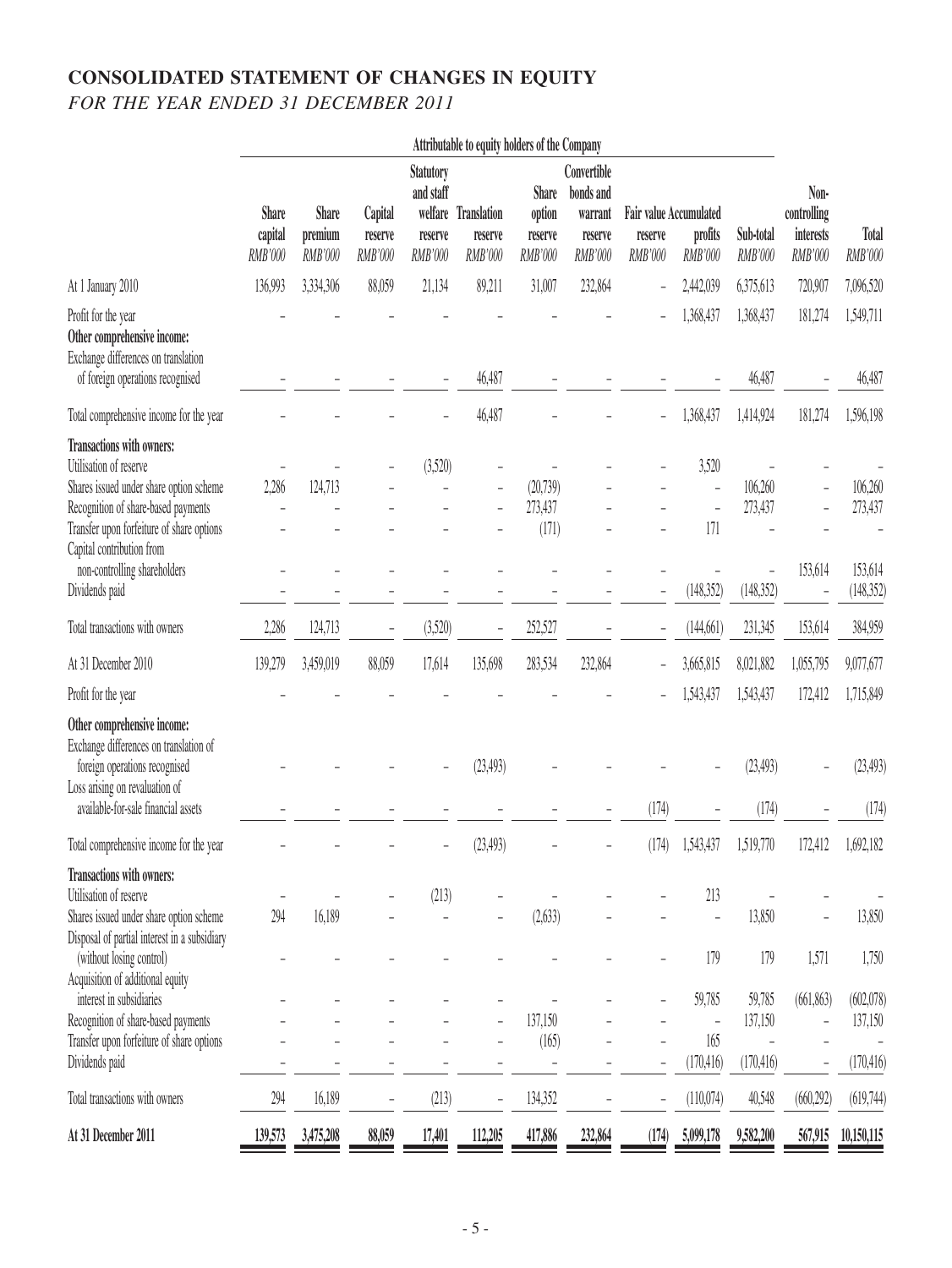# **CONSOLIDATED CASH FLOW STATEMENT**

*FOR THE YEAR ENDED 31 DECEMBER 2011*

|                                                         | 2011           | 2010           |
|---------------------------------------------------------|----------------|----------------|
| <b>Note</b>                                             | <b>RMB'000</b> | <b>RMB'000</b> |
|                                                         |                | (Restated)     |
| Cash flows from operating activities                    |                |                |
| Profit for the year before taxation                     | 2,183,208      | 1,900,323      |
| Adjustments for:                                        |                |                |
| Depreciation and amortisation                           | 641,910        | 504,380        |
| Interest income                                         | (44, 084)      | (52, 357)      |
| Dividend income                                         | (822)          |                |
| Finance costs                                           | 211,356        | 244,785        |
| Share of results of associates                          | 7,199          | 7,302          |
| Loss on disposal of property, plant and equipment       | 3,530          | 4,949          |
| Gain on disposal of intangible assets                   | (515)          | (1,903)        |
| Gain on disposal of prepaid land leases payments        | (5, 641)       |                |
| Net foreign exchange losses                             | 3,139          | 16,911         |
| Gain on disposal of available-for-sale financial assets | (1,620)        |                |
| Unrealised loss/(gain) on financial instruments         |                |                |
| at fair value through profit or loss                    |                |                |
| that are classified as held for trading                 |                |                |
| (listed investments held for trading)                   | 722            | (738)          |
| Share-based payment expenses                            | 137,150        | 273,437        |
| Operating profit before working capital changes         | 3,135,532      | 2,897,089      |
| Inventories                                             | (363, 179)     | (343, 225)     |
| Trade and other receivables                             | (2,321,805)    | (2,896,749)    |
| Trade and other payables                                | 1,038,118      | 2,539,364      |
| Cash from operations                                    | 1,488,666      | 2,196,479      |
| Income taxes paid                                       | (280, 726)     | (213, 978)     |
| Net cash from operating activities                      | 1,207,940      | 1,982,501      |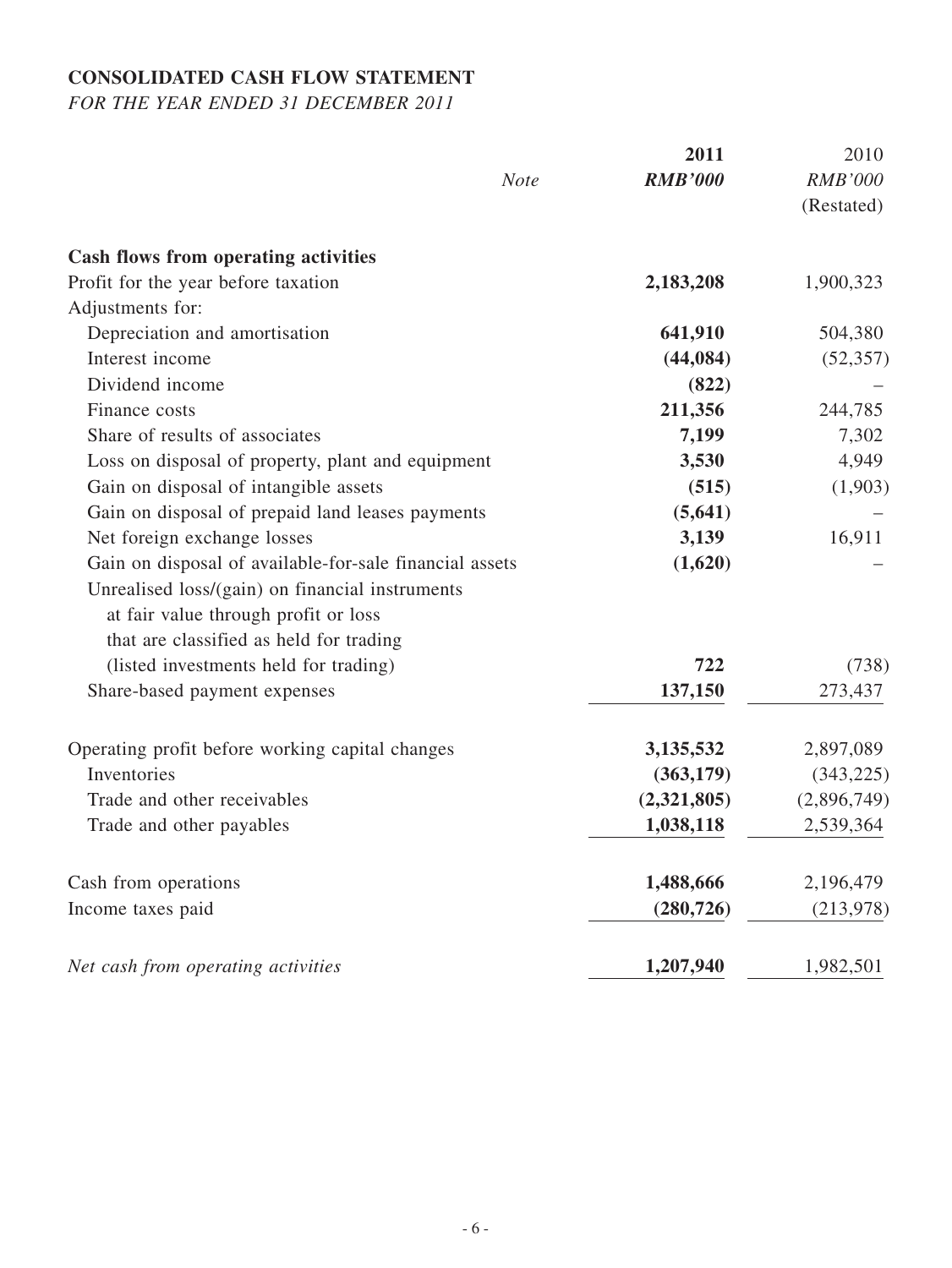| <b>Cash flows from investing activities</b><br>Purchase of property, plant and equipment<br>(1,420,269)<br>Proceeds from disposal of property,<br>199,406<br>plant and equipment<br>193,523<br>Addition of prepaid land lease payments<br>(27, 424)<br>(8,327)<br>Proceeds from disposal of prepaid land<br>lease payments<br>83,086<br>5,927<br>Addition of intangible assets<br>(768, 305)<br>(515,217)<br>Proceeds from disposal of intangible assets<br>18,662<br>57,403<br>Change in pledged bank deposits<br>(110,950)<br>651,710<br>Acquisition of subsidiaries<br>18/19<br>(134, 475)<br>(398, 023)<br>Acquisition of additional interest in subsidiaries<br>(602, 078)<br>Proceeds on disposal of partial interest in<br>a subsidiary (without losing control)<br>1,750<br>Investment in associates<br>(90, 918)<br>Purchase of available-for-sale financial assets<br>(753, 810)<br>(100,000)<br>Proceeds from disposal of available-for-sale<br>financial assets<br>851,620<br>52,357<br>Interest received<br>44,084<br>Dividend received from financial assets<br>at fair value through profit or loss<br>(listed investments)<br>822<br>(2,953,250)<br><b>Cash flows from financing activities</b><br>Dividends paid<br>(170, 416)<br>(148, 352)<br>Proceeds from issuance of shares upon exercise<br>13,850<br>106,260<br>of share options<br>Capital contribution from non-controlling shareholders<br>153,614<br>Short-term bank borrowings, net, in respect of<br>bank borrowings arising from discounted bills<br>(47, 754)<br>1,942,752<br>Proceeds from borrowings<br>1,118,000<br>Repayment of borrowings<br>(1,227,168)<br>(1,708,900)<br>Interest paid<br>(166, 192)<br>(205, 210)<br>Net cash from (used in) financing activities<br>392,826<br>Decrease in cash and cash equivalents<br>(1,352,484)<br>4,498,155<br>Cash and cash equivalents at beginning of year<br>4,393,075<br>Effect of foreign exchange rate changes<br>(10, 200)<br>Cash and cash equivalents at end of year,<br>represented by<br>Bank balances and cash<br>3,030,391<br>4,393,075 |                                       | <b>Note</b> | 2011<br><b>RMB'000</b> | 2010<br><b>RMB'000</b><br>(Restated) |
|-------------------------------------------------------------------------------------------------------------------------------------------------------------------------------------------------------------------------------------------------------------------------------------------------------------------------------------------------------------------------------------------------------------------------------------------------------------------------------------------------------------------------------------------------------------------------------------------------------------------------------------------------------------------------------------------------------------------------------------------------------------------------------------------------------------------------------------------------------------------------------------------------------------------------------------------------------------------------------------------------------------------------------------------------------------------------------------------------------------------------------------------------------------------------------------------------------------------------------------------------------------------------------------------------------------------------------------------------------------------------------------------------------------------------------------------------------------------------------------------------------------------------------------------------------------------------------------------------------------------------------------------------------------------------------------------------------------------------------------------------------------------------------------------------------------------------------------------------------------------------------------------------------------------------------------------------------------------------------------------------------------------------------------------------------------------------------------|---------------------------------------|-------------|------------------------|--------------------------------------|
|                                                                                                                                                                                                                                                                                                                                                                                                                                                                                                                                                                                                                                                                                                                                                                                                                                                                                                                                                                                                                                                                                                                                                                                                                                                                                                                                                                                                                                                                                                                                                                                                                                                                                                                                                                                                                                                                                                                                                                                                                                                                                     |                                       |             |                        |                                      |
|                                                                                                                                                                                                                                                                                                                                                                                                                                                                                                                                                                                                                                                                                                                                                                                                                                                                                                                                                                                                                                                                                                                                                                                                                                                                                                                                                                                                                                                                                                                                                                                                                                                                                                                                                                                                                                                                                                                                                                                                                                                                                     |                                       |             |                        | (1,529,406)                          |
|                                                                                                                                                                                                                                                                                                                                                                                                                                                                                                                                                                                                                                                                                                                                                                                                                                                                                                                                                                                                                                                                                                                                                                                                                                                                                                                                                                                                                                                                                                                                                                                                                                                                                                                                                                                                                                                                                                                                                                                                                                                                                     |                                       |             |                        |                                      |
|                                                                                                                                                                                                                                                                                                                                                                                                                                                                                                                                                                                                                                                                                                                                                                                                                                                                                                                                                                                                                                                                                                                                                                                                                                                                                                                                                                                                                                                                                                                                                                                                                                                                                                                                                                                                                                                                                                                                                                                                                                                                                     |                                       |             |                        |                                      |
|                                                                                                                                                                                                                                                                                                                                                                                                                                                                                                                                                                                                                                                                                                                                                                                                                                                                                                                                                                                                                                                                                                                                                                                                                                                                                                                                                                                                                                                                                                                                                                                                                                                                                                                                                                                                                                                                                                                                                                                                                                                                                     |                                       |             |                        |                                      |
|                                                                                                                                                                                                                                                                                                                                                                                                                                                                                                                                                                                                                                                                                                                                                                                                                                                                                                                                                                                                                                                                                                                                                                                                                                                                                                                                                                                                                                                                                                                                                                                                                                                                                                                                                                                                                                                                                                                                                                                                                                                                                     |                                       |             |                        |                                      |
|                                                                                                                                                                                                                                                                                                                                                                                                                                                                                                                                                                                                                                                                                                                                                                                                                                                                                                                                                                                                                                                                                                                                                                                                                                                                                                                                                                                                                                                                                                                                                                                                                                                                                                                                                                                                                                                                                                                                                                                                                                                                                     |                                       |             |                        |                                      |
|                                                                                                                                                                                                                                                                                                                                                                                                                                                                                                                                                                                                                                                                                                                                                                                                                                                                                                                                                                                                                                                                                                                                                                                                                                                                                                                                                                                                                                                                                                                                                                                                                                                                                                                                                                                                                                                                                                                                                                                                                                                                                     |                                       |             |                        |                                      |
|                                                                                                                                                                                                                                                                                                                                                                                                                                                                                                                                                                                                                                                                                                                                                                                                                                                                                                                                                                                                                                                                                                                                                                                                                                                                                                                                                                                                                                                                                                                                                                                                                                                                                                                                                                                                                                                                                                                                                                                                                                                                                     |                                       |             |                        |                                      |
|                                                                                                                                                                                                                                                                                                                                                                                                                                                                                                                                                                                                                                                                                                                                                                                                                                                                                                                                                                                                                                                                                                                                                                                                                                                                                                                                                                                                                                                                                                                                                                                                                                                                                                                                                                                                                                                                                                                                                                                                                                                                                     |                                       |             |                        |                                      |
|                                                                                                                                                                                                                                                                                                                                                                                                                                                                                                                                                                                                                                                                                                                                                                                                                                                                                                                                                                                                                                                                                                                                                                                                                                                                                                                                                                                                                                                                                                                                                                                                                                                                                                                                                                                                                                                                                                                                                                                                                                                                                     |                                       |             |                        |                                      |
|                                                                                                                                                                                                                                                                                                                                                                                                                                                                                                                                                                                                                                                                                                                                                                                                                                                                                                                                                                                                                                                                                                                                                                                                                                                                                                                                                                                                                                                                                                                                                                                                                                                                                                                                                                                                                                                                                                                                                                                                                                                                                     |                                       |             |                        |                                      |
|                                                                                                                                                                                                                                                                                                                                                                                                                                                                                                                                                                                                                                                                                                                                                                                                                                                                                                                                                                                                                                                                                                                                                                                                                                                                                                                                                                                                                                                                                                                                                                                                                                                                                                                                                                                                                                                                                                                                                                                                                                                                                     |                                       |             |                        |                                      |
|                                                                                                                                                                                                                                                                                                                                                                                                                                                                                                                                                                                                                                                                                                                                                                                                                                                                                                                                                                                                                                                                                                                                                                                                                                                                                                                                                                                                                                                                                                                                                                                                                                                                                                                                                                                                                                                                                                                                                                                                                                                                                     |                                       |             |                        |                                      |
|                                                                                                                                                                                                                                                                                                                                                                                                                                                                                                                                                                                                                                                                                                                                                                                                                                                                                                                                                                                                                                                                                                                                                                                                                                                                                                                                                                                                                                                                                                                                                                                                                                                                                                                                                                                                                                                                                                                                                                                                                                                                                     |                                       |             |                        |                                      |
|                                                                                                                                                                                                                                                                                                                                                                                                                                                                                                                                                                                                                                                                                                                                                                                                                                                                                                                                                                                                                                                                                                                                                                                                                                                                                                                                                                                                                                                                                                                                                                                                                                                                                                                                                                                                                                                                                                                                                                                                                                                                                     |                                       |             |                        |                                      |
|                                                                                                                                                                                                                                                                                                                                                                                                                                                                                                                                                                                                                                                                                                                                                                                                                                                                                                                                                                                                                                                                                                                                                                                                                                                                                                                                                                                                                                                                                                                                                                                                                                                                                                                                                                                                                                                                                                                                                                                                                                                                                     |                                       |             |                        |                                      |
|                                                                                                                                                                                                                                                                                                                                                                                                                                                                                                                                                                                                                                                                                                                                                                                                                                                                                                                                                                                                                                                                                                                                                                                                                                                                                                                                                                                                                                                                                                                                                                                                                                                                                                                                                                                                                                                                                                                                                                                                                                                                                     |                                       |             |                        |                                      |
|                                                                                                                                                                                                                                                                                                                                                                                                                                                                                                                                                                                                                                                                                                                                                                                                                                                                                                                                                                                                                                                                                                                                                                                                                                                                                                                                                                                                                                                                                                                                                                                                                                                                                                                                                                                                                                                                                                                                                                                                                                                                                     |                                       |             |                        |                                      |
|                                                                                                                                                                                                                                                                                                                                                                                                                                                                                                                                                                                                                                                                                                                                                                                                                                                                                                                                                                                                                                                                                                                                                                                                                                                                                                                                                                                                                                                                                                                                                                                                                                                                                                                                                                                                                                                                                                                                                                                                                                                                                     |                                       |             |                        |                                      |
|                                                                                                                                                                                                                                                                                                                                                                                                                                                                                                                                                                                                                                                                                                                                                                                                                                                                                                                                                                                                                                                                                                                                                                                                                                                                                                                                                                                                                                                                                                                                                                                                                                                                                                                                                                                                                                                                                                                                                                                                                                                                                     |                                       |             |                        |                                      |
|                                                                                                                                                                                                                                                                                                                                                                                                                                                                                                                                                                                                                                                                                                                                                                                                                                                                                                                                                                                                                                                                                                                                                                                                                                                                                                                                                                                                                                                                                                                                                                                                                                                                                                                                                                                                                                                                                                                                                                                                                                                                                     |                                       |             |                        |                                      |
|                                                                                                                                                                                                                                                                                                                                                                                                                                                                                                                                                                                                                                                                                                                                                                                                                                                                                                                                                                                                                                                                                                                                                                                                                                                                                                                                                                                                                                                                                                                                                                                                                                                                                                                                                                                                                                                                                                                                                                                                                                                                                     |                                       |             |                        |                                      |
|                                                                                                                                                                                                                                                                                                                                                                                                                                                                                                                                                                                                                                                                                                                                                                                                                                                                                                                                                                                                                                                                                                                                                                                                                                                                                                                                                                                                                                                                                                                                                                                                                                                                                                                                                                                                                                                                                                                                                                                                                                                                                     | Net cash used in investing activities |             |                        | (1,345,602)                          |
|                                                                                                                                                                                                                                                                                                                                                                                                                                                                                                                                                                                                                                                                                                                                                                                                                                                                                                                                                                                                                                                                                                                                                                                                                                                                                                                                                                                                                                                                                                                                                                                                                                                                                                                                                                                                                                                                                                                                                                                                                                                                                     |                                       |             |                        |                                      |
|                                                                                                                                                                                                                                                                                                                                                                                                                                                                                                                                                                                                                                                                                                                                                                                                                                                                                                                                                                                                                                                                                                                                                                                                                                                                                                                                                                                                                                                                                                                                                                                                                                                                                                                                                                                                                                                                                                                                                                                                                                                                                     |                                       |             |                        |                                      |
|                                                                                                                                                                                                                                                                                                                                                                                                                                                                                                                                                                                                                                                                                                                                                                                                                                                                                                                                                                                                                                                                                                                                                                                                                                                                                                                                                                                                                                                                                                                                                                                                                                                                                                                                                                                                                                                                                                                                                                                                                                                                                     |                                       |             |                        |                                      |
|                                                                                                                                                                                                                                                                                                                                                                                                                                                                                                                                                                                                                                                                                                                                                                                                                                                                                                                                                                                                                                                                                                                                                                                                                                                                                                                                                                                                                                                                                                                                                                                                                                                                                                                                                                                                                                                                                                                                                                                                                                                                                     |                                       |             |                        |                                      |
|                                                                                                                                                                                                                                                                                                                                                                                                                                                                                                                                                                                                                                                                                                                                                                                                                                                                                                                                                                                                                                                                                                                                                                                                                                                                                                                                                                                                                                                                                                                                                                                                                                                                                                                                                                                                                                                                                                                                                                                                                                                                                     |                                       |             |                        |                                      |
|                                                                                                                                                                                                                                                                                                                                                                                                                                                                                                                                                                                                                                                                                                                                                                                                                                                                                                                                                                                                                                                                                                                                                                                                                                                                                                                                                                                                                                                                                                                                                                                                                                                                                                                                                                                                                                                                                                                                                                                                                                                                                     |                                       |             |                        |                                      |
|                                                                                                                                                                                                                                                                                                                                                                                                                                                                                                                                                                                                                                                                                                                                                                                                                                                                                                                                                                                                                                                                                                                                                                                                                                                                                                                                                                                                                                                                                                                                                                                                                                                                                                                                                                                                                                                                                                                                                                                                                                                                                     |                                       |             |                        |                                      |
|                                                                                                                                                                                                                                                                                                                                                                                                                                                                                                                                                                                                                                                                                                                                                                                                                                                                                                                                                                                                                                                                                                                                                                                                                                                                                                                                                                                                                                                                                                                                                                                                                                                                                                                                                                                                                                                                                                                                                                                                                                                                                     |                                       |             |                        |                                      |
|                                                                                                                                                                                                                                                                                                                                                                                                                                                                                                                                                                                                                                                                                                                                                                                                                                                                                                                                                                                                                                                                                                                                                                                                                                                                                                                                                                                                                                                                                                                                                                                                                                                                                                                                                                                                                                                                                                                                                                                                                                                                                     |                                       |             |                        |                                      |
|                                                                                                                                                                                                                                                                                                                                                                                                                                                                                                                                                                                                                                                                                                                                                                                                                                                                                                                                                                                                                                                                                                                                                                                                                                                                                                                                                                                                                                                                                                                                                                                                                                                                                                                                                                                                                                                                                                                                                                                                                                                                                     |                                       |             |                        |                                      |
|                                                                                                                                                                                                                                                                                                                                                                                                                                                                                                                                                                                                                                                                                                                                                                                                                                                                                                                                                                                                                                                                                                                                                                                                                                                                                                                                                                                                                                                                                                                                                                                                                                                                                                                                                                                                                                                                                                                                                                                                                                                                                     |                                       |             |                        |                                      |
|                                                                                                                                                                                                                                                                                                                                                                                                                                                                                                                                                                                                                                                                                                                                                                                                                                                                                                                                                                                                                                                                                                                                                                                                                                                                                                                                                                                                                                                                                                                                                                                                                                                                                                                                                                                                                                                                                                                                                                                                                                                                                     |                                       |             |                        | (732, 342)                           |
|                                                                                                                                                                                                                                                                                                                                                                                                                                                                                                                                                                                                                                                                                                                                                                                                                                                                                                                                                                                                                                                                                                                                                                                                                                                                                                                                                                                                                                                                                                                                                                                                                                                                                                                                                                                                                                                                                                                                                                                                                                                                                     |                                       |             |                        | (95, 443)                            |
|                                                                                                                                                                                                                                                                                                                                                                                                                                                                                                                                                                                                                                                                                                                                                                                                                                                                                                                                                                                                                                                                                                                                                                                                                                                                                                                                                                                                                                                                                                                                                                                                                                                                                                                                                                                                                                                                                                                                                                                                                                                                                     |                                       |             |                        |                                      |
|                                                                                                                                                                                                                                                                                                                                                                                                                                                                                                                                                                                                                                                                                                                                                                                                                                                                                                                                                                                                                                                                                                                                                                                                                                                                                                                                                                                                                                                                                                                                                                                                                                                                                                                                                                                                                                                                                                                                                                                                                                                                                     |                                       |             |                        | (9,637)                              |
|                                                                                                                                                                                                                                                                                                                                                                                                                                                                                                                                                                                                                                                                                                                                                                                                                                                                                                                                                                                                                                                                                                                                                                                                                                                                                                                                                                                                                                                                                                                                                                                                                                                                                                                                                                                                                                                                                                                                                                                                                                                                                     |                                       |             |                        |                                      |
|                                                                                                                                                                                                                                                                                                                                                                                                                                                                                                                                                                                                                                                                                                                                                                                                                                                                                                                                                                                                                                                                                                                                                                                                                                                                                                                                                                                                                                                                                                                                                                                                                                                                                                                                                                                                                                                                                                                                                                                                                                                                                     |                                       |             |                        |                                      |
|                                                                                                                                                                                                                                                                                                                                                                                                                                                                                                                                                                                                                                                                                                                                                                                                                                                                                                                                                                                                                                                                                                                                                                                                                                                                                                                                                                                                                                                                                                                                                                                                                                                                                                                                                                                                                                                                                                                                                                                                                                                                                     |                                       |             |                        |                                      |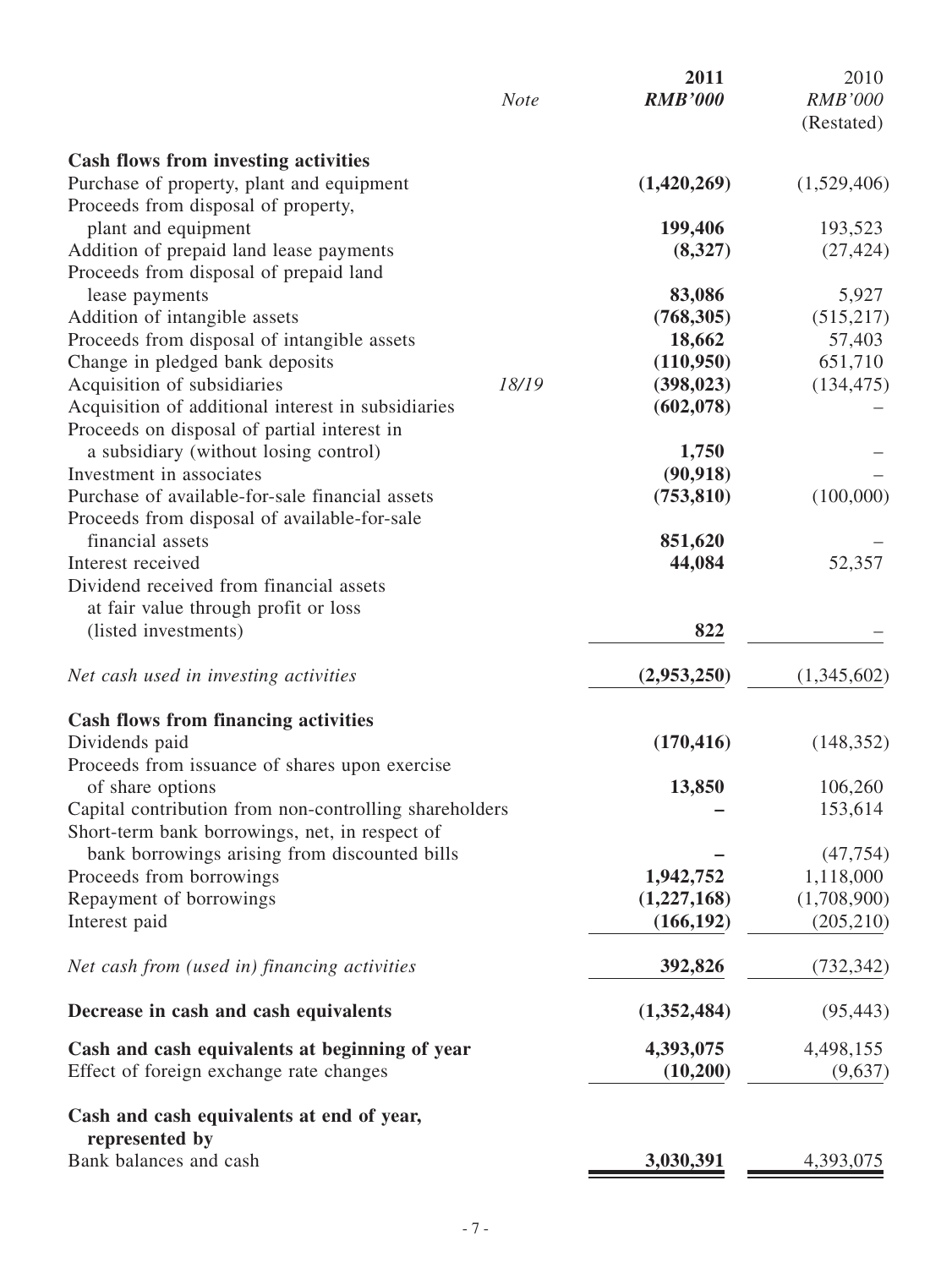## **NOTES TO THE CONSOLIDATED FINANCIAL STATEMENTS** *FOR THE YEAR ENDED 31 DECEMBER 2011*

### **1. GENERAL INFORMATION AND BASIS OF PREPARATION**

The Company is a public listed limited liability company incorporated in the Cayman Islands as an exempted limited liability company and its shares are listed on The Stock Exchange of Hong Kong Limited (the "SEHK"). At 31 December 2011, the directors consider the ultimate holding company of the Company to be Zhejiang Geely Holding Group Company Limited (浙江吉利控股集團有限公司), which is incorporated in the People's Republic of China ("PRC").

The consolidated financial statements for the year ended 31 December 2011 comprise the Company and its subsidiaries (together referred to as the "Group") and the Group's interests in associates.

The measurement basis used in the preparation of the financial statements is the historical cost basis except that the financial instruments classified as available-for-sale or as fair value through profit or loss are stated at their fair value.

The consolidated financial statements are presented in Renminbi ("RMB"), which is also the functional currency of the Company.

### **2. STATEMENT OF COMPLIANCE**

These consolidated financial statements have been prepared in accordance with Hong Kong Financial Reporting Standards ("HKFRSs"), which collective term includes all applicable individual Hong Kong Financial Reporting Standards, Hong Kong Accounting Standards ("HKASs"), and Interpretations issued by the Hong Kong Institute of Certified Public Accountants ("HKICPA"), and the disclosure requirements of the Hong Kong Companies Ordinance. These consolidated financial statements also comply with the applicable disclosure provisions of the Rules Governing the Listing of Securities on the SEHK (the "Listing Rules").

In the current year, the Group has applied for the first time the following new standards, amendments and interpretations (the "new HKFRSs") issued by the HKICPA, which are relevant to and effective for the Group's financial statements for the annual period beginning on 1 January 2011:

| <b>HKFRSs</b> (Amendments) | Improvements to HKFRSs 2010                                 |
|----------------------------|-------------------------------------------------------------|
| HKAS 24 (Revised)          | <b>Related Party Disclosures</b>                            |
| HKAS 32 (Amendments)       | Classification of Rights Issues                             |
| $HK(IFRIC) - Int 19$       | Extinguishing Financial Liabilities with Equity Instruments |

The adoption of the new HKFRSs had no material impact on how the results and financial position for the current and prior periods have been prepared and presented.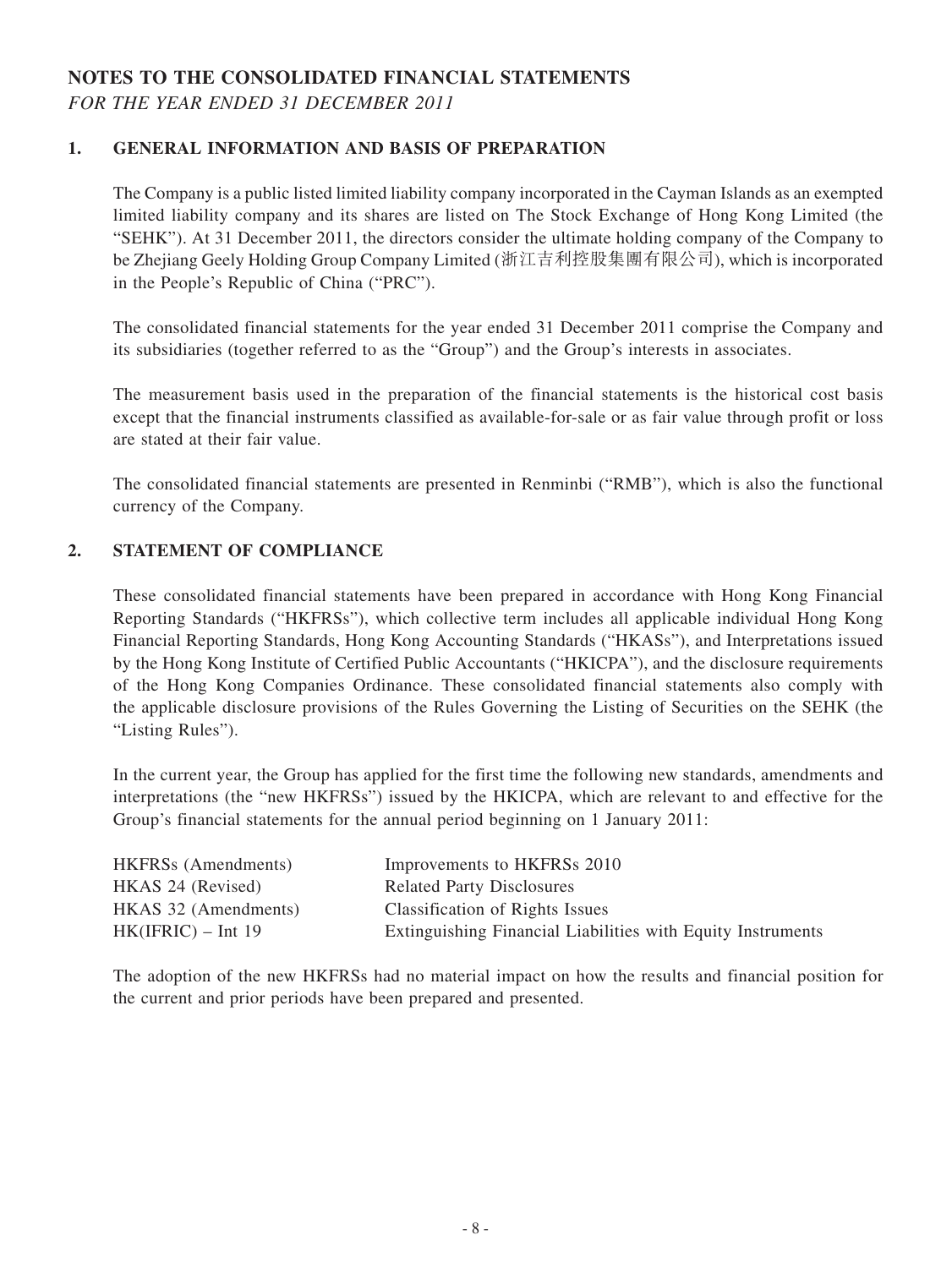### **3. CHANGE IN ACCOUNTING POLICY**

During the year, the Group changed its accounting policy for government grants. Government grants related to assets are now deducted from the carrying amount of the asset and consequently are recognised in profit or loss over the useful life of the asset by reducing the depreciation expense. Before the change in accounting policy, the government grants related to assets were included in non-current liabilities as deferred government grants and recognised as subsidy income (included in other income) over the useful life of the assets in the consolidated income statement.

Management believes that the new classification of deferred government grants gives a more relevant and reliable presentation of the results and financial position of the Group.

The change in accounting policy has been accounted for retrospectively and the consolidated financial statements have been restated. The effect on the consolidated financial statements is as follows:

|                                           | At 31 December |                |  |
|-------------------------------------------|----------------|----------------|--|
|                                           | 2011           | 2010           |  |
|                                           | <b>RMB'000</b> | <b>RMB'000</b> |  |
| Decrease in property, plant and equipment | 372,080        | 329,256        |  |
| Decrease in trade and other payables      | 37,720         | 34,959         |  |
| Decrease in deferred government grants    | 334,360        | 294,297        |  |

|                                                              | For the year ended 31 December |                |  |
|--------------------------------------------------------------|--------------------------------|----------------|--|
|                                                              | 2011                           | 2010           |  |
|                                                              | <b>RMB'000</b>                 | <b>RMB'000</b> |  |
| Decrease in subsidy income from government                   |                                |                |  |
| (included in other income)                                   | 40,008                         | 20,335         |  |
| Decrease in depreciation expense (included in cost of sales) | 40,008                         | 20,335         |  |

The change in accounting policy does not affect the profit or loss or the net assets of the Group as at and for the years ended 31 December 2011 and 2010 and hence does not affect the calculation of earnings per share for the years.

The 2010 comparatives have been restated in these financial statements to reflect the above adjustments. This restatement would ordinarily require the presentation of a consolidated balance sheet as at 1 January 2010. However, the Group did not have any outstanding government grants related to assets as at 1 January 2010. As a result, the consolidated balance sheet as at 1 January 2010 is not presented as it is unchanged from that previously presented.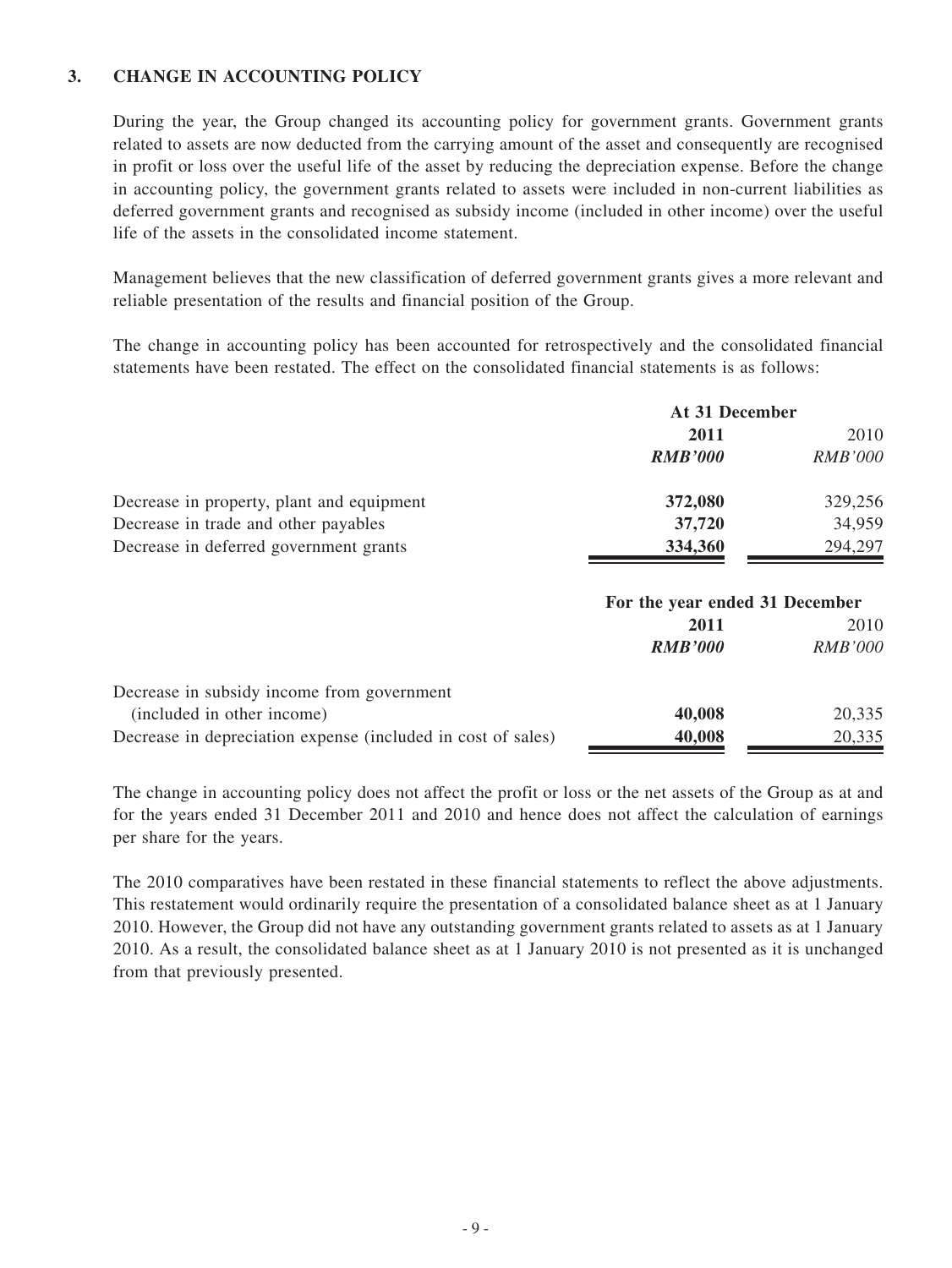### **4. EFFECTS OF APPLICATION OF HKFRSs NOT YET EFFECTIVE**

The Group has not early applied the following new and revised standards, amendments or interpretations relevant to the Group's operations that have been issued but are not yet effective.

| HKAS 1 (Amendments)  | Presentation of Items of Other Comprehensive Income <sup>2</sup>                 |
|----------------------|----------------------------------------------------------------------------------|
| HKAS 27 (Amendments) | Separate Financial Statements $(2011)^3$                                         |
| HKAS 28 (Amendments) | Investments in Associates and Joint Ventures $(2011)^3$                          |
| HKAS 32 (Amendments) | Offsetting Financial Assets and Financial Liabilities <sup>4</sup>               |
| HKFRS 7 (Amendments) | Disclosures – Transfer of Financial Assets <sup>1</sup>                          |
| HKFRS 7 (Amendments) | Disclosures – Offsetting Financial Assets and Financial Liabilities <sup>3</sup> |
| <b>HKFRS 9</b>       | Financial Instruments <sup>5</sup>                                               |
| HKFRS 10             | Consolidated Financial Statements <sup>3</sup>                                   |
| HKFRS 11             | Joint Arrangements <sup>3</sup>                                                  |
| HKFRS 12             | Disclosure of Interests in Other Entities <sup>3</sup>                           |
| HKFRS 13             | Fair Value Measurement <sup>3</sup>                                              |

- <sup>1</sup> Effective for annual periods beginning on or after 1 July 2011
- <sup>2</sup> Effective for annual periods beginning on or after 1 July 2012
- <sup>3</sup> Effective for annual periods beginning on or after 1 January 2013

<sup>4</sup> Effective for annual periods beginning on or after 1 January 2014

<sup>5</sup> Effective for annual periods beginning on or after 1 January 2015

#### **HKAS 1 (Amendments) – Presentation of Items of Other Comprehensive Income**

The HKAS 1 (Amendments) requires an entity to group items presented in other comprehensive income into those that, in accordance with other HKFRSs: (a) will not be reclassified subsequently to profit or loss and (b) will be reclassified subsequently to profit or loss when specific conditions are met. The Group's management expects this will change the current presentation of items in other comprehensive income; however, it will not affect the measurement or recognition of such items.

#### **HKAS 27 (Amendments) – Separate Financial Statements (2011)**

The requirements relating to separate financial statements are unchanged and are included in the amended HKAS 27. The other portions of HKAS 27 are replaced by HKFRS 10.

#### **HKAS 28 (Amendments) – Investments in Associates and Joint Ventures (2011)**

HKAS 28 is amended to be consistent with the requirements of HKFRS 10, HKFRS 11 and HKFRS 12.

### **HKFRS 9 – Financial Instruments**

Under HKFRS 9, all recognised financial assets that are within the scope of the HKAS 39 Financial Instruments: Recognition and Measurement are subsequently measured at either amortised cost or fair value. Specifically, debt investments that are held within a business model whose objective is to collect the contractual cash flows, and that have contractual cash flows that are solely payments of principal and interest on the principal outstanding are generally measured at amortised cost at the end of subsequent accounting periods. All other debt investments and equity investments are measured at their fair values at the end of subsequent accounting periods.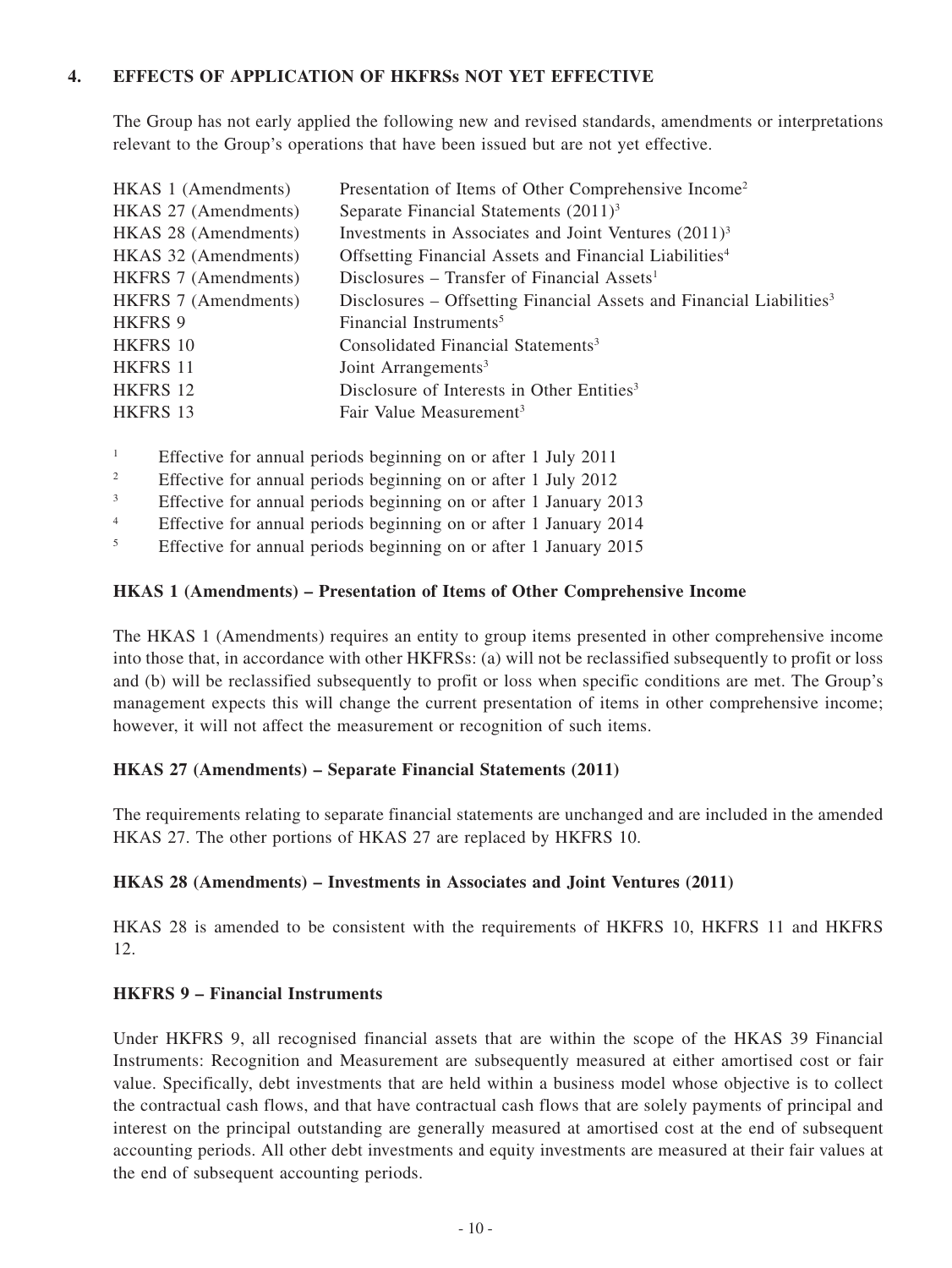In relation to financial liabilities, the significant change relates to financial liabilities that are designated as at fair value through profit or loss. Specifically under HKFRS 9, for all financial liabilities that are designated as at fair value through profit or loss, the amount of change in the fair value of the financial liability that is attributable to changes in the credit risk of that liability is presented in other comprehensive income, unless the presentation of the effects of changes in the liability's credit risk in other comprehensive income would create or enlarge an accounting mismatch in profit or loss. Changes in fair value attributable to a financial liability's credit risk are not subsequently reclassified to profit or loss. Previously, under HKAS 39, the entire amount of the change in the fair value of the financial liability designated as at fair value through profit or loss is presented in profit or loss.

The Group is still assessing the impact of adopting HKFRS 9.

## **HKFRS 10 – Consolidated Financial Statements**

HKFRS 10 replaces the consolidation guidance in HKAS 27 Consolidated and Separate Financial Statements and HK(SIC) – Int 12 Consolidation – Special Purpose Entities by introducing a single consolidation model for all entities based on control, irrespective of the nature of the investee (i.e., whether an entity is controlled through voting rights of investors or through other contractual arrangements as is common in special purpose entities). Under HKFRS 10, control is based on whether an investor has 1) power over the investee; 2) exposure, or rights, to variable returns from its involvement with the investee; and 3) the ability to use its power over the investee to affect the amount of the returns. The adoption of HKFRS 10 is not expected to have any significant impact to the Group.

## **HKFRS 11 – Joint Arrangements**

HKFRS 11 introduces new accounting requirements for joint arrangements, replacing HKAS 31 Interests in Joint Ventures. The option to apply the proportional consolidation method when accounting for jointly controlled entities is removed. Additionally, HKFRS 11 eliminates jointly controlled assets to now only differentiate between joint operations and joint ventures. A joint operation is a joint arrangement whereby the parties that have joint control have rights to the assets and obligations for the liabilities. A joint venture is a joint arrangement whereby the parties that have joint control have rights to the net assets. The adoption of HKFRS 11 is not expected to have any significant impact to the Group.

### **HKFRS 12 – Disclosures of Interests in Other Entities**

HKFRS 12 requires enhanced disclosures about both consolidated entities and unconsolidated entities in which an entity has involvement. The objective of HKFRS 12 is to require information so that financial statement users may evaluate the basis of control, any restrictions on consolidated assets and liabilities, risk exposures arising from involvements with unconsolidated structured entities and non-controlling interest holders' involvement in the activities of consolidated entities. The adoption of HKFRS 12 is not expected to have any significant impact to the Group.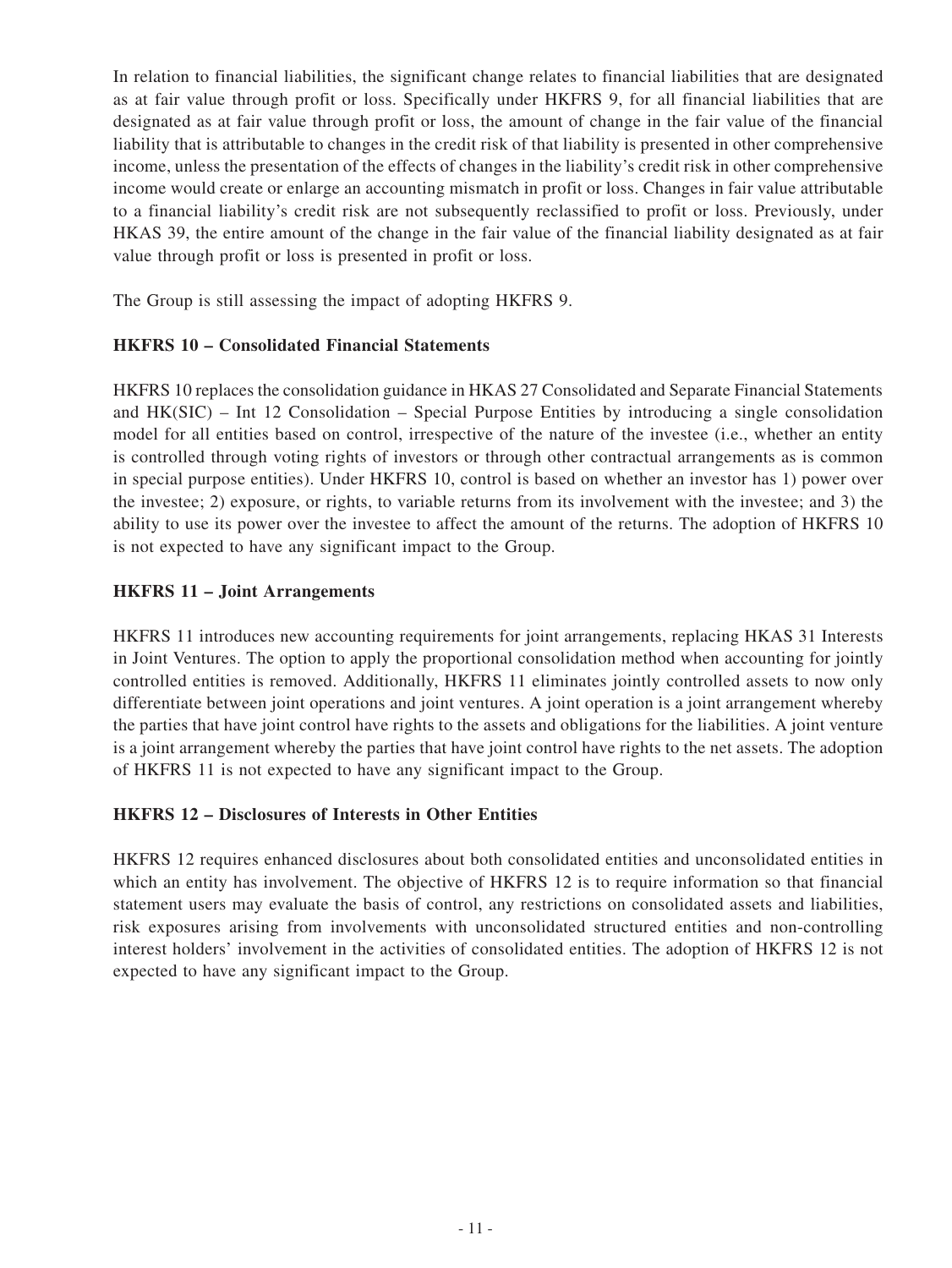#### **HKFRS 13 – Fair Value Measurement**

HKFRS 13 applies when another HKFRS requires or permits fair value measurements or disclosures about fair value measurements (and measurements, such as fair value less costs to sell, based on fair value or disclosures about those measurements), except for certain exemptions. HKFRS 13 requires the disclosures of fair values through a 'fair value hierarchy'. The hierarchy categorises the inputs used in valuation techniques into three levels. The hierarchy gives the highest priority to (unadjusted) quoted prices in active markets for identical assets or liabilities and the lowest priority to unobservable inputs. If the inputs used to measure fair value are categorised into different levels of the fair value hierarchy, the fair value measurement is categorised in its entirety in the level of the lowest level input that is significant to the entire measurement.

The directors of the Company anticipate that the application of other new and revised standards, amendments and interpretations in issue but not yet effective will have no material impact on the results and the financial position of the Group.

### **5. SEGMENT information**

The Group manages its businesses by business lines. In a manner consistent with the way in which information is reported internally to the Group's most senior executive management for the purposes of resource allocation and performance assessment, the Group has presented the following two reportable segments. No operating segments have been aggregated to form the following reportable segments.

Automobiles and related parts and components: Manufacture and sale of automobiles, automobile parts and related automobile components (excluding gearboxes).

Gearboxes: Manufacture and sale of gearboxes.

Segment profit represents the profit earned by each segment without allocation of corporate expenses, directors' emoluments, share of results of associates, interest income, interest expense and taxation. Segment assets include all tangible, intangible assets and current assets with the exception of interests in associates, deferred tax assets and other corporate assets. This is the measure reported to the Group's chief operating decision maker for the purposes of resource allocation and assessment of segment performance. Inter-segment sales are priced with reference to prices charged to external parties for similar orders.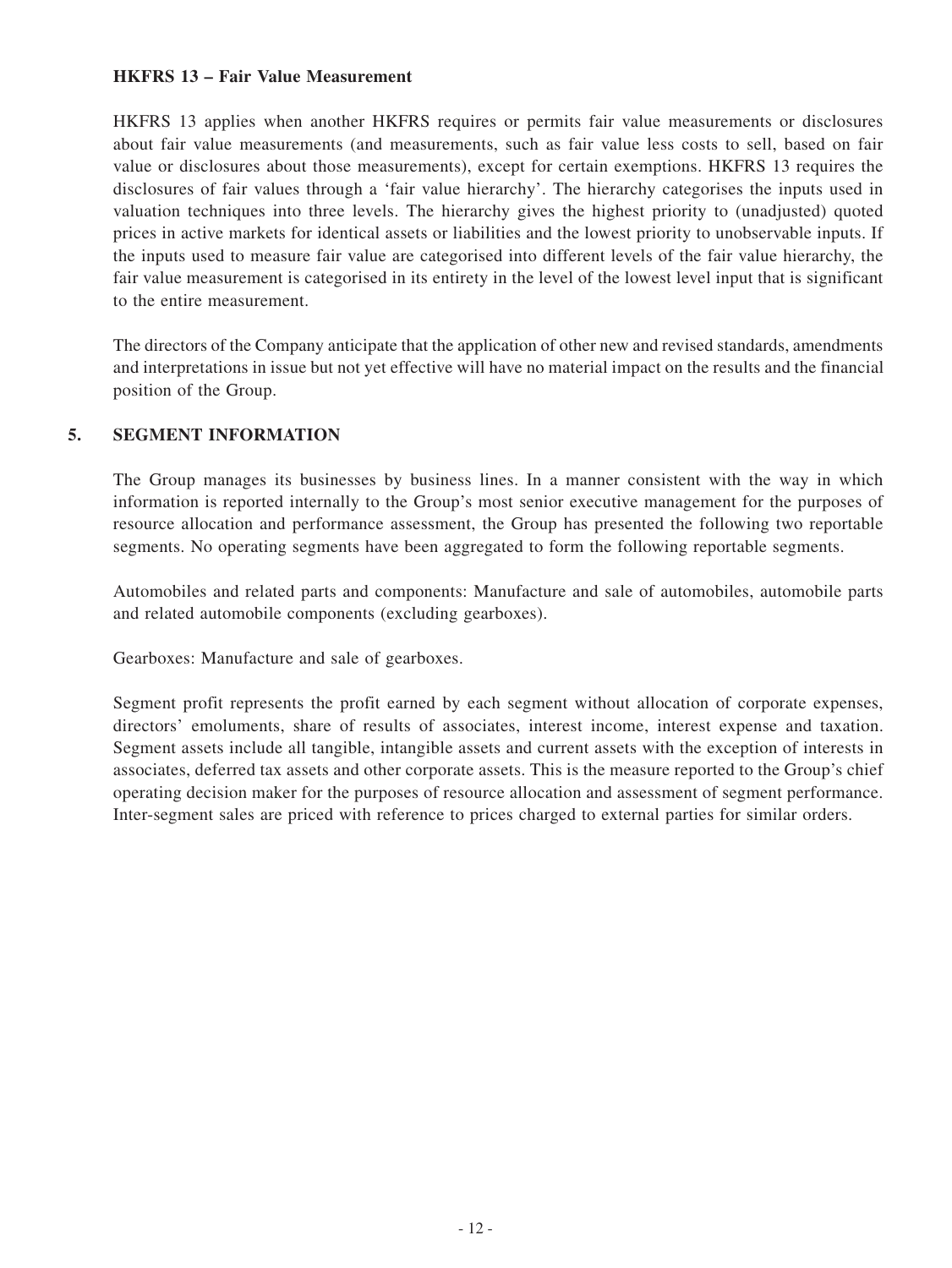Information regarding the Group's reportable segments is set out below.

## **Consolidated Income Statement**

*For the year ended 31 December 2011*

|                                          | <b>Automobiles</b><br>and related<br>parts and<br>components | <b>Gearboxes</b>  |            | <b>Unallocated Eliminations</b> | <b>Total</b> |
|------------------------------------------|--------------------------------------------------------------|-------------------|------------|---------------------------------|--------------|
|                                          | RMB'000                                                      | <b>RMB'000</b>    | RMB'000    | RMB'000                         | RMB'000      |
| Sales to external customers              | 20,170,835                                                   | 794,096           |            |                                 | 20,964,931   |
| Inter-segment                            | 37,177                                                       | 452,275           |            | (489, 452)                      |              |
| <b>Total segment revenue</b>             | 20,208,012                                                   | 1,246,371         |            | (489, 452)                      | 20,964,931   |
| <b>Segment results</b>                   | 2,495,723                                                    | 28,027            |            |                                 | 2,523,750    |
| Interest income                          | 40,596                                                       | 3,173             | 634        | (319)                           | 44,084       |
| Finance costs                            | (116,061)                                                    | (408)             | (95,206)   | 319                             | (211, 356)   |
| Corporate and other unallocated expenses |                                                              | $\qquad \qquad -$ | (166, 071) |                                 | (166, 071)   |
| Share of results of associates           | (7, 199)                                                     |                   |            |                                 | (7, 199)     |
| Profit before tax                        |                                                              |                   |            |                                 | 2,183,208    |
| Taxation                                 |                                                              |                   |            |                                 | (467, 359)   |
| Profit for the year                      |                                                              |                   |            |                                 | 1,715,849    |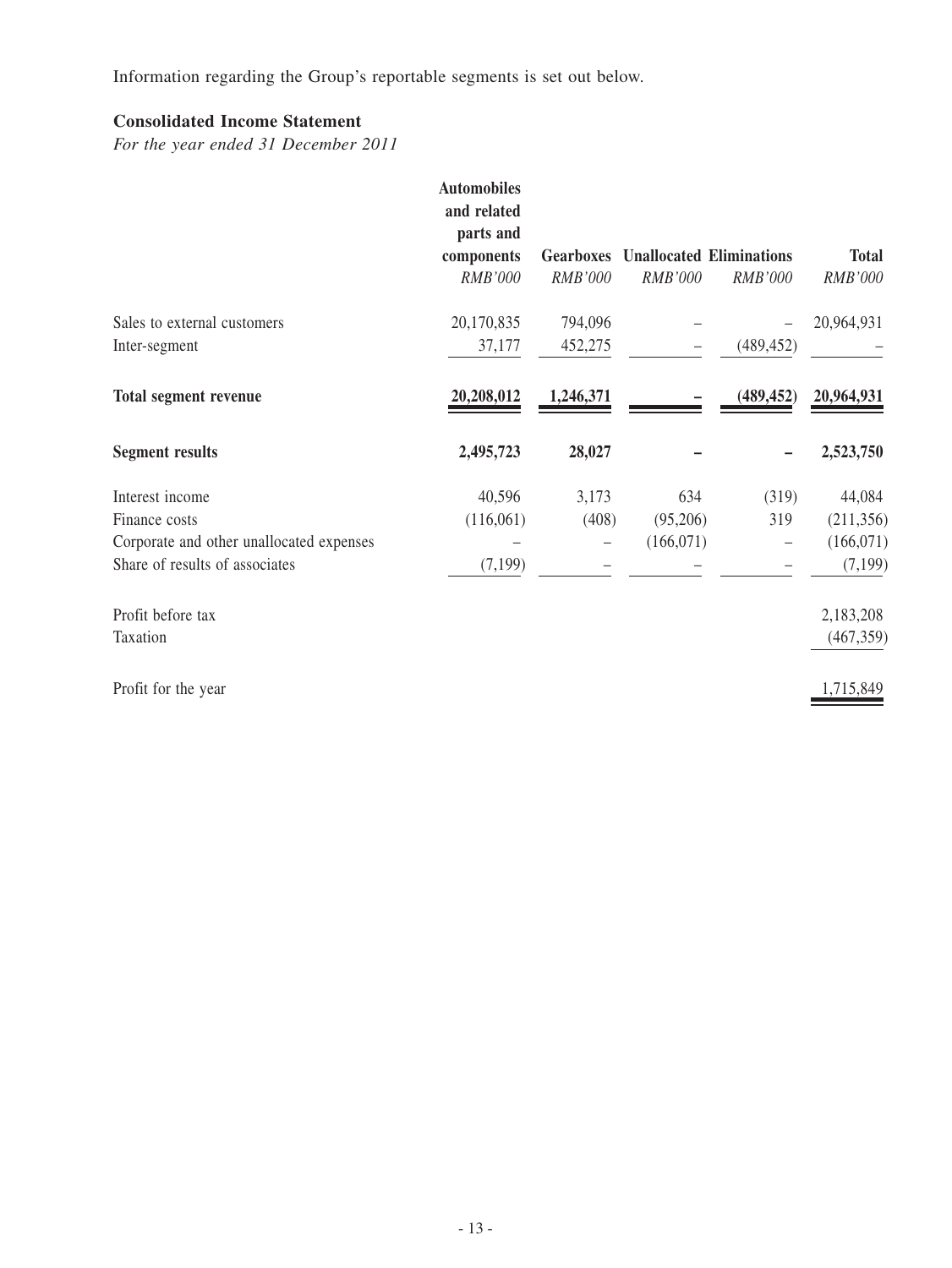### **Consolidated Balance Sheet**

*At 31 December 2011*

|                                                            | <b>Automobiles</b><br>and related<br>parts and<br>components<br><i>RMB'000</i> | <i>RMB'000</i> | <i>RMB'000</i> | <b>Gearboxes</b> Unallocated Eliminations<br><i>RMB'000</i> | <b>Total</b><br><i>RMB'000</i> |
|------------------------------------------------------------|--------------------------------------------------------------------------------|----------------|----------------|-------------------------------------------------------------|--------------------------------|
| <b>ASSETS</b><br>Segment assets<br>Interests in associates | 26, 103, 677<br>83,719                                                         | 1,327,610      | 188,614        | (106, 862)                                                  | 27,513,039<br>83,719           |
|                                                            | 26,187,396                                                                     | 1,327,610      | 188,614        | (106, 862)                                                  | 27,596,758                     |
| <b>LIABILITIES</b><br>Segment liabilities                  | 15,329,710                                                                     | 558,271        | 1,665,524      | (106, 862)                                                  | 17,446,643                     |

#### **Other Information**

*For the year ended 31 December 2011*

|                                               | <b>Automobiles</b><br>and related<br>parts and |                |                |                                           |                |
|-----------------------------------------------|------------------------------------------------|----------------|----------------|-------------------------------------------|----------------|
|                                               | components                                     |                |                | <b>Gearboxes</b> Unallocated Eliminations | <b>Total</b>   |
|                                               | <i>RMB'000</i>                                 | <i>RMB'000</i> | <i>RMB'000</i> | <i>RMB'000</i>                            | <b>RMB'000</b> |
| Capital additions (note)                      | 3,082,437                                      | 174,323        | 92             |                                           | 3,256,852      |
| Amortisation of intangible assets             | 104,055                                        | 6,870          |                |                                           | 110,925        |
| Amortisation of prepaid land lease payments   | 27,392                                         | 1,051          |                |                                           | 28,443         |
| Depreciation of property, plant and equipment | 448,128                                        | 54,352         | 62             |                                           | 502,542        |

*Note:* Capital additions include those arising from the acquisition of subsidiaries (note 18) and are presented before the deduction of the asset-related government grants received.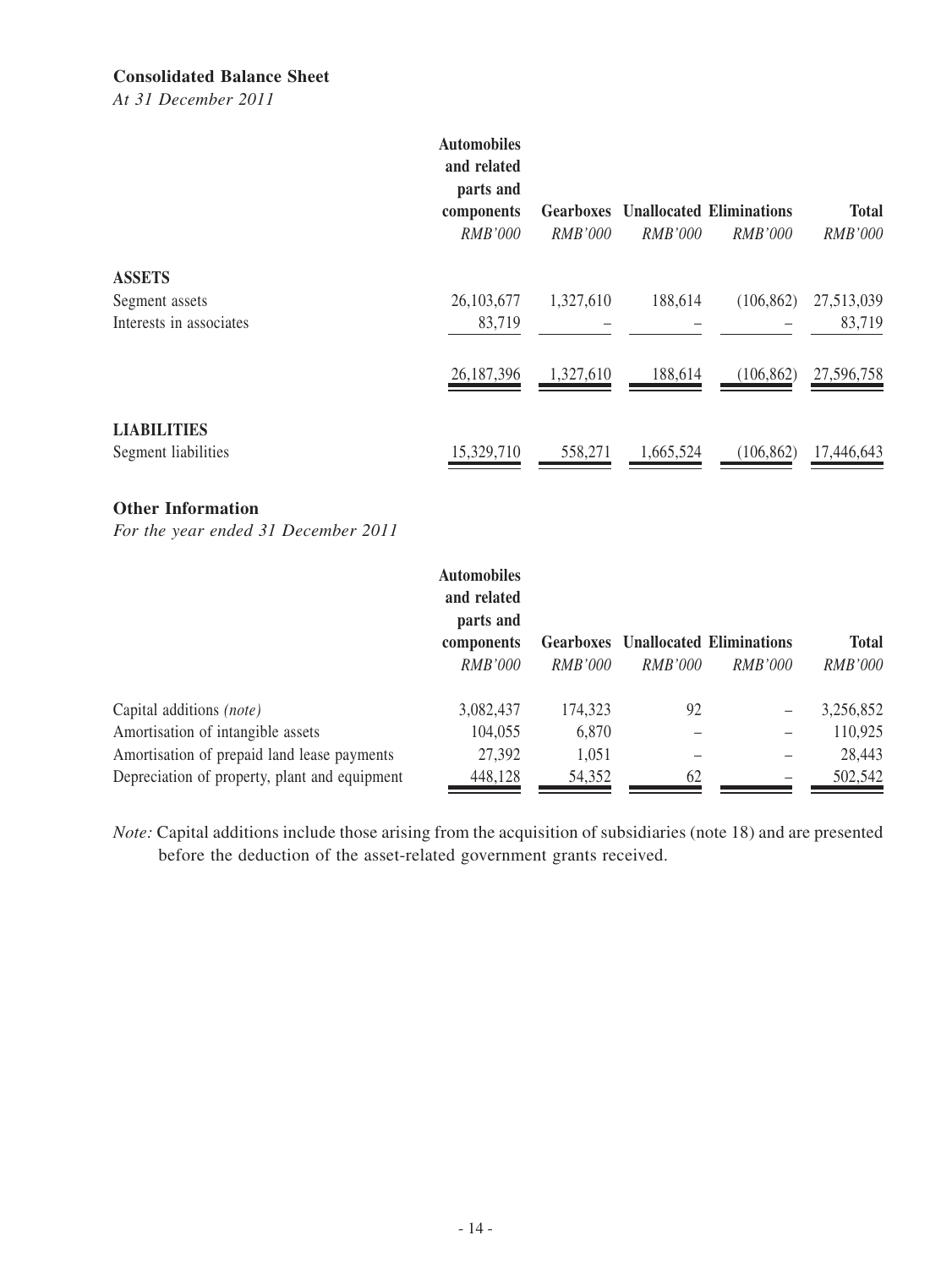#### **Consolidated Income Statement**

*For the year ended 31 December 2010*

|                                          | <b>Automobiles</b><br>and related<br>parts and<br>components<br>RMB'000 | RMB'000   | <b>Gearboxes</b> Unallocated Eliminations<br>RMB'000 | RMB'000   | <b>Total</b><br>RMB'000 |
|------------------------------------------|-------------------------------------------------------------------------|-----------|------------------------------------------------------|-----------|-------------------------|
| Sales to external customers              | 19,483,478                                                              | 615,910   |                                                      |           | 20,099,388              |
| Inter-segment                            | 8,692                                                                   | 404,078   | $\overline{\phantom{m}}$                             | (412,770) |                         |
| <b>Total segment revenue</b>             | 19,492,170                                                              | 1,019,988 |                                                      | (412,770) | 20,099,388              |
| <b>Segment results</b>                   | 2,382,311                                                               | 18,405    |                                                      |           | 2,400,716               |
| Interest income                          | 49,003                                                                  | 3,125     | 229                                                  |           | 52,357                  |
| Finance costs                            | (153, 437)                                                              |           | (91, 348)                                            |           | (244, 785)              |
| Corporate and other unallocated expenses |                                                                         |           | (300, 663)                                           |           | (300, 663)              |
| Share of results of an associate         | (7,302)                                                                 |           |                                                      |           | (7, 302)                |
| Profit before tax                        |                                                                         |           |                                                      |           | 1,900,323               |
| Taxation                                 |                                                                         |           |                                                      |           | (350, 612)              |
| Profit for the year                      |                                                                         |           |                                                      |           | 1,549,711               |
|                                          |                                                                         |           |                                                      |           |                         |

## **Consolidated Balance Sheet**

*At 31 December 2010 (Restated)*

|                                           | <b>Automobiles</b><br>and related<br>parts and<br>components<br><i>RMB'000</i> | <i>RMB'000</i> | <i>RMB'000</i> | <b>Gearboxes</b> Unallocated Eliminations<br><i>RMB'000</i> | <b>Total</b><br><i>RMB'000</i> |
|-------------------------------------------|--------------------------------------------------------------------------------|----------------|----------------|-------------------------------------------------------------|--------------------------------|
| <b>ASSETS</b><br>Segment assets           | 22,970,467                                                                     | 804,156        | 258,712        | (58,992)                                                    | 23,974,343                     |
| <b>LIABILITIES</b><br>Segment liabilities | 13,148,872                                                                     | 278,243        | 1,528,543      | (58, 992)                                                   | 14,896,666                     |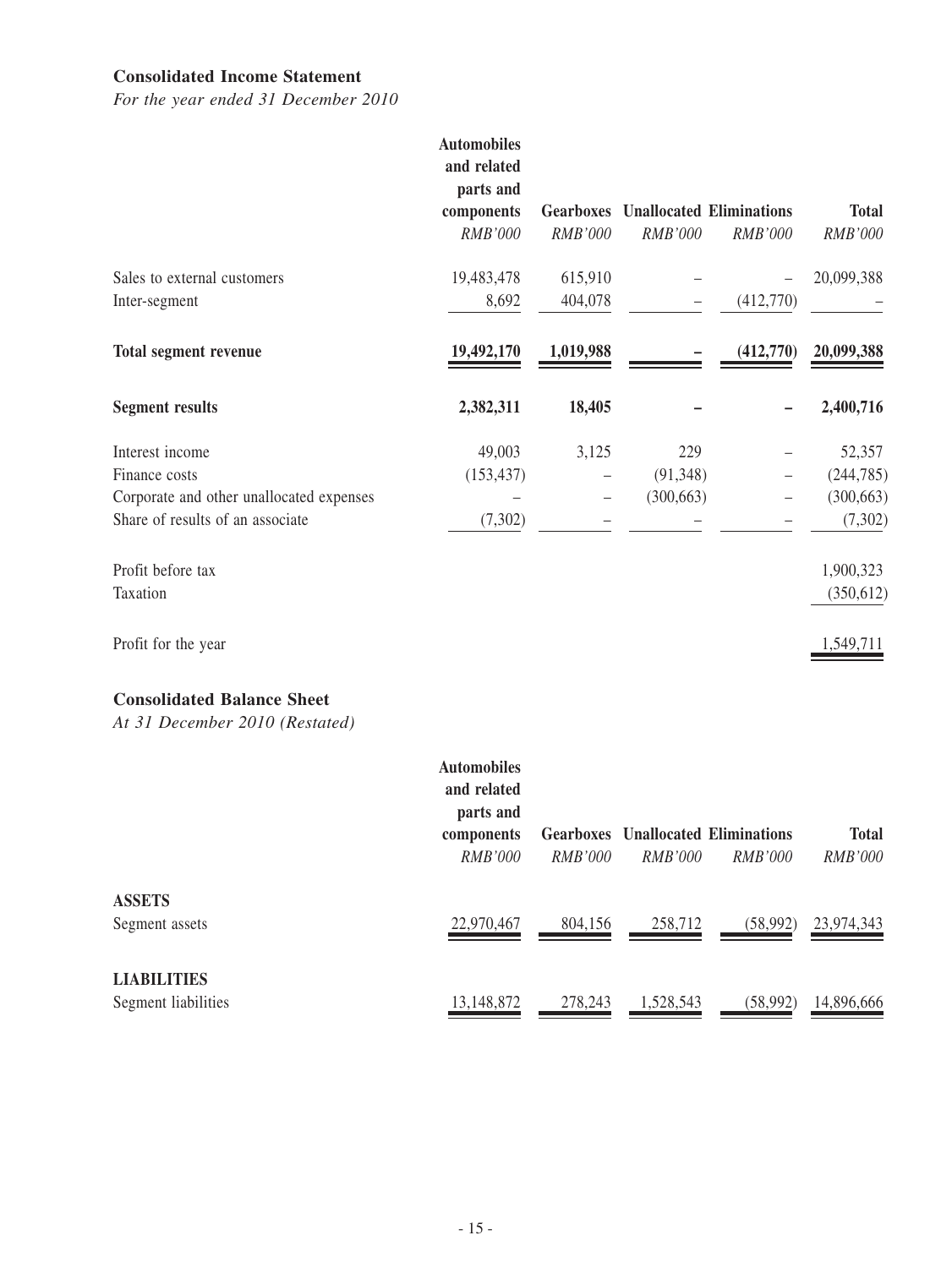#### **Other Information**

*For the year ended 31 December 2010 (Restated)*

|                                               | <b>Automobiles</b><br>and related |                |                |                                           |              |
|-----------------------------------------------|-----------------------------------|----------------|----------------|-------------------------------------------|--------------|
|                                               | parts and                         |                |                |                                           |              |
|                                               | components                        |                |                | <b>Gearboxes</b> Unallocated Eliminations | <b>Total</b> |
|                                               | <i>RMB'000</i>                    | <i>RMB'000</i> | <i>RMB'000</i> | <i>RMB'000</i>                            | RMB'000      |
| Capital additions <i>(note)</i>               | 2,766,547                         | 26,581         |                |                                           | 2,793,128    |
| Amortisation of intangible assets             | 83,407                            |                |                |                                           | 83,407       |
| Amortisation of prepaid land lease payments   | 33,683                            |                |                |                                           | 33,683       |
| Depreciation of property, plant and equipment | 351,538                           | 35,752         |                |                                           | 387,290      |

*Note:* Capital additions include those arising from the acquisition of a subsidiary (note 19) and are presented before the deduction of the asset-related government grants received.

#### **Geographical information**

The following tables set out information about the geographical location of (i) the Group's revenue from external customers and (ii) the Group's property, plant and equipment, intangible assets, interests in associates, goodwill and prepaid land lease payments ("specified non-current assets"). The geographical location of customers is based on the location at which the services are provided or the goods are delivered. The geographical location of the specified non-current assets is based on the physical location of the asset, in the case of property, plant and equipment and prepaid land lease payments, the location of the operation to which they are allocated, in the case of intangible assets and goodwill, and the location of operations, in the case of interests in associates.

|                                        | 2011           | 2010           |
|----------------------------------------|----------------|----------------|
|                                        | <b>RMB'000</b> | <b>RMB'000</b> |
| <b>Revenue from external customers</b> |                |                |
| Hong Kong, place of domicile           |                |                |
| <b>PRC</b>                             | 18,923,680     | 18,505,412     |
| Australia                              | 75,950         | 192,405        |
| Europe                                 | 595,012        | 286,490        |
| Korea                                  | 803,571        | 371,751        |
| Other countries                        | 566,718        | 743,330        |
|                                        | 20,964,931     | 20,099,388     |
|                                        | 2011           | 2010           |
|                                        | <b>RMB'000</b> | <b>RMB'000</b> |
|                                        |                | (Restated)     |
| Specified non-current assets           |                |                |
| Hong Kong, place of domicile           | 124            | 93             |
| <b>PRC</b>                             | 10,204,925     | 7,857,848      |
| Australia                              | 382,037        | 432,069        |
|                                        | 10,587,086     | 8,290,010      |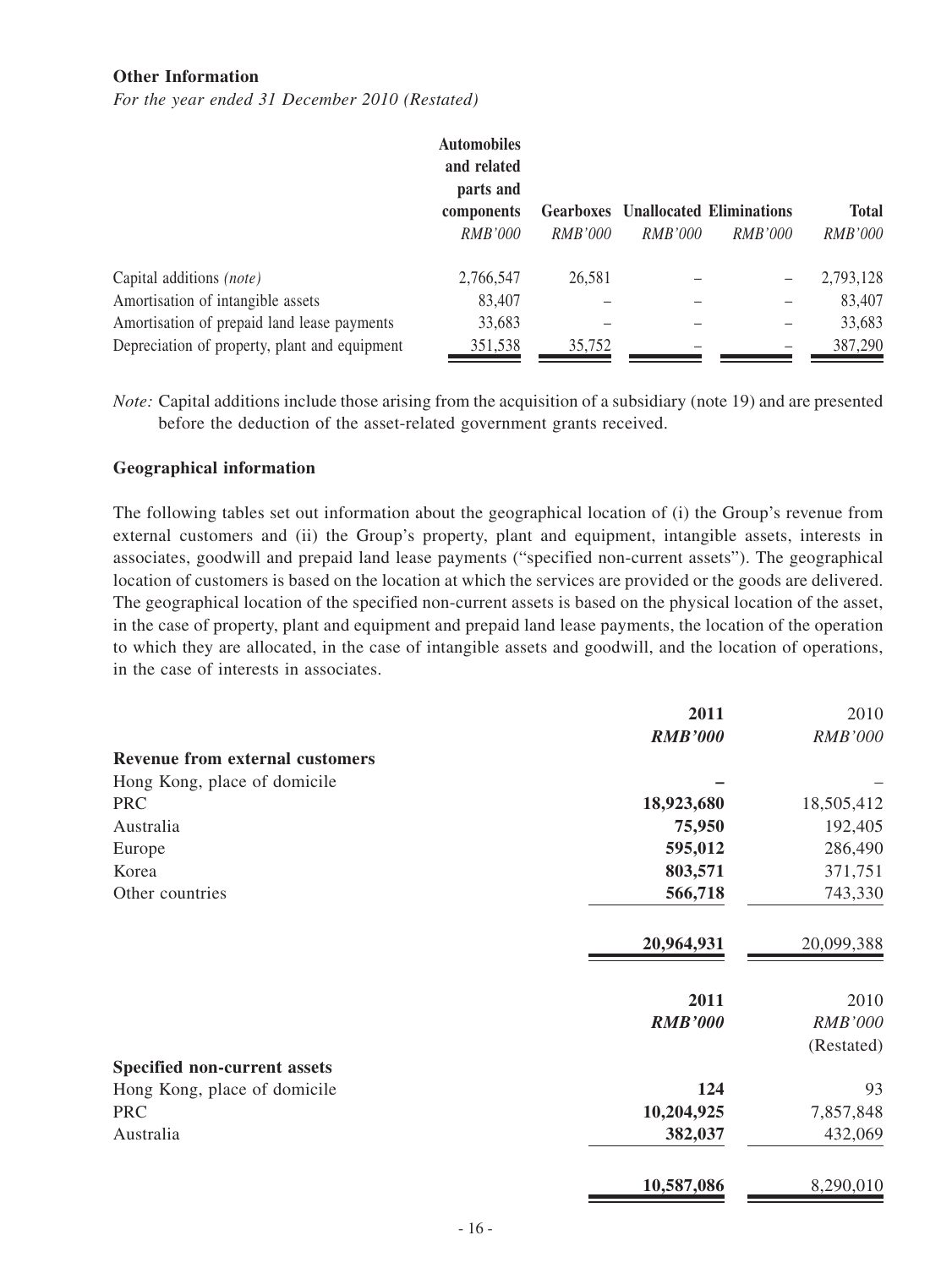### **6. TURNOVER/REVENUE**

Turnover/revenue represents the consideration received and receivable from sales, net of discounts, returns and related sales taxes, of automobiles and automobile parts and components.

The Group's customer base is diversified and no customer with whom the transactions has exceeded 10% of the Group's revenue.

### **7. OTHER INCOME**

|                                                         | 2011           | 2010           |
|---------------------------------------------------------|----------------|----------------|
|                                                         | <b>RMB'000</b> | <i>RMB'000</i> |
|                                                         |                | (Restated)     |
|                                                         |                |                |
| Bank and other interest income                          | 44,084         | 52,357         |
| Dividend income from financial assets                   |                |                |
| at fair value through profit or loss                    |                |                |
| (listed investments)                                    | 822            |                |
| Unrealised gain on financial instruments at fair value  |                |                |
| through profit or loss that are classified as held      |                |                |
| for trading (listed investments held for trading)       |                | 738            |
| Rental income (note 1)                                  | 23,143         | 14,589         |
| Net claims income on defective materials purchased      | 11,541         |                |
| Gain on disposal of scrap materials                     | 53,929         | 48,669         |
| Gain on disposal of prepaid land lease payments         | 5,641          |                |
| Gain on disposal of intangible assets                   | 515            | 1,903          |
| Subsidy income from government (note 2)                 | 877,437        | 640,291        |
| Gain on disposal of available-for-sale financial assets | 1,620          |                |
| Sundry income                                           | 22,387         | 60,228         |
|                                                         | 1,041,119      | 818,775        |

### *Note:*

- 1. Rental income net of outgoings for the year ended 31 December 2011 is RMB7,253,000 (2010: RMB10,081,000).
- 2. Subsidy income mainly relates to cash subsidies (excluding any asset-related subsidies) in respect of research and development activities from government which are either unconditional grants or grants with conditions having been satisfied.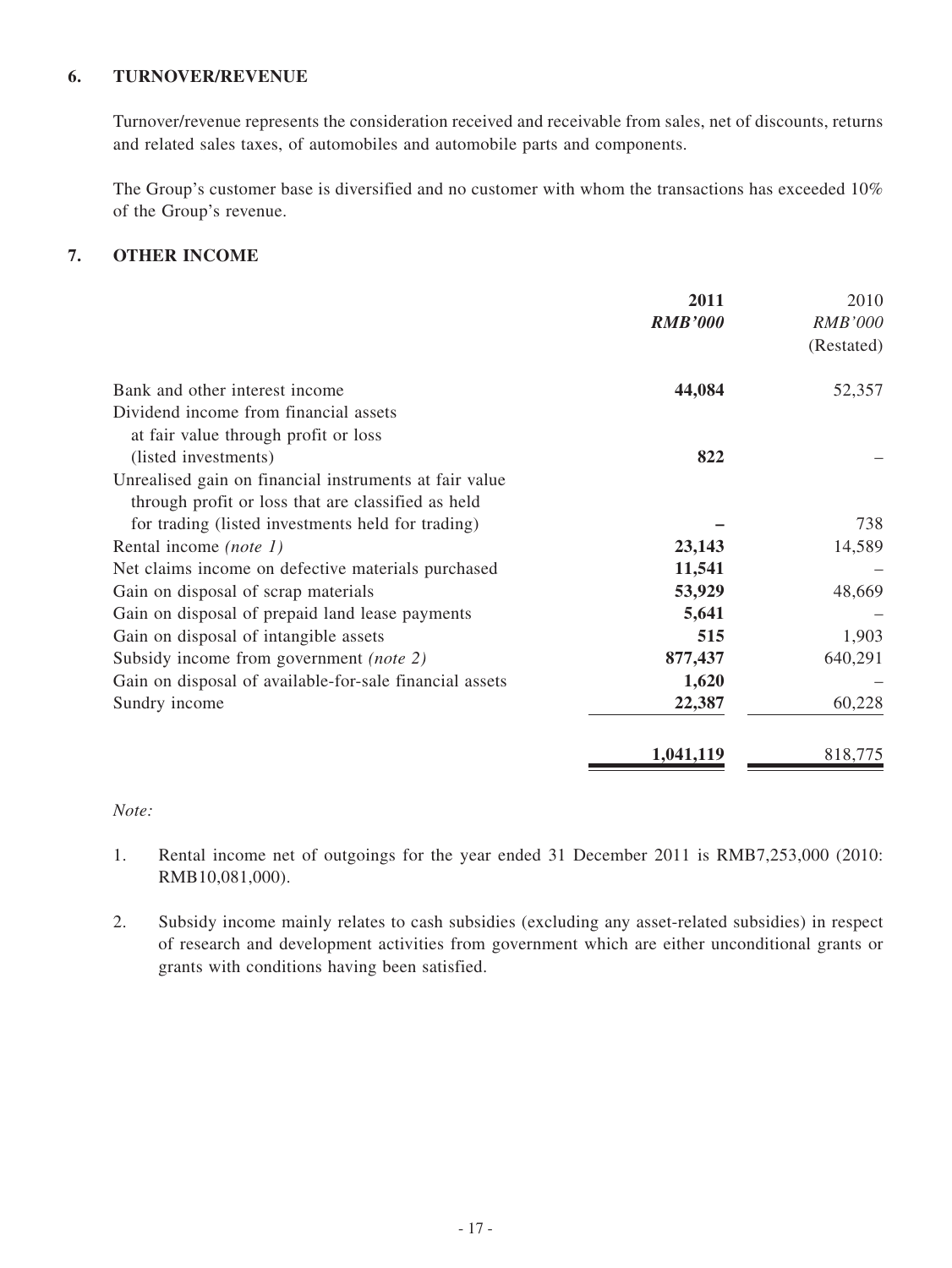### **8. TAXATION**

|                               | 2011<br><b>RMB'000</b> | 2010<br><b>RMB'000</b> |
|-------------------------------|------------------------|------------------------|
| Current tax:                  |                        |                        |
| PRC enterprise income tax     | 415,846                | 313,157                |
| Other overseas tax            | 977                    |                        |
| Underprovision in prior years | 31,362                 | 2,692                  |
|                               | 448,185                | 315,849                |
| Deferred taxation (note 16)   | 19,174                 | 34,763                 |
|                               | 467,359                | 350,612                |

Hong Kong profits tax has not been provided for the year as the companies within the Group had no estimated assessable profits in Hong Kong.

Pursuant to the relevant laws and regulations in the PRC, the Group's PRC subsidiary is entitled to an exemption from PRC enterprise income tax for the two years starting from its first profit-making year, followed by a 50% reduction for the next three years. The income tax provision is calculated at the applicable tax rates on the estimated assessable profits for the year based on existing legislation, interpretations and practices in respect thereof.

Taxation arising in other jurisdictions is calculated at the rates prevailing in the relevant jurisdictions.

The tax charge for the year can be reconciled from the profit before taxation per consolidated income statement as follows:

|                                                         | 2011           | 2010           |
|---------------------------------------------------------|----------------|----------------|
|                                                         | <b>RMB'000</b> | <b>RMB'000</b> |
| Profit before taxation                                  | 2,183,208      | 1,900,323      |
| Tax at the PRC enterprise income                        |                |                |
| tax rate of $25\%$ (2010: $25\%$ )                      | 545,802        | 475,081        |
| Tax effect of expenses not deductible                   |                |                |
| in determining taxable profit                           | 152,851        | 136,732        |
| Tax effect of non-taxable income                        | (46, 486)      | (60, 357)      |
| Tax effect of unrecognised tax losses                   | 15,767         | 21,800         |
| Utilisation of previously unrecognised tax losses       | (75,300)       | (410)          |
| Tax effect of different tax rates of entities operating |                |                |
| in other jurisdictions                                  | 21,720         | 34,203         |
| Deferred tax charge on distributable profits            |                |                |
| with holding tax ( <i>note 16</i> )                     | 29,156         | 34,966         |
| Effect of tax exemption granted to the PRC subsidiaries | (207, 513)     | (294, 095)     |
| Underprovision in prior years                           | 31,362         | 2,692          |
| Tax expense for the year                                | 467,359        | 350,612        |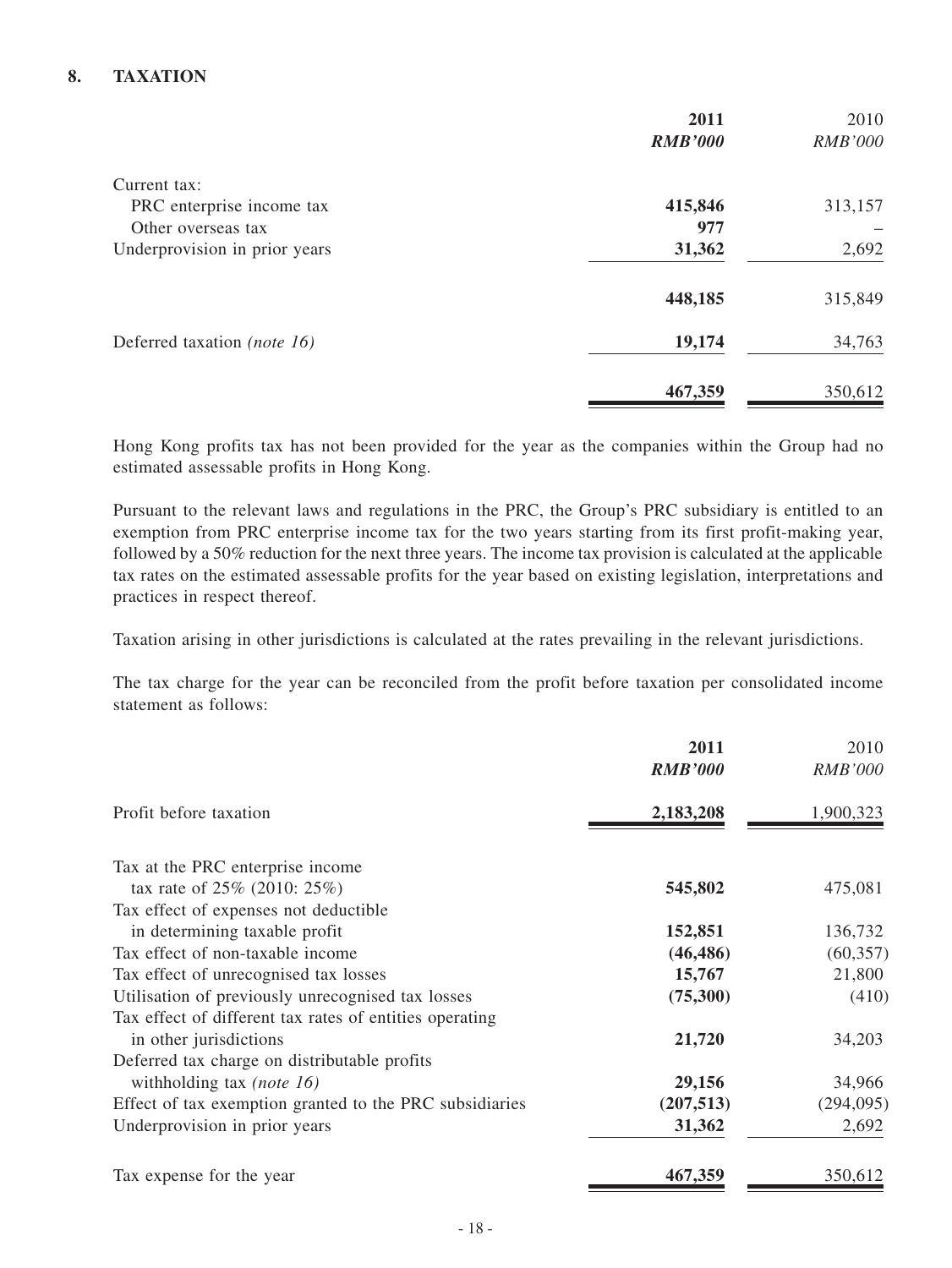The applicable tax rate is the PRC enterprise income tax rate of 25% (2010: 25%). The Group is also liable to withholding tax on dividends to be distributed from the Group's foreign-invested enterprises in the PRC in respect of its profits generated from 1 January 2008. Deferred tax liability of RMB29,156,000 (2010: RMB34,966,000) was recognised for the distributable profits not yet paid out as dividends that are generated by the PRC subsidiaries of the Company during the year.

### **9. PROFIT FOR THE YEAR**

Profit for the year has been arrived at after charging/(crediting):

|                                                                | 2011                   | 2010                   |
|----------------------------------------------------------------|------------------------|------------------------|
|                                                                | <b>RMB'000</b>         | <b>RMB'000</b>         |
| <b>Finance costs</b>                                           |                        |                        |
| Effective interest expense on convertible bonds                | 93,829                 | 90,941                 |
| Interest on bank borrowings wholly repayable within five years | 117,242                | 153,416                |
| Interest expenses paid to a non-controlling shareholder of     |                        |                        |
| a subsidiary of the Group                                      | 285                    | 428                    |
|                                                                | 211,356                | 244,785                |
|                                                                |                        |                        |
|                                                                | 2011<br><b>RMB'000</b> | 2010<br><b>RMB'000</b> |
|                                                                |                        |                        |
| Staff costs (including directors' emoluments)                  |                        |                        |
| Salaries, wages and other benefits                             | 1,124,999              | 786,448                |
| Retirement benefit scheme contributions                        | 143,545                | 57,284                 |
| Recognition of share-based payments                            | 137,150                | 273,437                |
|                                                                | 1,405,694              | 1,117,169              |
|                                                                | 2011                   | 2010                   |
|                                                                | <b>RMB'000</b>         | <b>RMB'000</b>         |
|                                                                |                        | (Restated)             |
| <b>Other items</b>                                             |                        |                        |
| Cost of inventories recognised as expense (note)               | 17,144,820             | 16,379,349             |
| Auditors' remuneration                                         | 5,013                  | 4,301                  |
| Depreciation<br>Amortisation of prepaid land lease payments    | 502,542<br>28,443      | 387,290<br>33,683      |
| Amortisation of intangible assets                              | 110,925                | 83,407                 |
| Loss on disposal of property, plant and equipment              | 3,530                  | 4,949                  |
| Net claims paid on defective materials sold                    |                        | 27,244                 |
| Net foreign exchange losses                                    | 22,994                 | 21,897                 |
| Operating leases charges on premises                           | 10,954                 | 2,489                  |
| Research and development costs                                 | 105,847                | 97,637                 |
| Unrealised loss/(gain) on financial instruments                |                        |                        |
| at fair value through profit or loss that are classified       |                        |                        |
| as held for trading (listed investments held for trading)      | 722                    | (738)                  |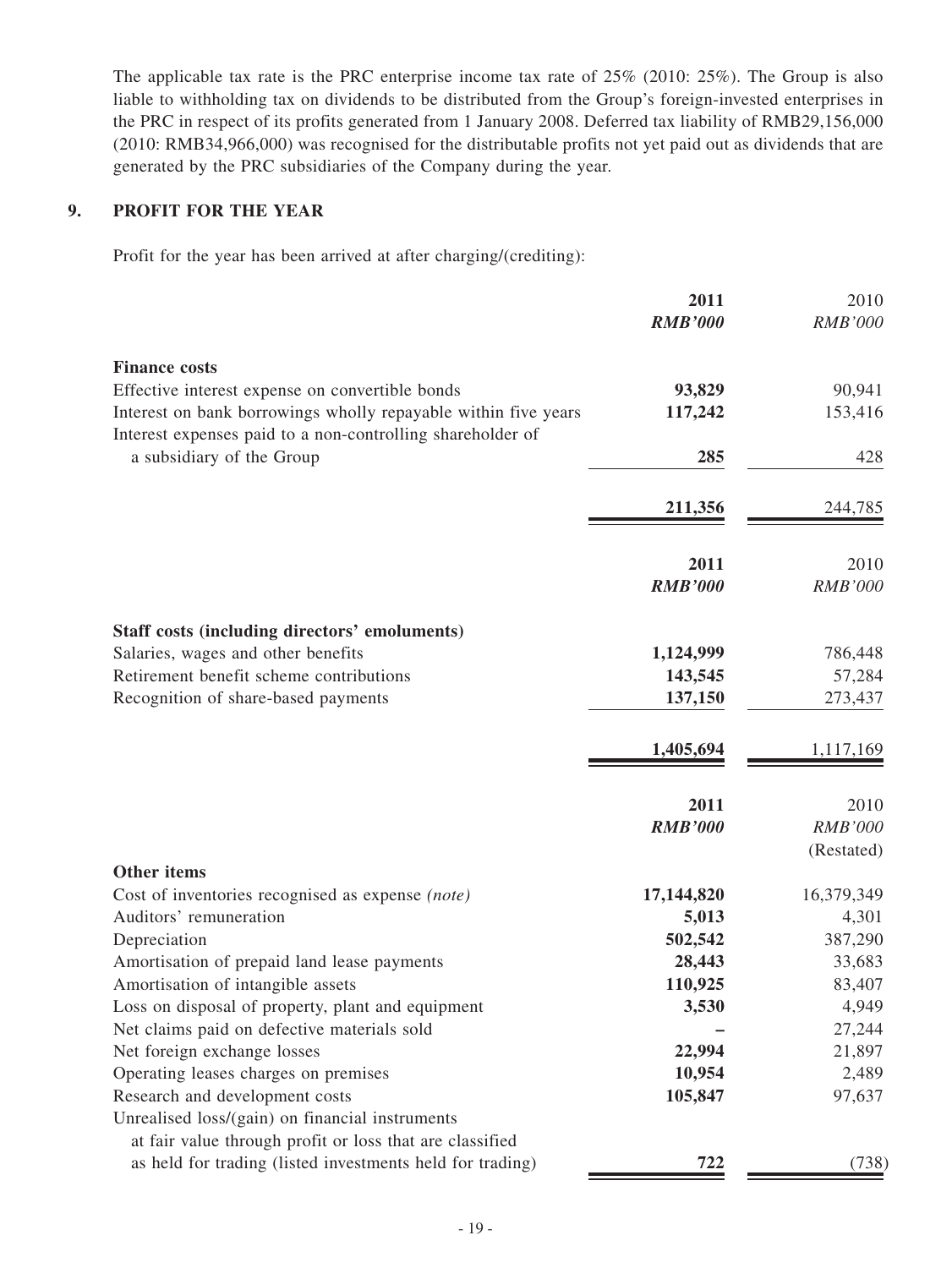*Note:*

Cost of inventories recognised as expense included staff costs, depreciation and amortisation expenses, operating lease charges and research and development costs, which amount is also included in the respective total amounts disclosed separately for each of these types of expenses.

### **10. DIVIDENDS**

A final dividend for the year ended 31 December 2010 of HK\$0.026 per share amounting to approximately RMB170,416,000 were paid to the shareholders of the Company during the year.

A final dividend for the year ended 31 December 2011 of HK\$0.028 per share amounting to approximately RMB183,833,000 has been proposed by the Board of Directors after the balance sheet date. The proposed dividend will be accounted for as an appropriation of accumulated profits in the year ending 31 December 2012 if it is approved by the shareholders in the forthcoming annual general meeting.

### **11. EARNINGS PER SHARE**

#### **(a) Basic earnings per share**

The calculation of the basic earnings per share is based on the profit attributable to equity holders of the Company of RMB1,543,437,000 (2010: RMB1,368,437,000) and weighted average number of ordinary shares of 7,450,443,245 shares (2010: 7,362,781,505 shares), calculated as follows:

#### *(i) Weighted average number of ordinary shares*

|                                                                              | 2011          | 2010          |
|------------------------------------------------------------------------------|---------------|---------------|
| Issued ordinary shares at 1 January<br>Effect of shares issued upon exercise | 7,440,755,450 | 7,310,855,450 |
| of share options                                                             | 9,687,795     | 51,926,055    |
| Weighted average number of ordinary shares<br>at 31 December                 | 7,450,443,245 | 7,362,781,505 |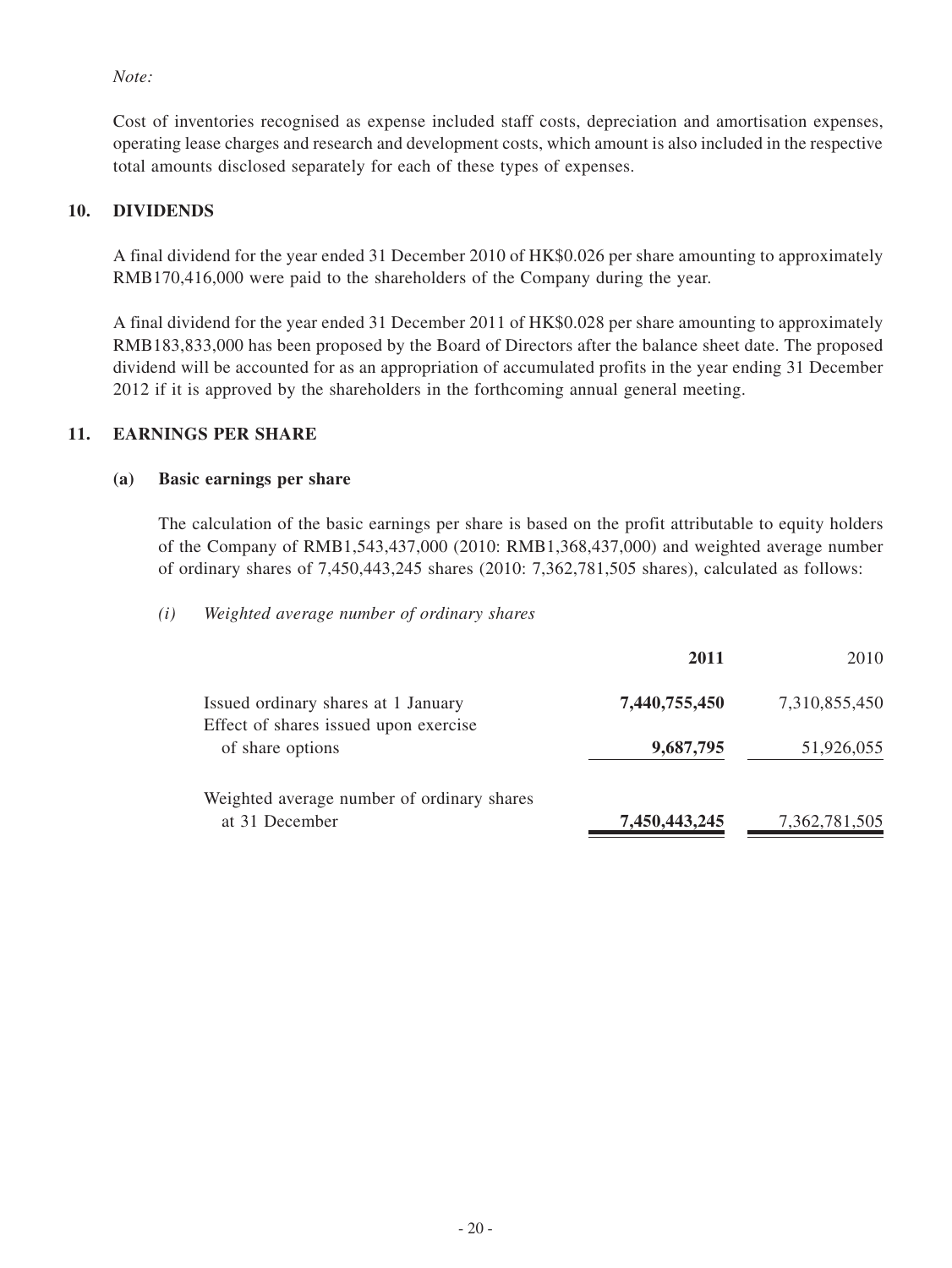#### **(b) Diluted earnings per share**

The calculation of diluted earnings per share for the year ended 31 December 2011 is based on the profit attributable to equity holders of the Company of RMB1,637,266,000 (2010: RMB1,459,378,000) and the weighted average number of ordinary shares of 8,528,146,935 shares (2010: 8,511,197,705 shares), calculated as follows:

### *(i) Profit attributable to equity holders of the Company (diluted)*

|      |                                                                                                 | 2011<br><b>RMB'000</b>         | 2010<br><b>RMB'000</b>         |
|------|-------------------------------------------------------------------------------------------------|--------------------------------|--------------------------------|
|      | Earnings for the purpose of basic earnings<br>per share (Profit attributable to equity holders) | 1,543,437                      | 1,368,437                      |
|      | After tax effect of effective interest on the<br>liability component of convertible bonds       | 93,829                         | 90,941                         |
|      | Earnings for the purpose of diluted earnings                                                    |                                |                                |
|      | per share                                                                                       | 1,637,266                      | 1,459,378                      |
| (ii) | Weighted average number of ordinary shares (diluted)                                            |                                |                                |
|      |                                                                                                 | 2011                           | 2010                           |
|      | Weighted average number of ordinary shares                                                      |                                |                                |
|      | for the purpose of basic earnings per share<br>Effect of deemed conversion of convertible bonds | 7,450,443,245<br>1,008,151,554 | 7,362,781,505<br>1,001,277,412 |
|      | Effect of deemed exercise of warrants                                                           | 39,403,557                     | 100,647,803                    |
|      | Effect of deemed issue of shares under                                                          |                                |                                |
|      | the Company's share option scheme                                                               | 30,148,579                     | 46,490,985                     |
|      | Weighted average number of ordinary shares                                                      |                                |                                |
|      | for the purpose of diluted earnings per share                                                   | 8,528,146,935                  | 8,511,197,705                  |
|      |                                                                                                 |                                |                                |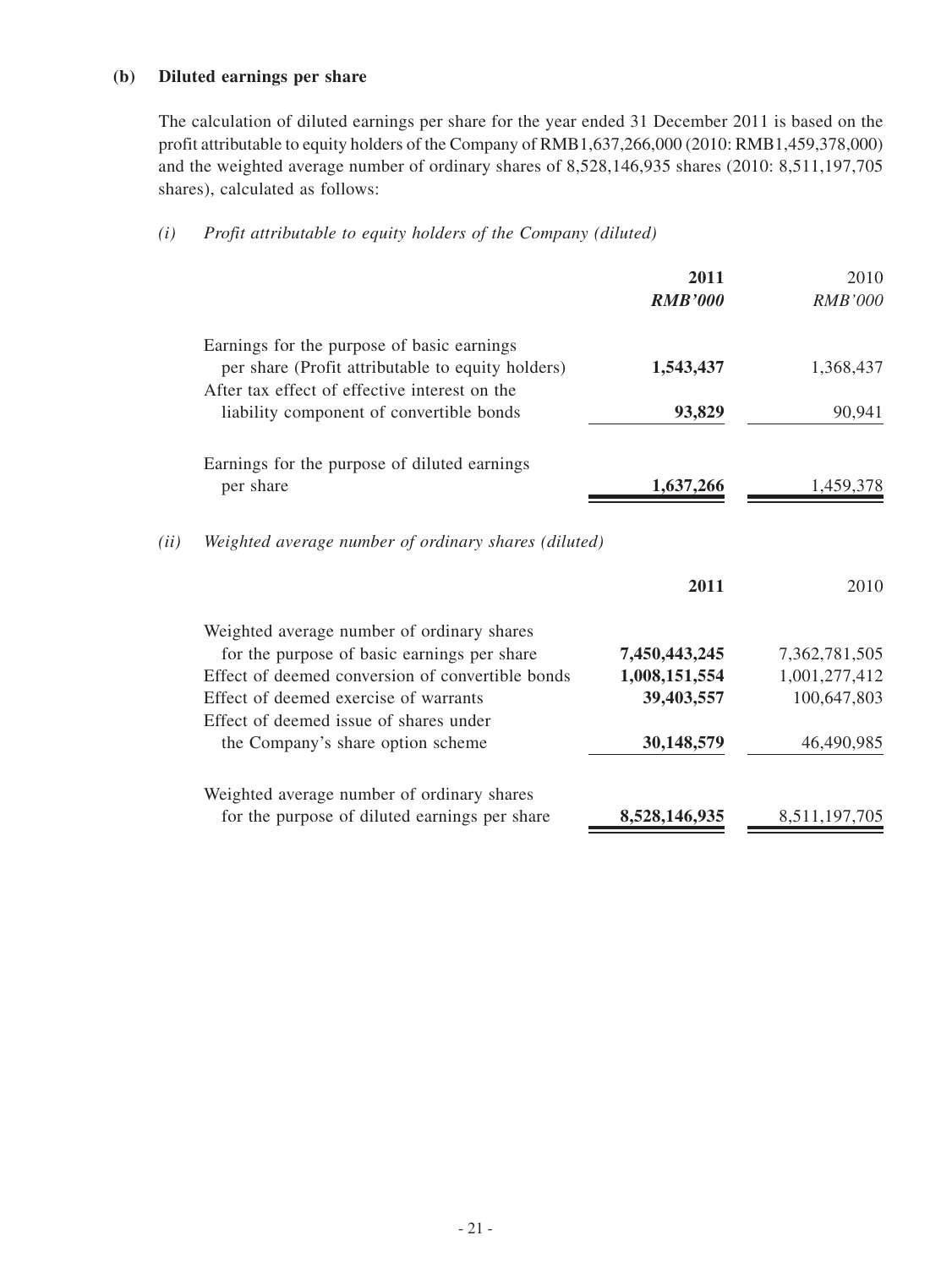## **12. TRADE AND OTHER RECEIVABLES**

|     | 2011                      | 2010                                                                  |
|-----|---------------------------|-----------------------------------------------------------------------|
|     |                           | <b>RMB'000</b>                                                        |
|     |                           |                                                                       |
|     |                           |                                                                       |
|     | 951,550                   | 962,228                                                               |
|     | 766,887                   | 487,846                                                               |
|     |                           | 1,450,074                                                             |
| (b) | 8,832,267                 | 6,073,987                                                             |
|     | 10,550,704                | 7,524,061                                                             |
|     |                           |                                                                       |
|     |                           | 214,367                                                               |
|     |                           |                                                                       |
|     | 499,927                   | 1,382,045                                                             |
|     | 606,128                   | 1,596,412                                                             |
|     |                           | 298,316                                                               |
|     |                           | 318,881                                                               |
|     | 191,524                   | 175,291                                                               |
|     | 1,649,588                 | 2,388,900                                                             |
|     |                           |                                                                       |
| (c) | 12,635                    |                                                                       |
|     |                           |                                                                       |
|     | 1,663,987                 | 2,388,900                                                             |
|     | 12,214,691                | 9,912,961                                                             |
|     | <b>Note</b><br>(a)<br>(c) | <b>RMB'000</b><br>1,718,437<br>106,201<br>237,203<br>614,733<br>1,764 |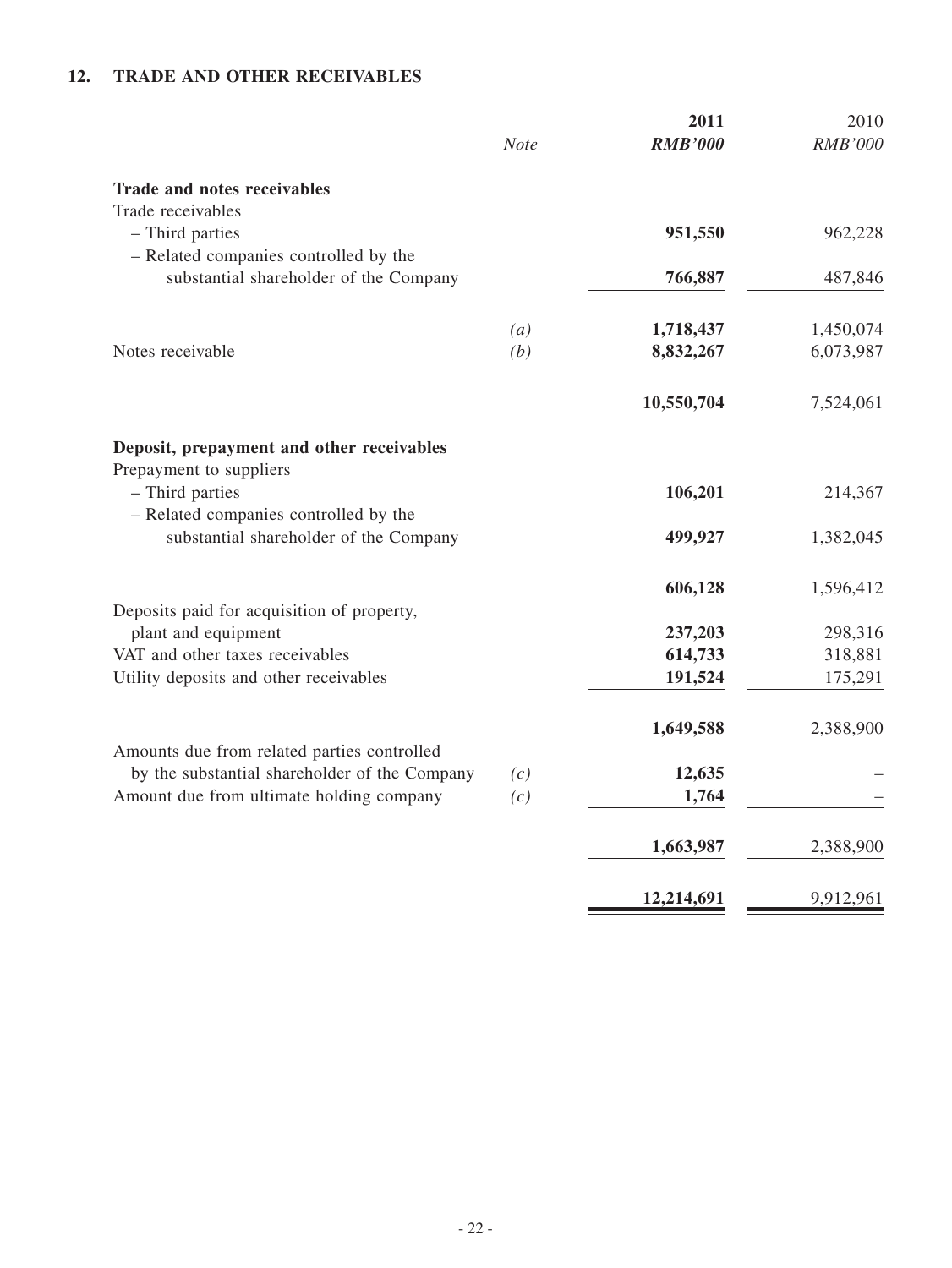#### **(a) Trade receivables**

The Group allows an average credit period of 30 days to 90 days to its local PRC trade customers. The following is an aged analysis of the trade receivables of local PRC trade customers based on invoice dates at the balance sheet dates:

| 2011           | 2010           |
|----------------|----------------|
| <b>RMB'000</b> | <b>RMB'000</b> |
| 653,886        | 588,080        |
| 35,807         | 55,170         |
| 155,219        | 144,354        |
| 844,912        | 787,604        |
|                |                |

For overseas trade customers, the Group may allow a credit period of over 1 year. The following is an aged analysis of the trade receivables of overseas trade customers based on invoice dates at the balance sheet dates:

|                 | 2011<br><b>RMB'000</b> | 2010<br><b>RMB'000</b> |
|-----------------|------------------------|------------------------|
| $0 - 60$ days   | 244,832                | 277,491                |
| $61 - 90$ days  | 155,982                | 47,070                 |
| $91 - 365$ days | 268,161                | 244,848                |
| Over 1 year     | 204,550                | 93,061                 |
|                 | 873,525                | 662,470                |

Of the total trade receivables balance at 31 December 2011, RMB514,051,000 (2010: RMB164,366,000) was due from the Group's largest customer. Other than the largest customer, there were four customers (2010: nil) who represented more than 10% of the total balance of trade receivables.

The aged analysis of the Group's trade receivables that were past due as at the balance sheet dates but not impaired is as follows:

| 2011    | 2010           |
|---------|----------------|
|         | <b>RMB'000</b> |
| 77,712  | 80,152         |
| 36,285  | 43,115         |
| 18,526  | 58,742         |
| 96,503  | 11,938         |
| 229,026 | 193,947        |
|         | <b>RMB'000</b> |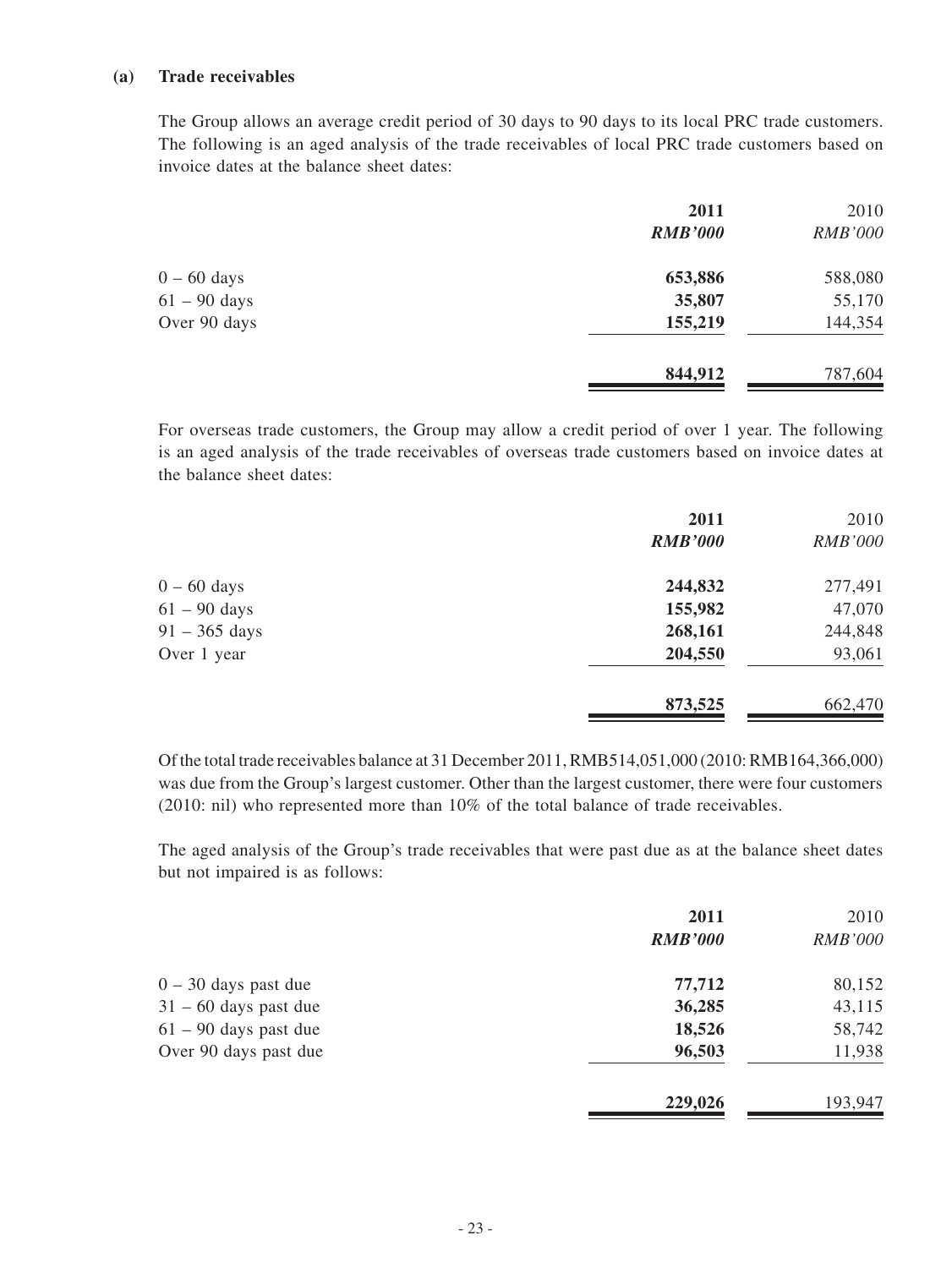As at 31 December 2011, trade receivables of RMB1,489,411,000 (2010: RMB1,256,127,000) were neither past due nor impaired. These related to a large number of diversified customers for whom there was no recent history of default.

The Group does not charge interest on overdue balances. Included in the Group's trade receivables balance were debtors with a carrying amount of RMB229,026,000 (2010: RMB193,947,000) which were past due at the balance sheet date for which the Group has not provided for impairment loss. The Group did not hold any collateral over these balances. No material impairment has been made to the trade receivables balance. Receivables that were neither past due nor impaired were mainly due from large corporations with which the Group has long trading history and therefore these debtors are considered to have good credit quality.

### **(b) Notes receivable**

All notes receivable were denominated in Renminbi and are primarily notes received from third parties for the year ended 31 December 2011 and 2010 respectively for settlement of trade receivable balances. At 31 December 2011 and 2010, all notes receivables were guaranteed by established banks in the PRC and have maturities of six months or less from 31 December.

The Group pledged RMB457,370,000 notes receivable to banks to secure the Group's notes payable as at 31 December 2011 (2010: nil).

### **(c) Amounts due from related parties/ultimate holding company**

The amounts due from related parties/ultimate holding company are unsecured, interest-free and repayable on demand.

Except for trade and other receivables amounting to RMB83,558,000 (2010: RMB54,170,000) which is expected to be recovered after 1 year from the balance sheet date, all other trade and other receivables are expected to be recovered or recognised as an expense within 1 year.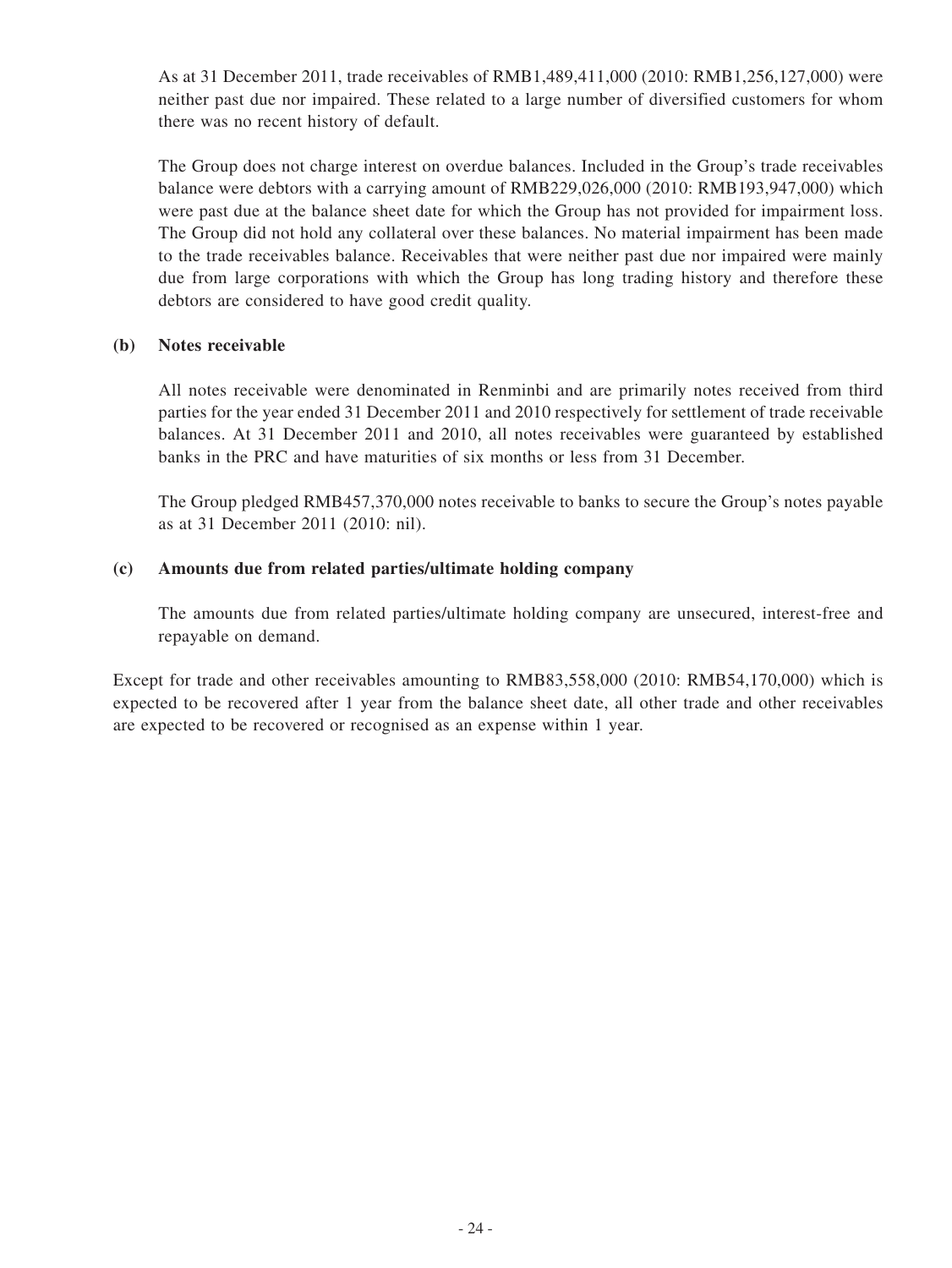## **13. TRADE AND OTHER PAYABLES**

|                                                                                            | Note              | 2011<br><b>RMB'000</b> | 2010<br><b>RMB'000</b><br>(Restated) |
|--------------------------------------------------------------------------------------------|-------------------|------------------------|--------------------------------------|
| Trade and notes payables                                                                   |                   |                        |                                      |
| Trade payables                                                                             |                   |                        |                                      |
| - Third parties                                                                            |                   | 4,991,644              | 4,619,345                            |
| - An associate                                                                             |                   | 101,020                |                                      |
| - Related parties controlled by the                                                        |                   |                        |                                      |
| substantial shareholder of the Company                                                     |                   | 1,288,583              | 728,792                              |
|                                                                                            |                   |                        |                                      |
| Notes payable                                                                              | $\left( a\right)$ | 6,381,247              | 5,348,137                            |
| - Third parties                                                                            |                   | 1,005,189              | 10,000                               |
| - Related parties controlled by the                                                        |                   |                        |                                      |
| substantial shareholder of the Company                                                     |                   |                        | 325,164                              |
|                                                                                            |                   |                        |                                      |
|                                                                                            | (b)               | 1,005,189              | 335,164                              |
|                                                                                            |                   | 7,386,436              | 5,683,301                            |
|                                                                                            |                   |                        |                                      |
| Other payables                                                                             |                   |                        |                                      |
| Accrued charges and other creditors                                                        |                   |                        |                                      |
| Receipts in advance from customers                                                         |                   |                        |                                      |
| - Third parties                                                                            |                   | 1,600,910              | 2,739,679                            |
| - Related parties controlled by the                                                        |                   |                        |                                      |
| substantial shareholder of the Company                                                     |                   | 1,165,819              | 15,680                               |
|                                                                                            |                   | 2,766,729              | 2,755,359                            |
| Deferred income related to government                                                      |                   |                        |                                      |
| grants which conditions have not been satisfied                                            |                   | 34,190                 | 434,110                              |
| Payables for acquisition of property,                                                      |                   |                        |                                      |
| plant and equipment                                                                        |                   | 718,615                | 609,340                              |
| Accrued staff salaries and benefits                                                        |                   | 240,338                | 198,787                              |
| VAT and other taxes payables                                                               |                   | 356,360                | 205,612                              |
| Other accrued charges                                                                      |                   | 419,188                | 612,347                              |
|                                                                                            |                   | 4,535,420              | 4,815,555                            |
| Amounts due to related parties controlled<br>by the substantial shareholder of the Company | (c)               | 185,062                |                                      |
| Amount due to ultimate holding company                                                     | (e)               | 939                    |                                      |
| Loan from a non-controlling shareholder                                                    |                   |                        |                                      |
| of a subsidiary of the Group                                                               | (d)               | 6,499                  | 9,213                                |
|                                                                                            |                   | 4,727,920              | 4,824,768                            |
|                                                                                            |                   | 12,114,356             | 10,508,069                           |
|                                                                                            |                   |                        |                                      |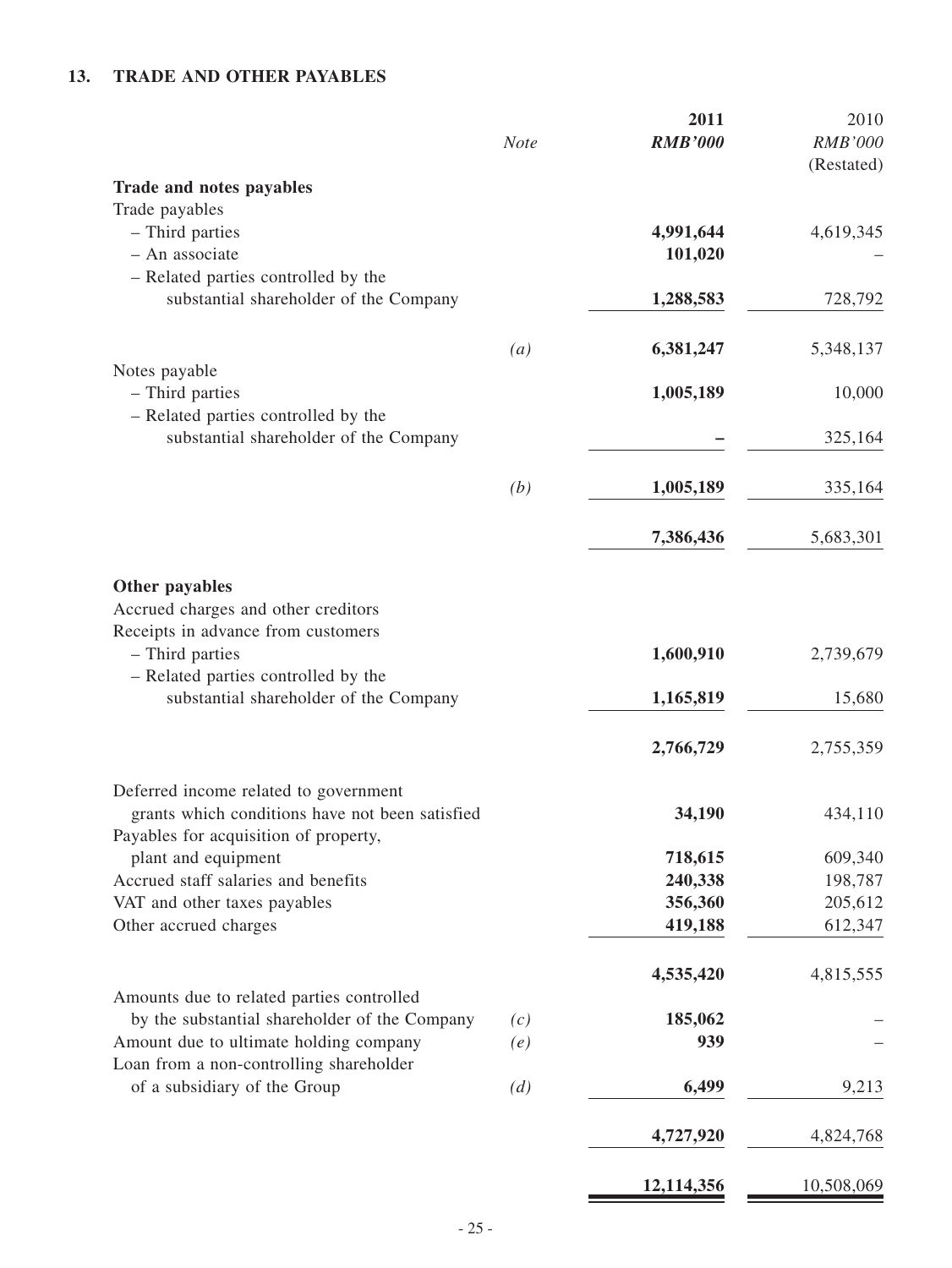#### **(a) Trade payables**

The following is an aged analysis of trade payables based on invoice dates at the balance sheet dates:

|                | 2011           | 2010           |
|----------------|----------------|----------------|
|                | <b>RMB'000</b> | <b>RMB'000</b> |
| $0 - 60$ days  | 5,120,325      | 4,464,062      |
| $61 - 90$ days | 700,064        | 625,890        |
| Over 90 days   | 560,858        | 258,185        |
|                | 6,381,247      | 5,348,137      |
|                |                |                |

Trade payables do not carry interest. The average credit period on purchase of goods is 60 days.

#### **(b) Notes payable**

At 31 December 2011 and 2010, all notes payable have maturities of less than 1 year.

#### **(c) Amounts due to related parties**

The amounts due to related parties controlled by the substantial shareholder of the Company are unsecured, interest-free and have no fixed repayment terms.

#### **(d) Loan from a non-controlling shareholder of a subsidiary of the Group**

Loan from a non-controlling shareholder of a subsidiary of the Group is unsecured, interest bearing at 2.78% to 6.56% (2010: 2.86% to 5.56%) per annum and repayable within one year.

#### **(e) Amount due to ultimate holding company**

The amount due to ultimate holding company is unsecured, interest-free and has no fixed repayment terms.

Except for other payables amounting to RMB36,765,000 (2010: RMB33,148,000) which is expected to be payable after 1 year from the balance sheet date, all other trade and other payables are expected to be settled or recognised as income within 1 year.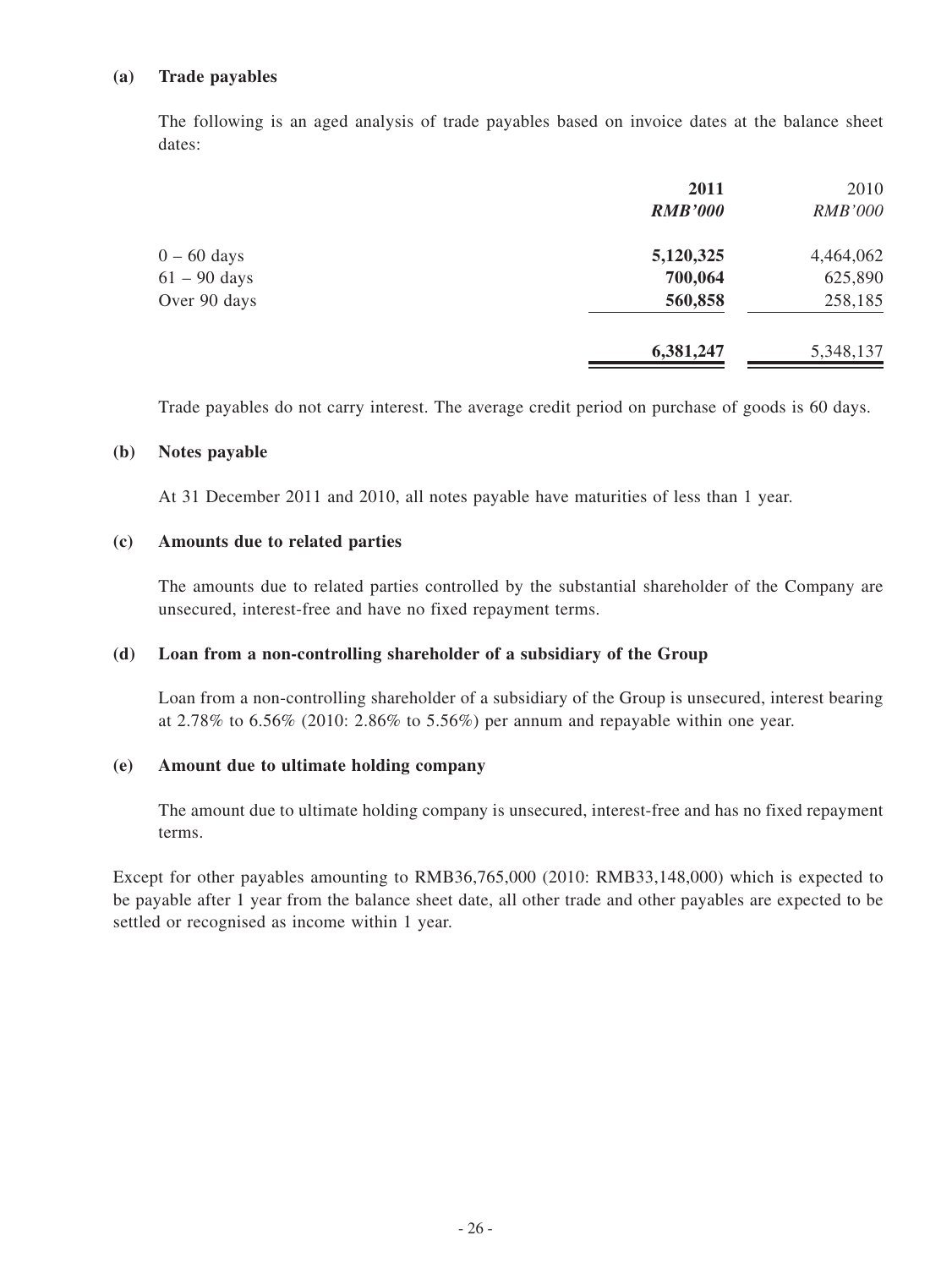### **14. SHARE CAPITAL**

|                                          | <b>Number of shares</b> | <b>Nominal value</b><br><i>RMB'000</i> |
|------------------------------------------|-------------------------|----------------------------------------|
| Authorised:                              |                         |                                        |
| Ordinary shares of HK\$0.02 each         |                         |                                        |
| At 31 December 2010 and 31 December 2011 | 12,000,000,000          | 246,720                                |
| Issued and fully paid:                   |                         |                                        |
| Ordinary shares of HK\$0.02 each         |                         |                                        |
| At 1 January 2010                        | 7,310,855,450           | 136,993                                |
| Shares issued under share option scheme  | 129,900,000             | 2,286                                  |
| At 31 December 2010 and 1 January 2011   | 7,440,755,450           | 139,279                                |
| Shares issued under share option scheme  | 16,705,000              | 294                                    |
| At 31 December 2011                      | 7,457,460,450           | 139,573                                |
|                                          |                         |                                        |

During the year, options were exercised to subscribe for 16,705,000 ordinary shares in the Company at a consideration of approximately RMB13,850,000 of which approximately RMB294,000 was credited to share capital and the balance of RMB13,556,000 was credited to the share premium account. As a result of the exercise of options, RMB2,633,000 has been transferred from the share option reserve to the share premium account.

#### **15. CONVERTIBLE BONDS**

On 22 September 2009, the Company entered into an agreement ("Subscription Agreement") pursuant to which certain investors ("Investors") have agreed to subscribe for convertible bonds and warrants (collectively, the "Instruments") of the Company. The Subscription Agreement was subsequently supplemented by agreements in which the Company and Investors agreed the redenomination of the Instruments from Hong Kong dollar to Renminbi. The Company currently has outstanding convertible bonds of RMB1,671 million (approximately HK\$1,897 million) 3% coupon convertible bonds due 2014 ("CB 2014") and none of the convertible bonds has been converted since the issue date of 11 November 2009.

The CB 2014 are convertible into fully paid ordinary shares of HK\$0.02 each of the Company at an initial conversion price of RMB1.67 (equivalent to HK\$1.9) per share, subject to adjustment in certain events. Upon the payment of final dividends for the year ended 31 December 2010, the conversion price of the CB2014 was changed to RMB1.651 (equivalent to HK\$1.8742) from 30 June 2011 in accordance with the provisions of CB 2014.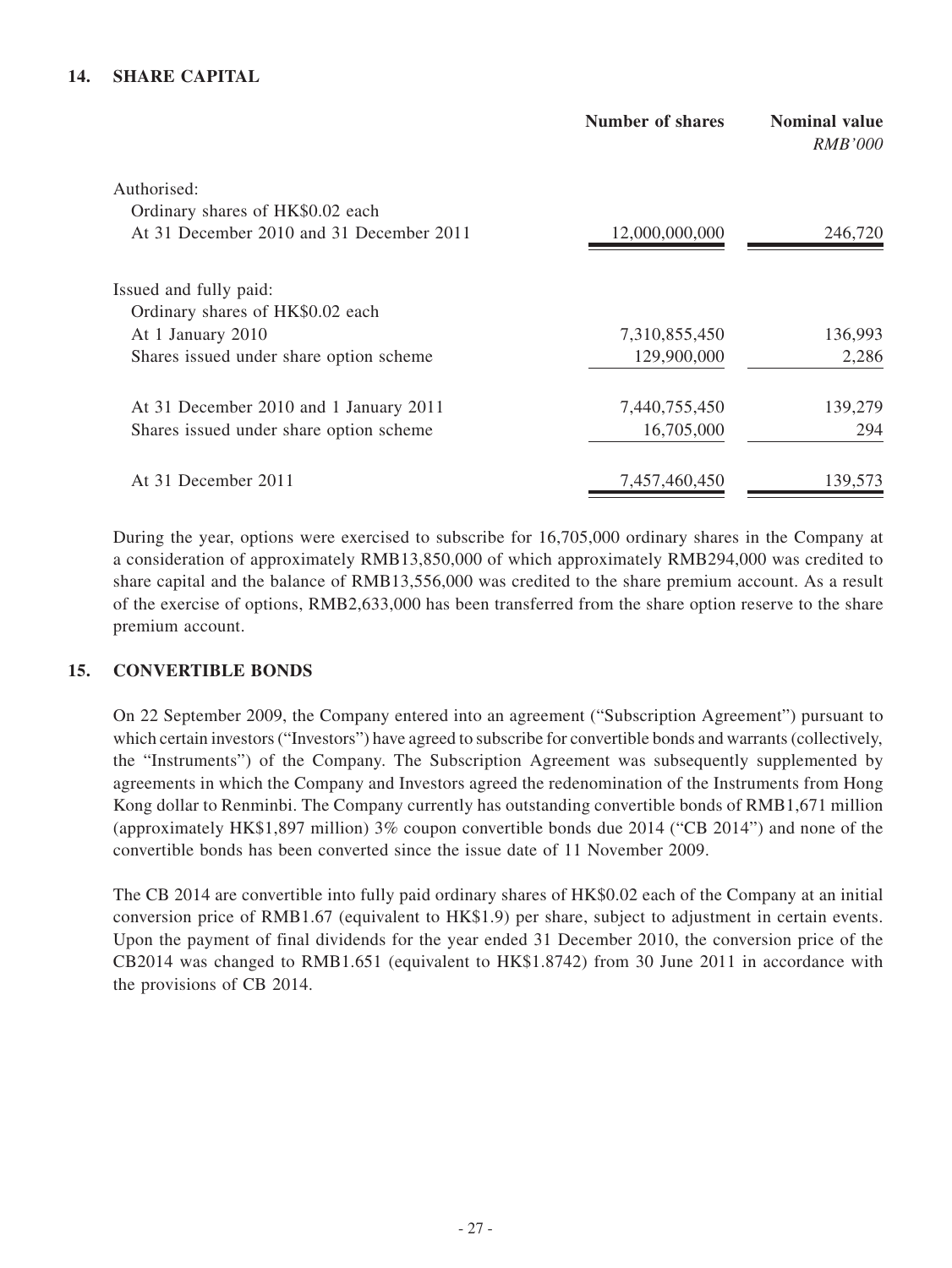### **Redemption**

The bondholders of CB 2014 have the option to require the Company to redeem any outstanding bonds held by them at any time on the third anniversary of the issue of the bonds and on each date falling at intervals of 6 months thereafter until the maturity date of the bonds.

Unless previously converted or redeemed, the CB 2014 will be redeemed at 100% of their outstanding principal amount on 11 November 2014.

The CB 2014 contains a liability component and a conversion option which is included in the equity of the Company.

The movements of the convertible bonds for the year are set out below:

|                                                                 | 2011<br><b>RMB'000</b> | 2010<br><i>RMB'000</i> |
|-----------------------------------------------------------------|------------------------|------------------------|
| Liability component                                             |                        |                        |
| Carrying amount brought forward                                 | 1,488,725              | 1,449,150              |
| Accrued effective interest charges                              | 93,829                 | 90,941                 |
| Interest paid during the year                                   | (48, 665)              | (51, 366)              |
|                                                                 | 1,533,889              | 1,488,725              |
| Liability component is represented by:                          |                        |                        |
| Convertible bonds                                               | 1,526,760              | 1,483,012              |
| Accrued interest included in trade and other payables (note 13) | 7,129                  | 5,713                  |
|                                                                 | 1,533,889              | 1,488,725              |

The principal amount outstanding at 31 December 2011 is RMB1,671 million (2010: RMB1,671 million).

CB 2014 contains two components, liability and equity elements. The equity element is presented in equity as convertible bonds reserve. The effective interest rate of the liability component on initial recognition is 6.582% per annum. The redemption option of CB 2014 is included as a liability component and not separately recognised. The liability component is measured at amortised cost.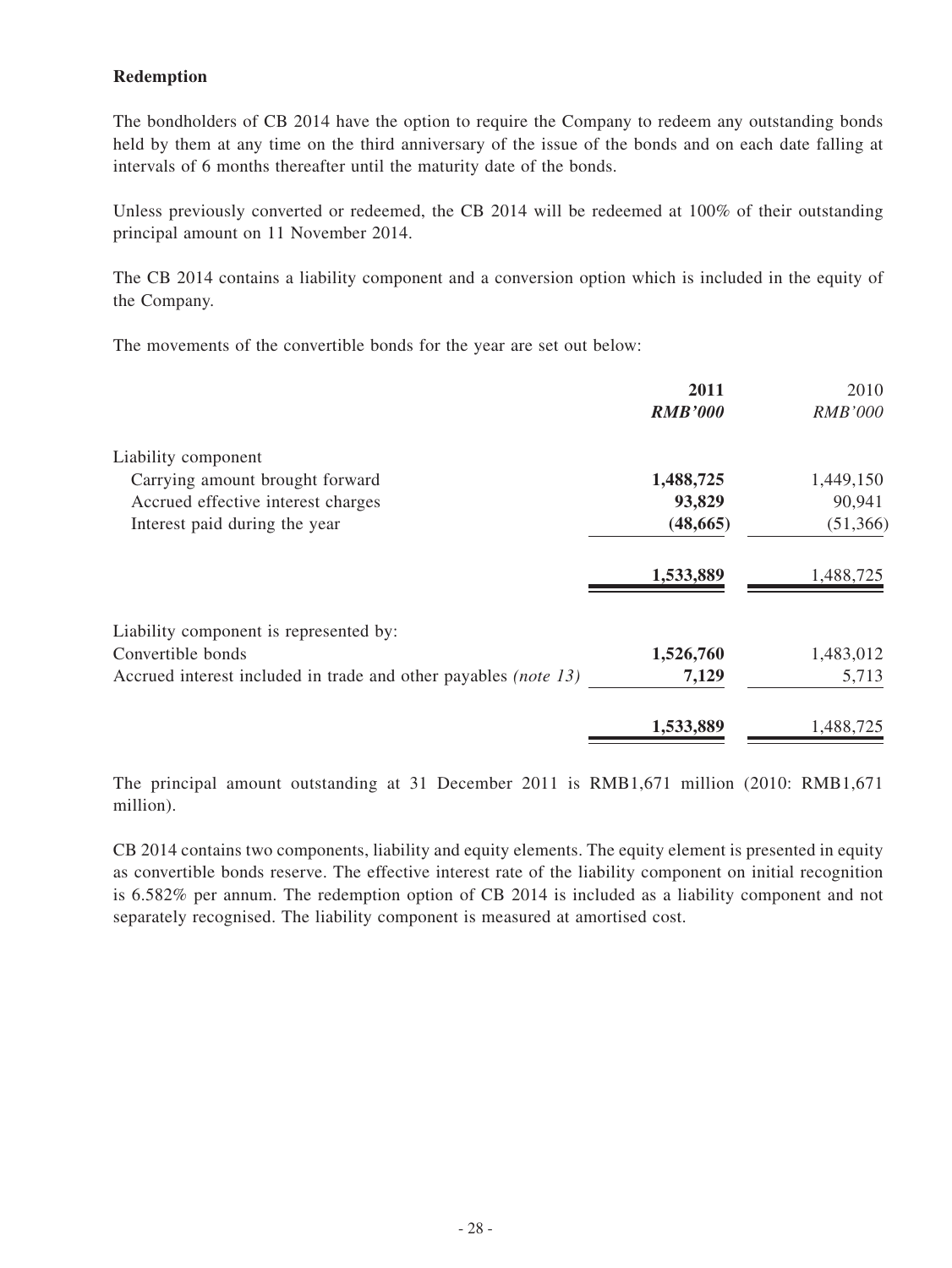### **16. DEFERRED TAXATION**

The following is the deferred taxation recognised and movements thereon during the year:

|                                                         | 2011           | 2010           |
|---------------------------------------------------------|----------------|----------------|
|                                                         | <b>RMB'000</b> | <b>RMB'000</b> |
| At 1 January                                            | 73,013         | 37,727         |
| Exchange differences                                    | 7              | 523            |
| Charge to the consolidated income statement (note $8$ ) | 19,174         | 34,763         |
| At 31 December                                          | 92,194         | 73,013         |
| Deferred tax assets in respect of provisions            |                |                |
|                                                         | 2011           | 2010           |
|                                                         | <b>RMB'000</b> | <b>RMB'000</b> |
| At 1 January                                            | 17,965         | 14,259         |
| Exchange differences                                    | (850)          | 1,581          |
| Credit to the consolidated income statement             | 4,062          | 2,125          |
| At 31 December                                          | 21,177         | 17,965         |

The deferred tax assets have been offset against certain deferred tax liabilities on the consolidated balance sheet as they are related to the same group entity and related to tax levied by the same tax authority.

#### **Deferred tax liabilities**

|                                             | <b>Undistributed</b><br>profit of | Accelerated<br>tax |                |
|---------------------------------------------|-----------------------------------|--------------------|----------------|
|                                             | subsidiaries                      | depreciation       | <b>Total</b>   |
|                                             | <b>RMB'000</b>                    | <i>RMB'000</i>     | <b>RMB'000</b> |
| At 1 January 2010                           | 32,281                            | 19,705             | 51,986         |
| Exchange differences                        |                                   | 2,104              | 2,104          |
| Charge to the consolidated income statement | 34,966                            | 1,922              | 36,888         |
| At 1 January 2011                           | 67,247                            | 23,731             | 90,978         |
| Exchange differences                        |                                   | (843)              | (843)          |
| Charge to the consolidated income statement | 29,156                            | (5,920)            | 23,236         |
| At 31 December 2011                         | 96,403                            | 16,968             | 113,371        |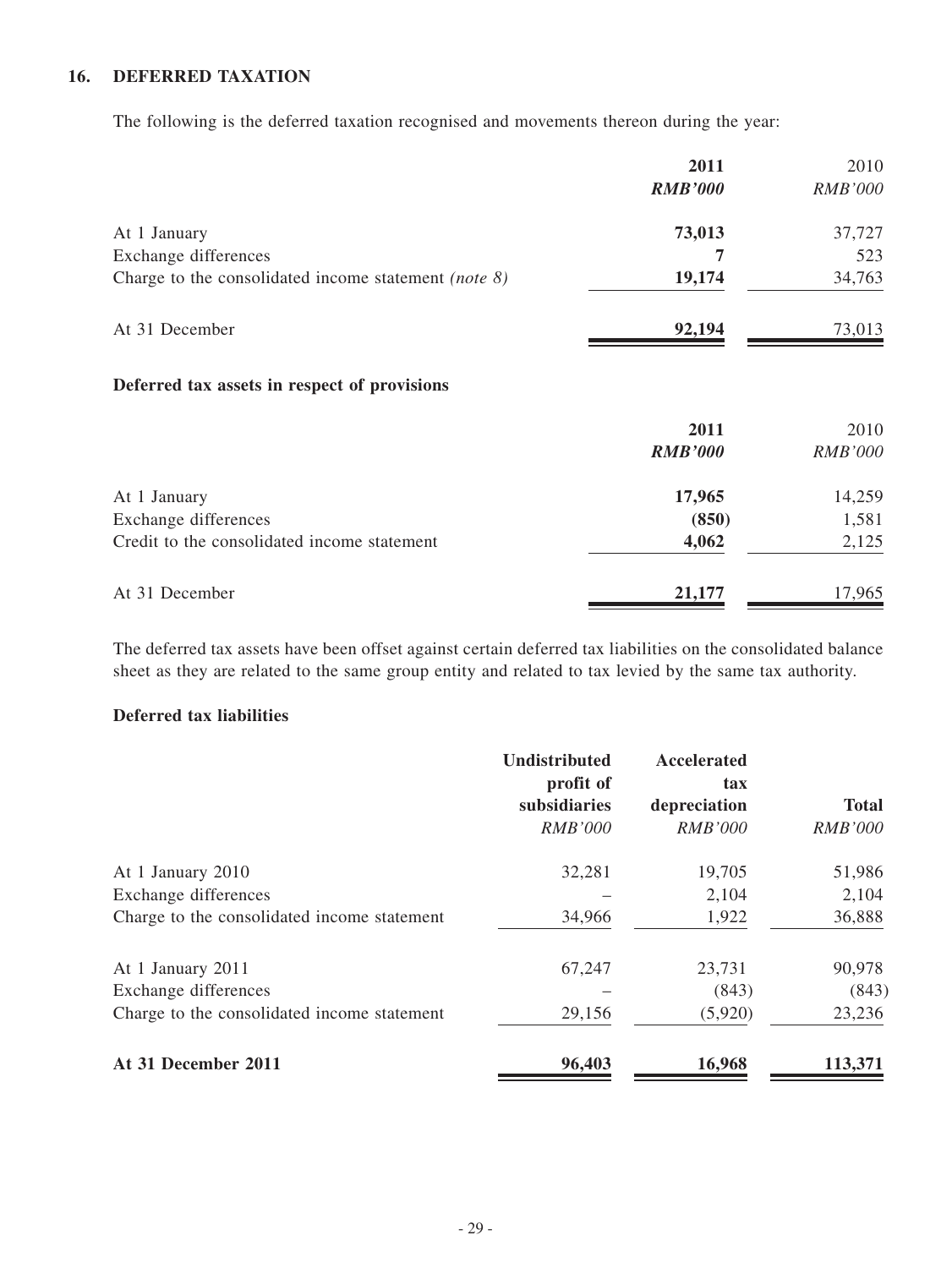Withholding tax is imposed on dividends declared in respect of profits earned by PRC subsidiaries from 1 January 2008 onwards. Deferred taxation has been provided in the consolidated financial statements in respect of temporary differences attributable to the profits earned by the PRC subsidiaries based on the expected dividends payout ratio of these PRC subsidiaries. The unrecognised temporary differences attributable to the profits earned by the PRC subsidiaries amounting to approximately RMB1,602 million (2010: RMB1,921 million).

At the balance sheet date, the Group has unused tax losses of approximately RMB168 million (2010: RMB324 million) available for offset against future profits that may be carried forward for 5 years from the year of incurring the loss. No deferred tax asset has been recognised in respect of the tax losses due to the unpredictability of future profit streams.

## **17. WARRANTS**

As set out in note 15, during the year ended 31 December 2009, the Company issued 299,526,900 warrants to certain investors with a subscription price of HK\$1 for all the warrants. The warrants are convertible into fully paid ordinary shares of HK\$0.02 each of the Company at an initial exercise price of RMB2.0262 (equivalent to HK\$2.3) per share, subject to adjustment in certain events. Upon the payment of final dividends for the year ended 31 December 2010, the exercise price of the warrants were adjusted to RMB1.9986 (equivalent to HK\$2.2687) per share from 30 June 2011 in accordance with the provisions of the warrants. The warrants are exercisable in part or in whole at any time from the issue date of the warrants on 11 November 2009 to the fifth anniversary of the issuance of the warrants and are freely transferable, but in minimum tranches of 250,000 warrants. The warrants have been classified as equity instruments of the Company.

During the year, none of the warrants issued has been exercised (2010: nil).

### **18. ACQUISITION OF ASSETS AND LIABILITIES THROUGH ACQUISITION OF SUBSIDIARIES**

On 21 January 2011, the Company entered into agreements with Zhejiang Geely Holding Group Company Limited and its subsidiary to acquire 100% interests in Ningbo Vision Automobile Parts and Components Company Limited ("Ningbo Vision") and Shandong Geely Gearbox Company Limited ("Shandong Geely") for cash considerations of RMB437.3 million and RMB20 million respectively. There is a further capital injection of RMB80 million for Shandong Geely immediately after the completion of its acquisition. The acquisition of Ningbo Vision and Shandong Geely was completed during the year. Details of the acquisition have been set out in the Company's announcement dated 21 January 2011.

Ningbo Vision and Shandong Geely have not engaged in any operating activities, and did not have sufficient workforce and all necessary plant and equipment ready for production at the acquisition dates and the acquisition was accounted for as purchases of assets and liabilities of which no goodwill was recognised.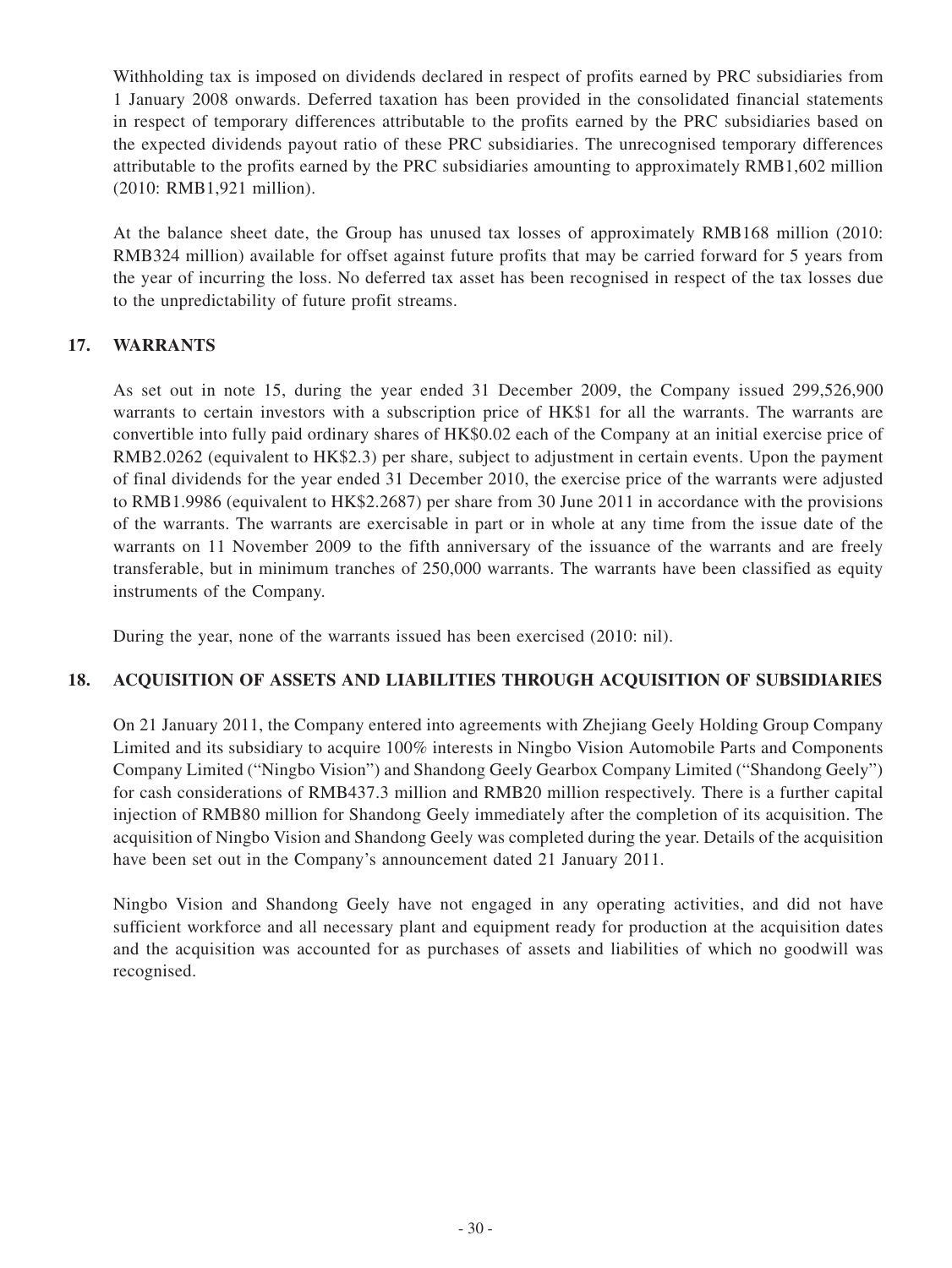The assets and liabilities acquired in the acquisition of Ningbo Vision and Shandong Geely at the acquisition dates are as follows:

|                                          | <b>Carrying amount</b><br><b>RMB'000</b> |
|------------------------------------------|------------------------------------------|
| The assets and liabilities acquired:     |                                          |
| Property, plant and equipment            | 541,776                                  |
| Intangible assets                        | 155,839                                  |
| Prepaid land lease payments              | 194,003                                  |
| Trade and other receivables              | 41,038                                   |
| Inventories                              | 7,732                                    |
| Cash and cash equivalents                | 59,319                                   |
| Trade and other payables                 | (542, 365)                               |
|                                          | 457,342                                  |
| Total consideration satisfied by:        |                                          |
| Cash                                     | 457,342                                  |
| Net cash outflow arising on acquisition: |                                          |
| Cash consideration paid                  | (457, 342)                               |
| Bank balances and cash acquired          | 59,319                                   |
|                                          | (398, 023)                               |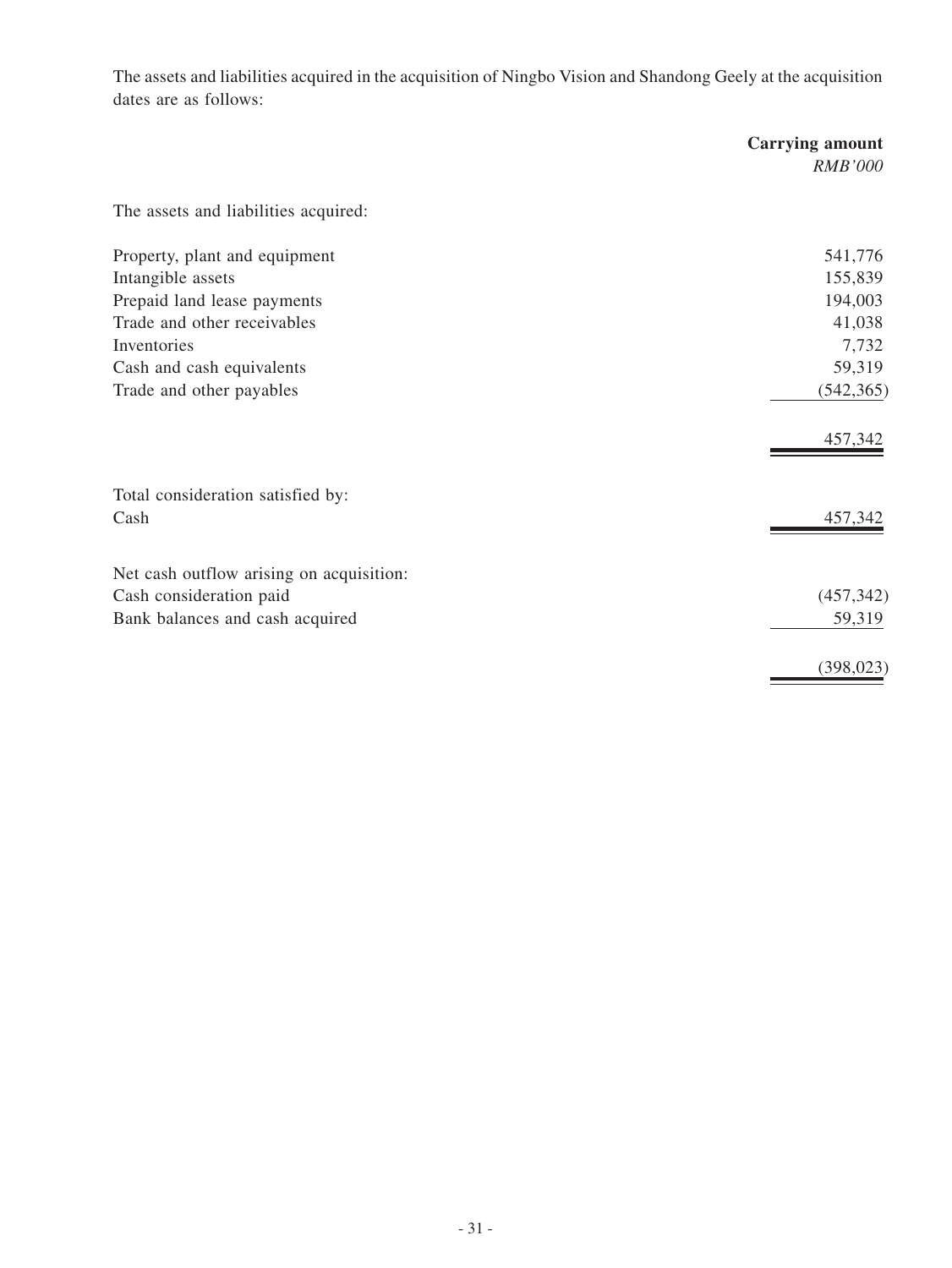#### **19. BUSINESS COMBINATIONS**

On 27 October 2009, the Company entered into agreement with Zhejiang Geely Holding Group Company Limited and its subsidiary to acquire 100% interests in Jinan Geely Automobile Company Limited ("Jinan Geely"). The acquisition of Jinan Geely was completed on 7 January 2010. Details of the acquisition have been set out in the Company's circular dated 17 November 2009.

The net assets acquired in the acquisition of Jinan Geely are as follows:

|                                          | Carrying<br>amount and<br>fair value<br><b>RMB'000</b> |
|------------------------------------------|--------------------------------------------------------|
| Net assets acquired:                     |                                                        |
| Property, plant and equipment            | 178,632                                                |
| Prepaid land lease payments              | 212,833                                                |
| Trade and other receivables              | 871,283                                                |
| Inventories                              | 2,866                                                  |
| Cash and cash equivalents                | 45,553                                                 |
| Trade and other payables                 | (661, 139)                                             |
| Bank borrowings                          | (470,000)                                              |
|                                          | 180,028                                                |
| Total consideration satisfied by:        |                                                        |
| Cash                                     | 180,028                                                |
| Net cash outflow arising on acquisition: |                                                        |
| Cash consideration paid                  | (180, 028)                                             |
| Bank balances and cash acquired          | 45,553                                                 |
|                                          | (134, 475)                                             |

The directors assessed that the differences between fair values and carrying amounts of assets and liabilities are insignificant. No goodwill arose in the acquisition of Jinan Geely.

The business acquired did not make any significant contribution to the revenue or profit of the Group for the period between the acquisition date/beginning period date and the balance sheet date.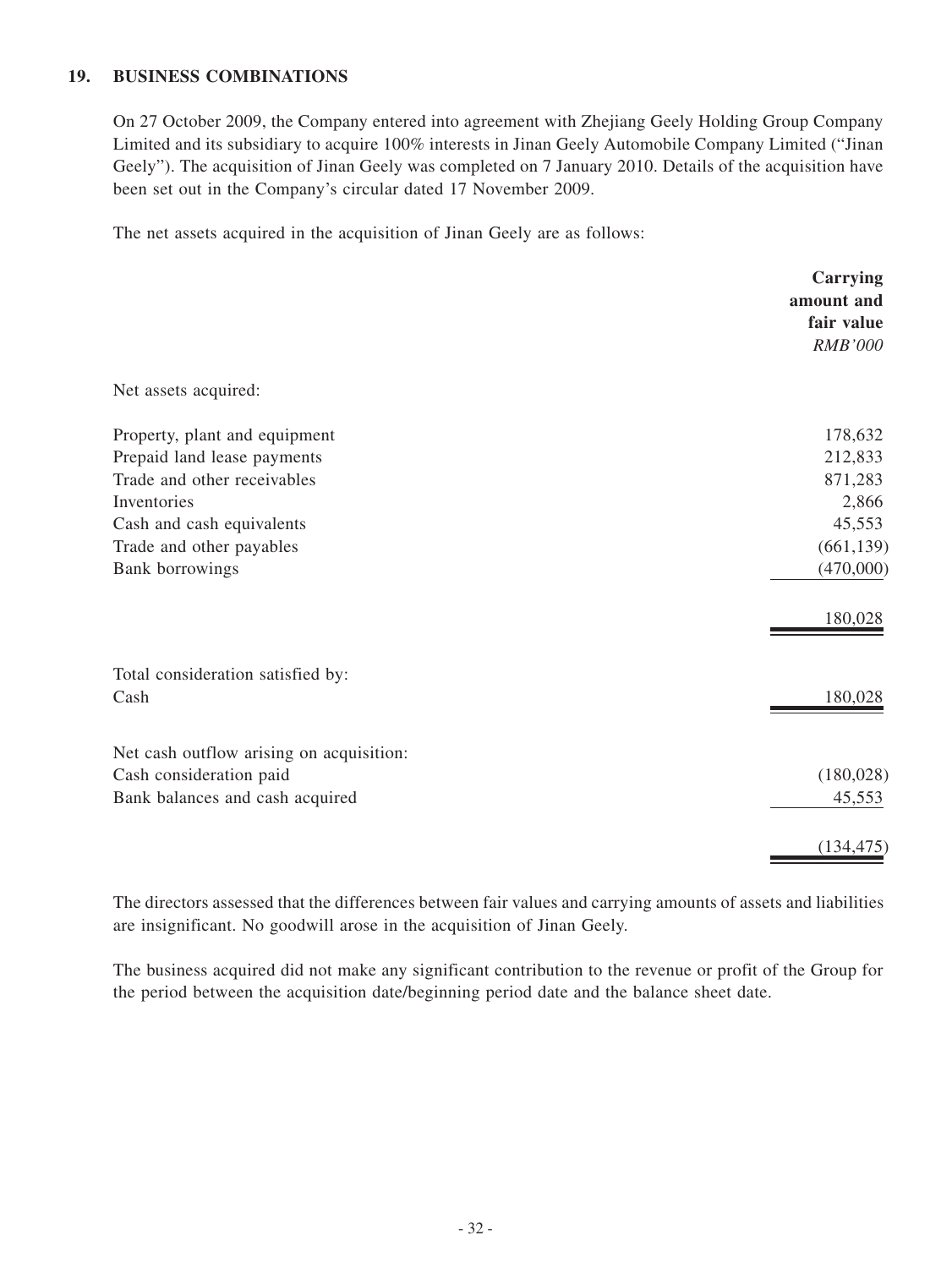## **MANAGEMENT DISCUSSION AND ANALYSIS**

## **Financial Review**

Overall, the Group's performance in 2011 remained satisfactory with total revenue increased by 4% to RMB21.0 billion for the year ended 31 December 2011. Profit attributable to the equity holders of the Company grew faster by 13% to RMB1.54 billion. The 2011 results were despite the start-up costs of the new automatic transmissions plants in Xiangtan, the still small scale production at two new manufacturing plants in Jinan and Chengdu, and the additional expenses related to the development of three new product brands and their associated distribution networks during the year. The Group's product mix continued to improve in 2011. Our flagship mid-size sedan model "EC7", which is retailing at RMB75,800 to RMB109,800, has become the Group's most popular model in terms of sales volume. Total net profit of the Group was up 11% from RMB1.55 billion in 2010 to RMB1.72 billion in 2011. After non-controlling interests, net profit attributable to shareholders of the Company was up 13% from RMB1.37 billion in 2010 to RMB1.54 billion in 2011. Despite heavy investments in new and upgraded capacity, new models and technologies, and new brand and distribution channel development, the Group's financial position stayed at healthy level with net debt to equity ratio at a comfortable 16% at the end of 2011.

### **Business Overview**

Growth in China's sedan market slowed down considerably in 2011 after two exceptionally strong years in 2009 and 2010, principally driven by the Chinese Government's short-term stimulation programme to promote economy sedans in a bid to sustain economic growth in China. The expiration of the automobile stimulation programme at the end of 2010 and tighter monetary policy in China combined to suppress demand for economy sedans in China. Despite these, the Group successfully overcame these challenges and continued to achieve solid growth in 2011. With a new focus on quality and sustainable growth, the Group continued to implement major structural changes during the year, changing management structure from product line management to product brand management, thus further optimizing operating efficiency, enhancing brand and product image, and improving customers' services. While the growth of the Chinese sedan market slowed down significantly in 2011, recovery in our major export markets continued throughout the year, resulting in an encouraging 93% growth in our export volume to 39,600 units in 2011.

The Group sold a total of  $421,611$  units of sedans in 2011, up 1% from 2010, of which 9% or 39,600 units were sold abroad, up 93% from last year. In the Chinese market, the Group's sales volume was down 3% from 2010 to 382,011 units in 2011, mainly due to slower sales of older, smaller sized and cheaper models. As a result, sales volume at both GLEagle division and Englon division decreased 11% and 5% respectively from 2010. Sales volume at Emgrand division, which featured the Group's newer and higher-priced models, however, grew 47% to 106,676 units, accounting for 25% of the Group's total sales volume.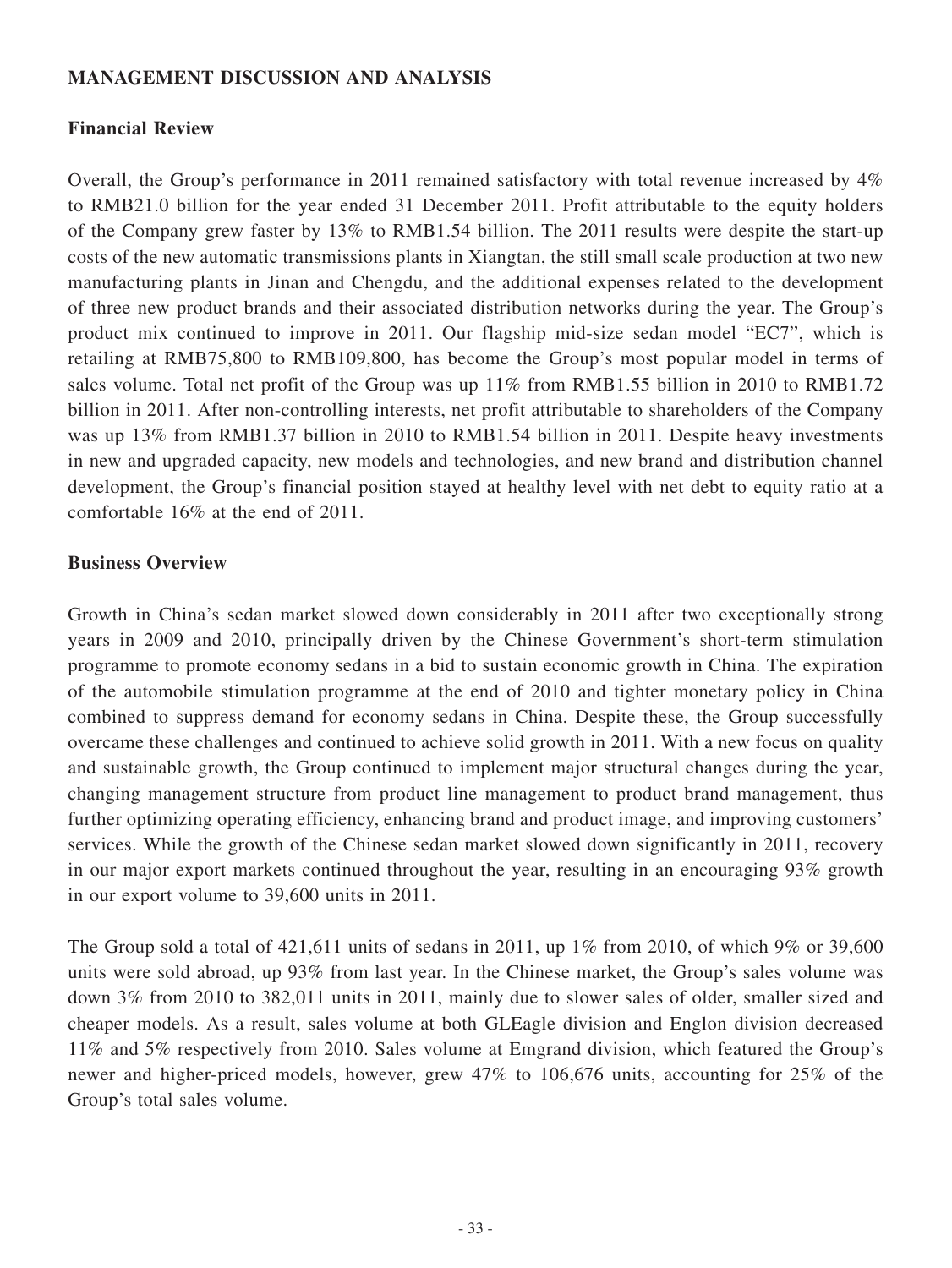## **Outlook**

With the significant improvement in brand image, product and service quality, the Group's overall competitiveness has strengthened significantly over the past few years, thus putting the Group in a much stronger position to meet any new market challenges in the future. Major investments in upgraded production facilities, new product platforms, and sophisticated technologies like automatic transmissions should have enabled the Group to achieve sustainable growth in the longer-term. As a result of the effort spent by the Group in the past few years to strengthen its export business, through continued improvement in distribution capabilities and revamping of its manufacturing arrangements in major export markets, the Group's export performance is set to improve in the coming years. This should provide the Group with a cushion to buffer any possible cyclical downturn in the China sedan market in the future.

Motor vehicle sales in most parts of the world market have been weakening since last year and have shown little sign of improvement so far this year. In view of the high level of uncertainties in most of the major economies, and the possible slower economic growth and continued tight monetary policy in China, the Group's management team decided to maintain its conservative stance, implementing more stringent cost control and more cautious capital investment strategy. As a result, the Group's Board of Directors set our 2012 sales volume target at 460,000 units, up 9% from 2011, which is slightly higher than the level of projected growth of China's sedan market by the China Association of Automobile Manufacturers.

## **CAPITAL STRUCTURE AND TREASURY POLICIES**

The Group funds its short-term working capital requirement mainly through its own operational cash flow, short-term bank loans from commercial banks in China and the credit from its suppliers. For its longer-term capital expenditures including product and technology development costs, investment in the construction, expansion and upgrading of production facilities, the Group's strategy is to fund these longer-term capital commitments by a combination of its operational cash flow, shareholders' loan from the its parent Geely Holding Group and fund raising exercises in the capital market. As at 31 December 2011, the Group's shareholders' funds amounted to approximately RMB9.6 billion (As at 31 December 2010: approximately RMB8.0 billion). The Company issued around 16.7 million ordinary shares upon exercise of share options during the year.

## **EXPOSURE TO FOREIGN EXCHANGE RISK**

The Group considers that fluctuations in exchange rate do not impose a significant risk to the Group since the Group's operations are principally in the Mainland China and the Group's assets and liabilities are mainly denominated in Renminbi, the functional currency of the Group.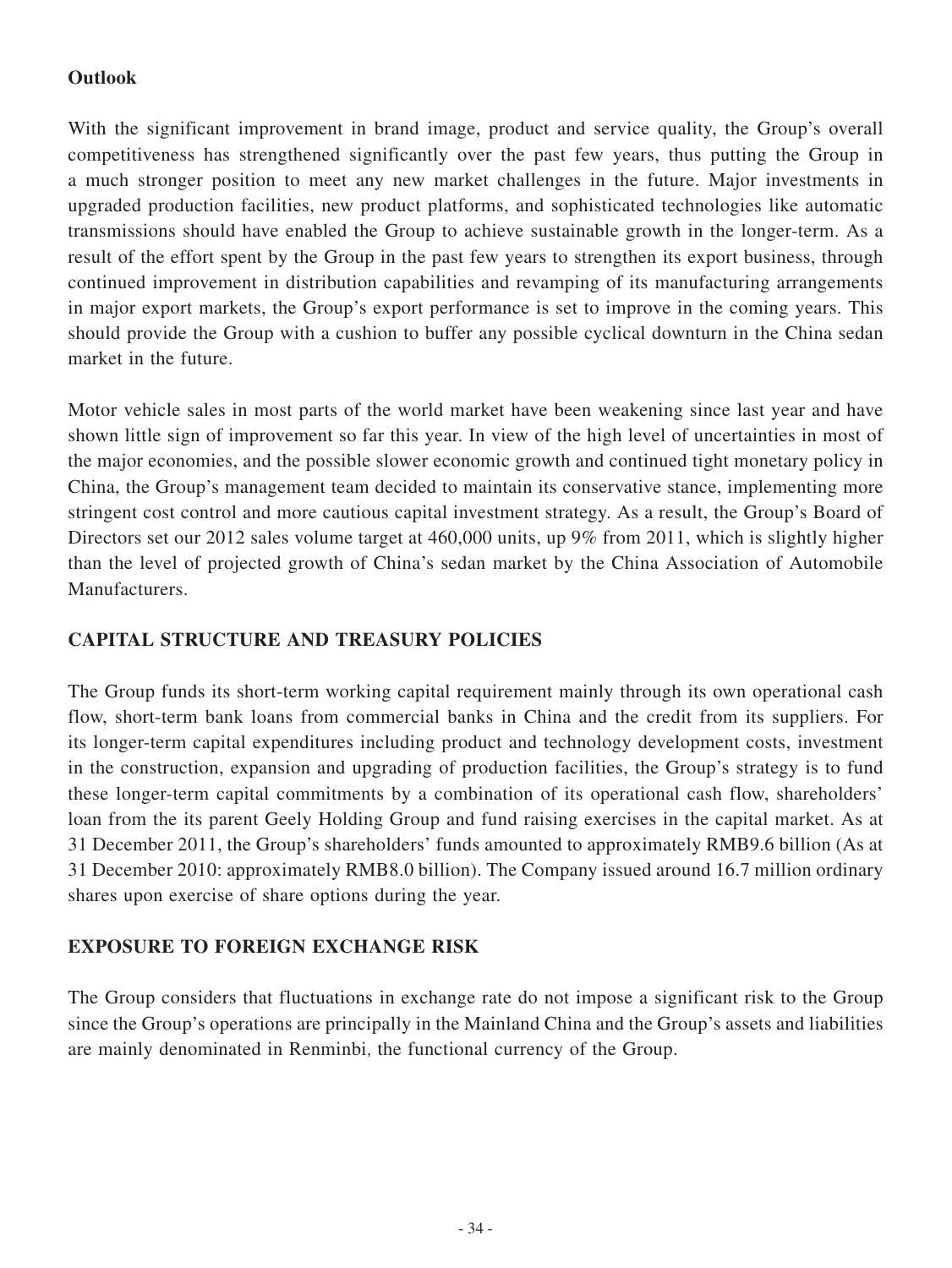## **LIQUIDITY AND FINANCIAL RESOURCES**

As at 31 December 2011, the Group's current ratio (current assets/current liabilities) was about 1.13 (As at 31 December 2010: 1.33 (restated)) and the gearing ratio of the Group was about 51.2% (As at 31 December 2010: 51.6%) which was calculated on the Group's total borrowings to total shareholders' equity. As at 31 December 2011, the substantial increase in receivables (in particular, the notes receivable) was mainly due to (a) the continual strong sales momentum for the Group's models particularly in the fourth quarter of the current year (i.e. the traditional peak seasons for automobile industry) and the Group received huge amount of notes receivable from its customers during that period; and (b) thanks to the relatively low interest environment and healthy net debt level, the Group did not opt to discount these notes receivable without recourse but wait to hold them until maturity during most of the times in 2011. In addition, in order to secure an adequate supply of automobile parts & components (in particular, steel, out-sourced engines and other high-end electronic parts & components) from the Group's supply chain during the peak season in the fourth quarter of 2011, the Group had to prepay these inventories to its suppliers towards the end of 2011. Separately, the strong sales momentum for the Group's products also drove its dealers to pay in advance in order to secure adequate inventories at their sales premises at the year end. As at 31 December 2011, the receipts in advance from customers represented almost 18% (As at 31 December 2010: 23%) of the total current liabilities. Accordingly, the net effect of the above resulted in a decrease in current ratio at the end of year 2011 over the previous year.

Total borrowings (excluding trade and other payables) as at 31 December 2011 amounted to approximately RMB4.9 billion (As at 31 December 2010: approximately RMB4.1 billion) were mainly the Company's convertible bonds and bank borrowings. For the Company's convertible bonds, they are unsecured, interest-bearing and repayable on early redemption or maturity. For the bank borrowings, they are mostly interest-bearing and repayable on maturity. The slight decrease in gearing ratio during the year was mainly due to the increase in equity as a result of another record-high profit attained by the Group in the year of 2011. Should other opportunities arise requiring additional funding, the Directors believe the Group is in a good position to obtain such financing.

## **EMPLOYEES' REMUNERATION POLICY**

As at 31 December 2011, the total number of employees of the Group was about 17,288 (As at 31 December 2010: 17,102). Employees' remuneration packages are based on individual experience and work profile. The packages are reviewed annually by the management who takes into account the overall performance of the working staff and market conditions. The Group also participates in the Mandatory Provident Fund Scheme in Hong Kong and state-managed retirement benefit scheme in the PRC. In addition, employees are eligible for share options under the share option scheme adopted by the Company.

## **PURCHASE, SALE OR REDEMPTION OF THE COMPANY'S LISTED SECURITIES**

Neither the Company nor any of its subsidiaries purchased, sold or redeemed any of the Company's listed securities during the year ended 31 December 2011.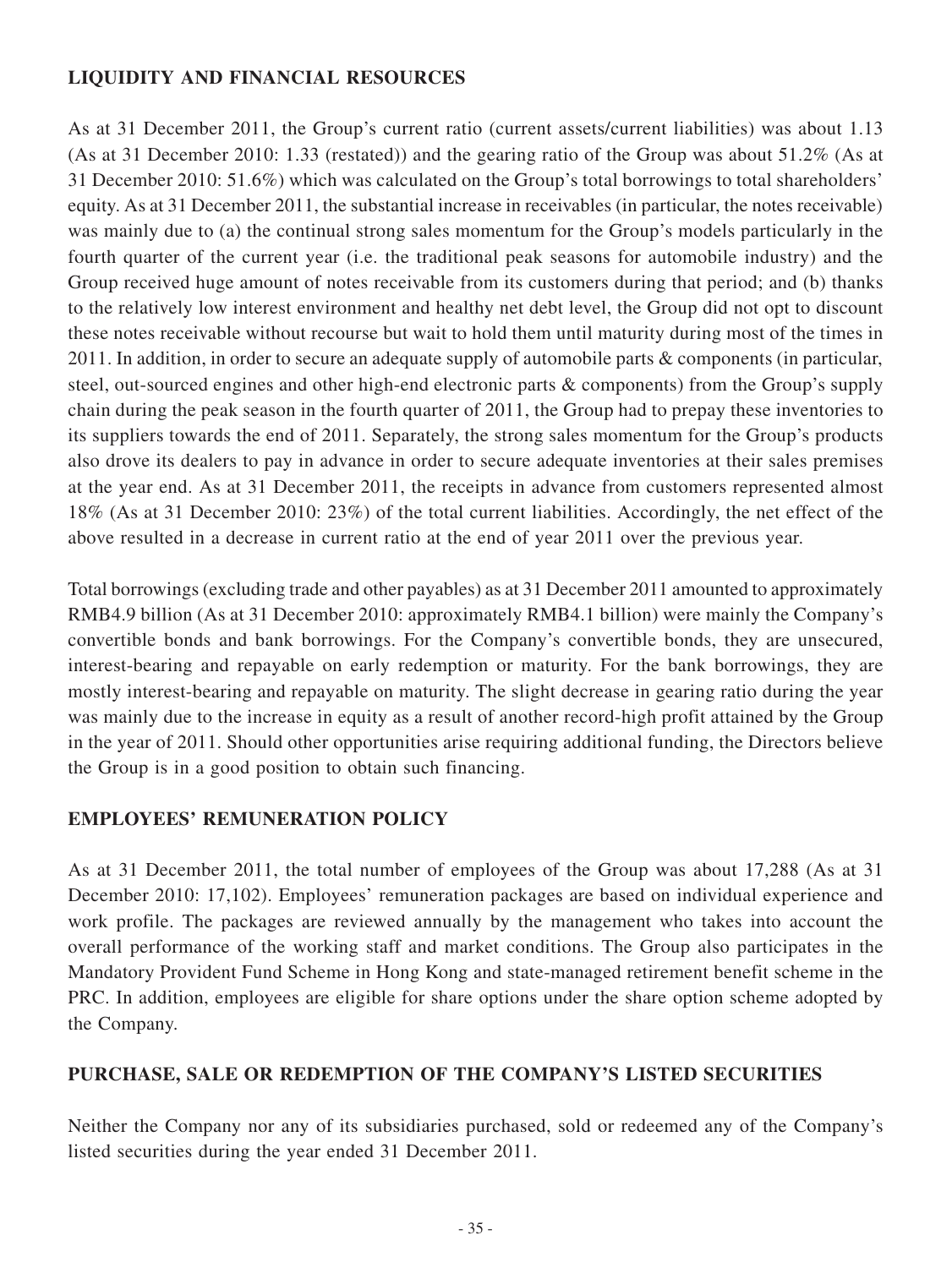## **PROPOSED FINAL DIVIDEND**

The directors have recommended the payment of a final dividend of HK\$0.028 per ordinary share for the year ended 31 December 2011. The proposed dividend payments are subject to approval by the shareholders of the Company at the annual general meeting to be held on Friday, 18 May 2012 at 10:00 a.m. (Hong Kong Time). Upon shareholders' approval at the upcoming annual general meeting, the proposed final dividend will be paid in July 2012 to shareholders whose names shall appear on the register of members of the Company on 31 May 2012.

## **CLOSING OF REGISTER OF MEMBERS**

The register of members of the Company will be closed from 16 May 2012 to 18 May 2012, both dates inclusive, during which period no transfer of shares will be registered. In order to establish entitlements of attending and voting at the forthcoming annual general meeting of the Company to be held on 18 May 2012, all completed transfer forms accompanied by the relevant share certificates must be lodged with the Company's Branch Share Registrar in Hong Kong, Union Registrars Limited, at 18/F., Fook Lee Commercial Centre Town Place, 33 Lockhart Road, Wan Chai, Hong Kong, for registration not later than 4:00 p.m. on 15 May 2012 (Hong Kong Time).

The register of members of the Company will be closed from 29 May 2012 to 31 May 2012, both dates inclusive, during which period no transfer of shares will be registered. In order to qualify for the proposed final dividend, all completed transfer forms accompanied by the relevant share certificates must be lodged with the Company's Branch Share Registrar in Hong Kong, Union Registrars Limited, at 18/F., Fook Lee Commercial Centre Town Place, 33 Lockhart Road, Wan Chai, Hong Kong, for registration not later than 4:00 p.m. on 28 May 2012 (Hong Kong Time).

## **CORPORATE GOVERNANCE**

The Company has met with the code provisions of the Code on Corporate Governance Practices (the "CG Code"), as set out in Appendix 14 to the Listing Rules, throughout the year ended 31 December 2011, except for the deviation from CG Code E.1.2 as explained below:

The CG Code E.1.2 provides that the Chairman of the Board shall attend the annual general meeting of the Company. Due to other commitment in the PRC, Mr. Li Shu Fu ("Mr. Li"), the Chairman of the Board, was unable to attend physically at the annual general meeting of the Company held on 18 May 2011 in Hong Kong. Yet Mr. Li has appointed Mr. Ang Siu Lun, Lawrence, an executive Director, whom shall report to him on any enquiries Shareholders might have, as his proxy to attend the meeting. Further, the Company would facilitate a conference call for Shareholders and the Chairman to discuss any specific enquiries with respect to the businesses contemplated in the annual general meeting if they so wished.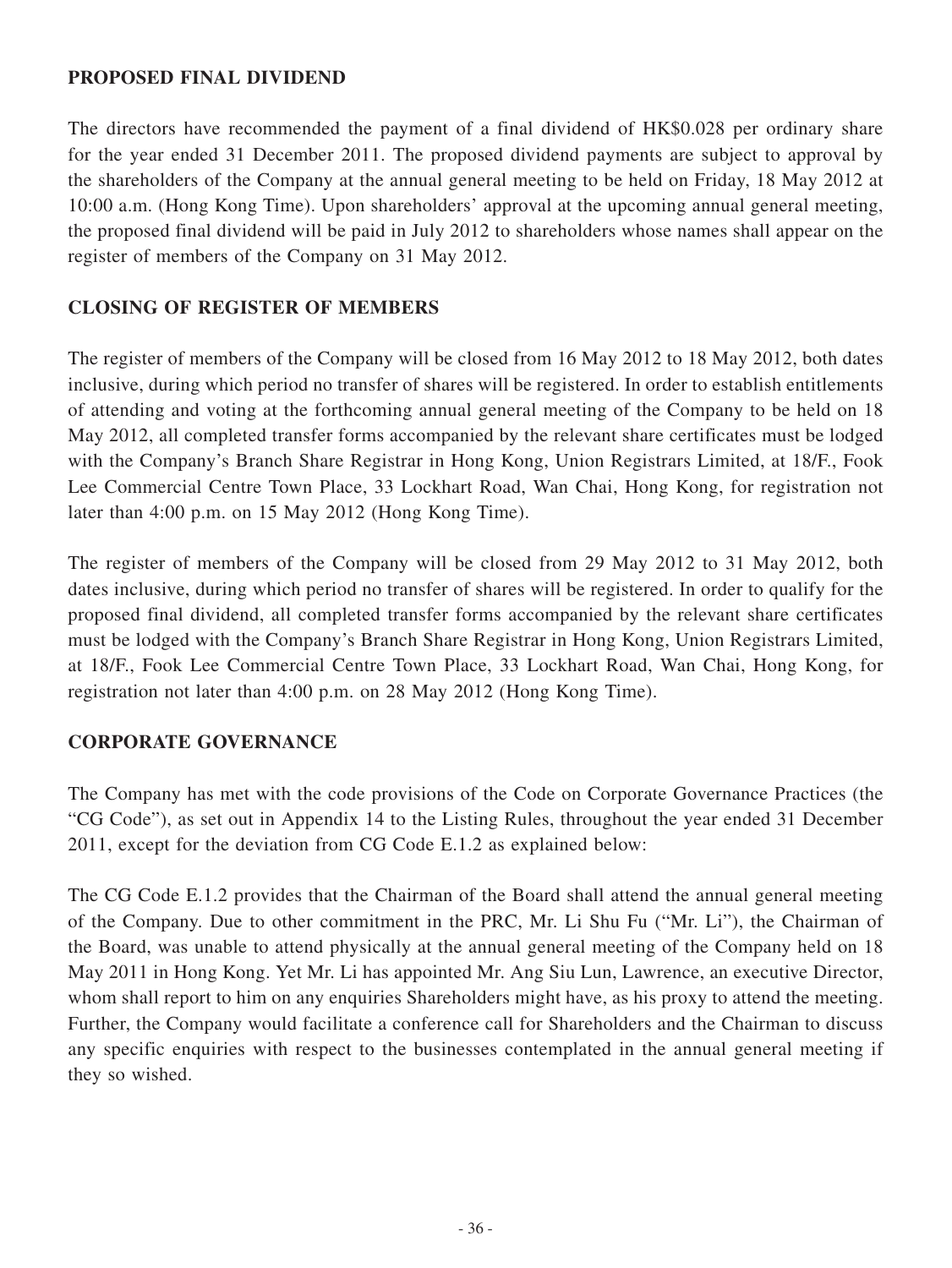## **MODEL CODE FOR SECURITIES TRANSACTIONS BY DIRECTORS**

During the year, the Company adopted the Model Code for Securities Transactions by Directors of Listed Issuers (the "Model Code") as set out in Appendix 10 of the Listing Rules as its own Code for Securities Transactions by Officers (the "Code"). All directors of the Company have confirmed their compliance during the year with the required standards set out in the Model Code and the Code.

## **AUDIT COMMITTEE**

The Listing Rules require every listed issuer to establish an Audit Committee comprising at least three members who must be non-executive directors only, and the majority thereof must be independent nonexecutive directors, at least one of whom must have appropriate professional qualifications, or accounting or related financial management expertise. The Audit Committee is accountable to the Board and the primary duties of the Audit Committee include the review and supervision of the Group's financial reporting process and internal controls. The Audit Committee currently comprises Mr. Lee Cheuk Yin, Dannis, Mr. Song Lin and Mr. Yeung Sau Hung, Alex, who are the independent non-executive directors of the Company.

The Audit Committee has reviewed the audited consolidated results of the Group for the year ended 31 December 2011.

## **ANNUAL GENERAL MEETING**

The annual general meeting of the Company will be held in Hong Kong on Friday, 18 May 2012 at 10:00 a.m. (Hong Kong Time). A notice of the annual general meeting will be issued and delivered to shareholders of the Company in due course.

## **SCOPE OF WORK OF THE AUDITORS**

The figures in respect of the preliminary announcement of the Group's results for the year ended 31 December 2011 have been agreed by the Group's auditors, Grant Thornton Jingdu Tianhua (the ''Auditors''), to the amounts set out in the Group's consolidated financial statements for the year. The work performed by the Auditors in this respect did not constitute an assurance engagement in accordance with Hong Kong Standards on Auditing, Hong Kong Standards on Review Engagements or Hong Kong Standards on Assurance Engagements issued by the Hong Kong Institute of Certified Public Accountants and consequently no assurance has been expressed by the Auditors on the preliminary announcement.